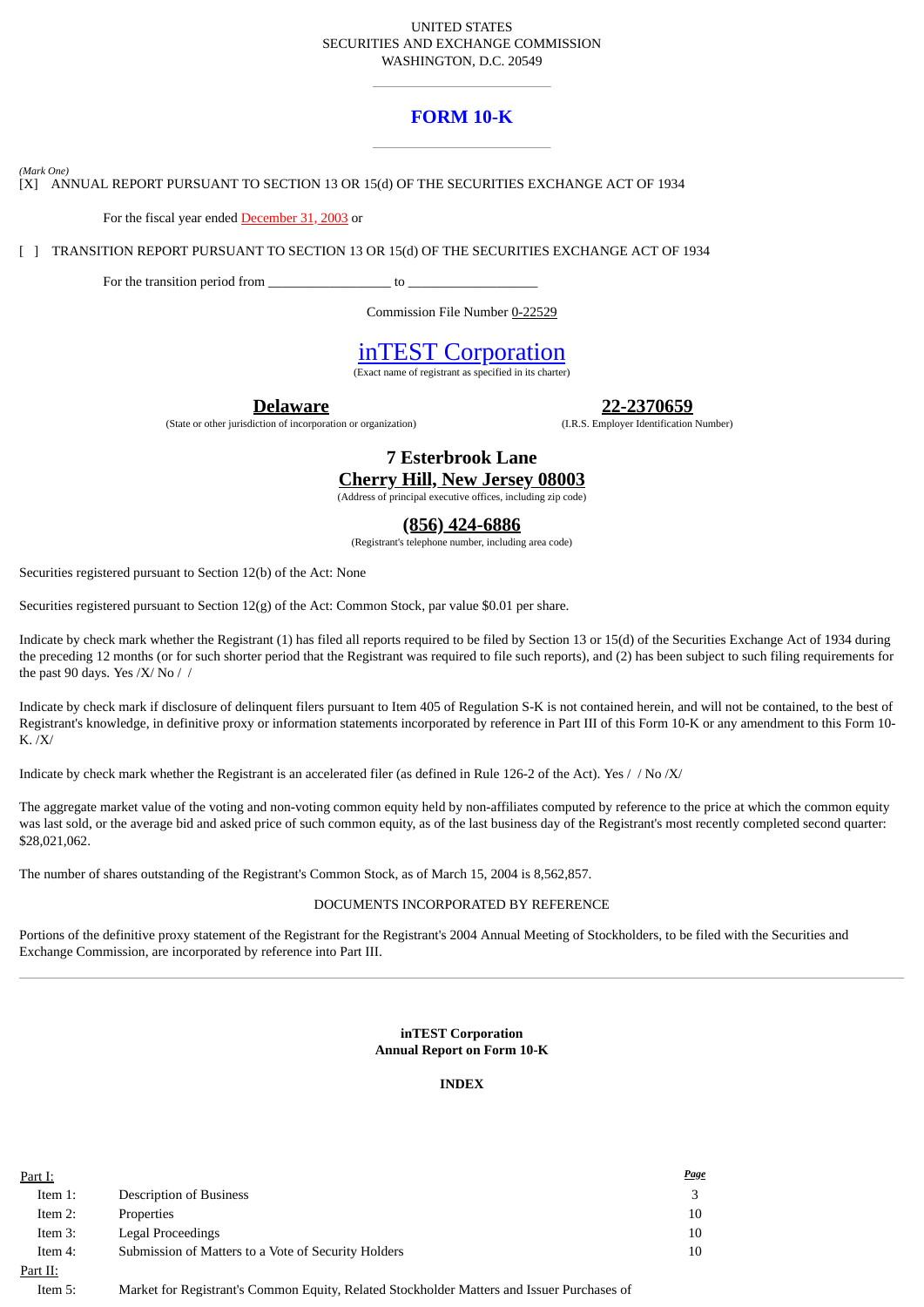|             | <b>Equity Securities</b>                                                                                 | 11 |
|-------------|----------------------------------------------------------------------------------------------------------|----|
| Item 6:     | Selected Financial Data                                                                                  | 12 |
| Item 7:     | Management's Discussion and Analysis of Financial Condition and Results of Operations                    | 12 |
| Item 7A:    | Quantitative and Qualitative Disclosures About Market Risk                                               | 25 |
| Item 8:     | Financial Statements and Supplementary Data                                                              | 26 |
| Item 9:     | Changes in and Disagreements with Accountants on Accounting and Financial Disclosures                    | 26 |
| Item 9A:    | <b>Controls and Procedures</b>                                                                           | 26 |
| Part III:   |                                                                                                          |    |
| Item $10$ : | Directors and Executive Officers                                                                         | 27 |
| Item $11$ : | <b>Executive Compensation</b>                                                                            | 27 |
| Item $12$ : | Security Ownership of Certain Beneficial Owners and Management and Related Stockholder<br><b>Matters</b> | 28 |
| Item $13$ : | Certain Relationships and Related Transactions                                                           | 28 |
| Item $14$ : | Principal Accountant Fees and Services                                                                   | 28 |
| Part IV:    |                                                                                                          |    |
| Item $15$ : | Exhibits, Financial Statement Schedules and Reports on Form 8-K                                          | 28 |
|             | <b>Signatures</b>                                                                                        | 30 |
|             | Index to Exhibits                                                                                        | 31 |
|             | Index to Consolidated Financial Statements and Financial Statement Schedule                              | 32 |

#### $-2-$

#### **inTEST Corporation Annual Report on Form 10-K**

#### **PART I:**

From time to time, we make written or oral "forward-looking statements" within the meaning of the Private Securities Litigation Reform Act of 1995, including statements contained in our filings with the Securities and Exchange Commission (including this Report on Form 10-K), our annual report to stockholders and in other communications. These statements do not convey historical information, but relate to predicted or potential future events, such as statements of our plans, strategies and intentions, or our future performance or goals, and can often be identified by the use of forward-looking terminology such as "believes," "expects," "intends," "may," "will," "should" or "anticipates" or similar terminology. Investors and prospective investors are cautioned that such statements are only projections. These statements involve risks and uncertainties and are based upon various assumptions. We discuss many of these risks and uncertainties under the heading "Risks That Could Affect Future Results" in "Man agement's Discussion and Analysis of Financial Condition and Results of Operations," below, and elsewhere in this Report. These risks, among others, could cause our actual future results to differ materially from those described in our forward-looking statements or from our historic results. We are not obligated to update these forward-looking statements, even though our situation may change in the future.

#### **Item 1. DESCRIPTION OF BUSINESS**

#### **INTRODUCTION**

We are a leading independent designer, manufacturer and marketer of manipulator and docking hardware products, temperature management systems and tester interface products that are used by semiconductor manufacturers in conjunction with automatic test equipment, or ATE, in the testing of integrated circuits, or ICs. Our high performance products are designed to enable semiconductor manufacturers to improve the efficiency of their IC test processes and, consequently, their profitability. We supply our products worldwide to major semiconductor manufacturers directly and through leading ATE manufacturers. Our largest customers include Agilent Technologies, Texas Instruments, Cascade Microtech, Teradyne, National Semiconductor, Intersil, ST Microelectronics, LTX, Agere Systems and Analog Devices.

We were incorporated in New Jersey in 1981 and reincorporated in Delaware in April 1997. We established inTEST Limited in the U.K. in 1985, inTEST Kabushiki Kaisha (inTEST K.K.) in Japan in 1987, inTEST PTE, Limited in Singapore in 1990 and inTEST GmbH in Germany in 2000. inTEST Limited designs, manufactures, markets and provides technical support for our products principally in Europe. inTEST K.K. acts as a liaison office with Japanese ATE manufacturers, and markets and provides technical support for our products in Japan. inTEST PTE, Limited designs, manufactures, markets and provides technical support to customers in Southeast Asia. inTEST GmbH provides sales and service in continental Europe for temperature management systems as well as sales and service for manipulator, docking hardware and tester interface products for selected accounts. In 1997, we completed our initial public offering. In 1998, we acquired all of the stock of TestDesign Corporation, which expanded our capabilities in the design, manu facture and marketing of tester interface products. In 2000, we acquired all of the stock of Temptronic Corporation, a designer, manufacturer and marketer of highperformance temperature management systems used in the testing of ICs, printed circuit boards and other subassemblies. In 2002, we acquired all of the stock of INTESTLOGIC GmbH (formerly known as Intelogic Technologies GmbH), located in Rosenheim, Germany, a designer, manufacturer and marketer of manipulator and docking hardware products.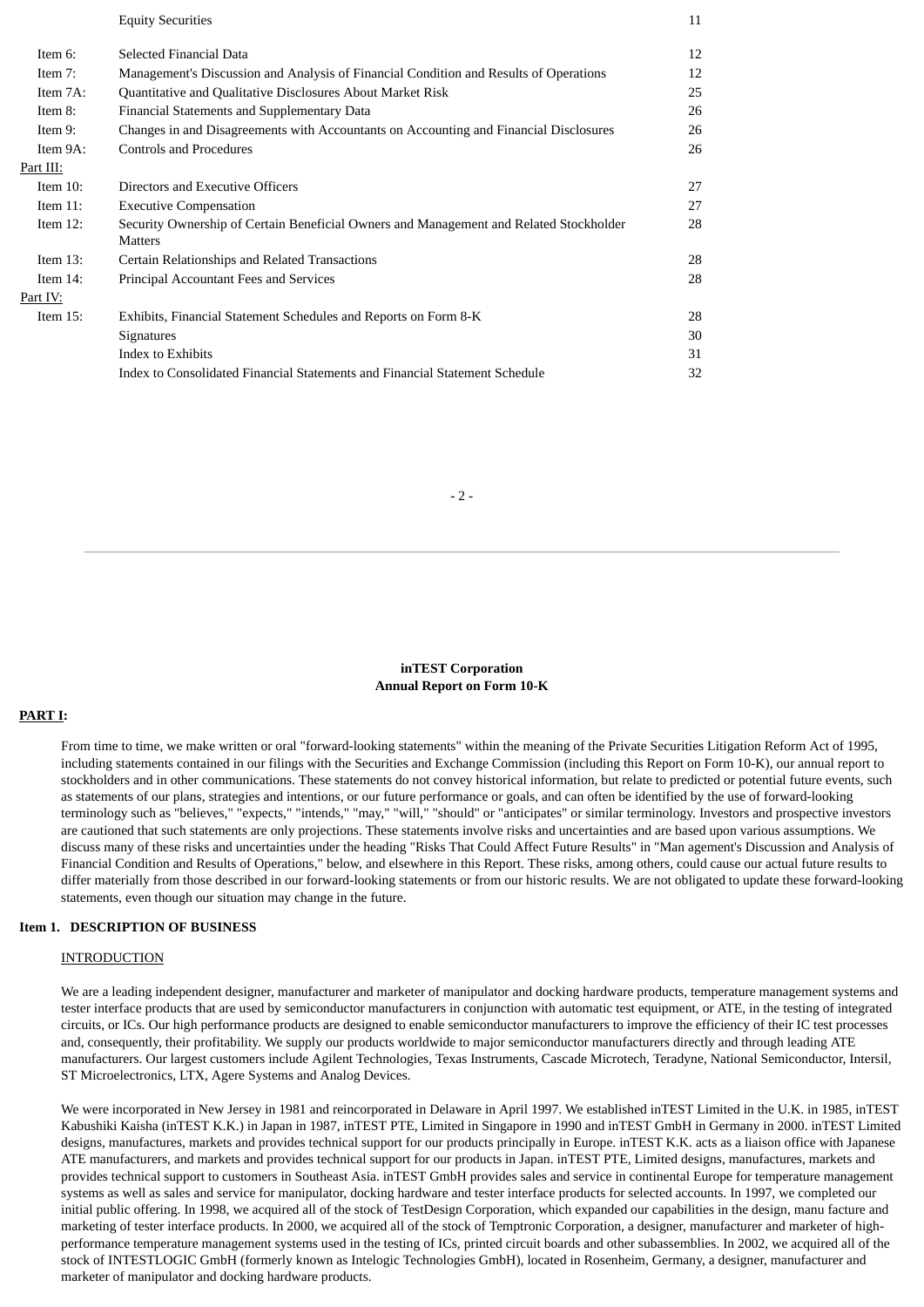Our Annual Report on Form 10-K, Quarterly Reports on Form 10-Q and Current Reports on Form 8-K, and amendments to these reports that are filed with the Securities and Exchange Commission (the "SEC") pursuant to Section 13(a) or 15(d) of the Exchange Act, are available through our website (www.intest.com) as soon as reasonably practicable after we electronically file them.

#### INDUSTRY

#### *Overview*

The semiconductor market has been characterized by rapid technological change, wide fluctuations in demand and shortening product life cycles. Designers and manufacturers of a variety of electronic and industrial products, such as cell phones, telecom and datacom systems, Internet access devices, computers and consumer electronics, require increasingly complex ICs to provide improved end-product performance demanded by their customers.

Semiconductor manufacturers generally compete based on product performance and price. We believe that testing costs represent a significant portion of the total cost of manufacturing ICs. As product life cycles shorten, semiconductor manufacturers are under more pressure to maximize production yields and reduce testing costs. At the same time, the growing

- 3 -

complexity of ICs has increased the difficulty of maximizing test yields. In order to address these market trends, semiconductor manufacturers strive for more effective utilization of ATE, smaller test areas and increased wafer level testing.

The demand for new ATE and related equipment depends upon several factors, including the demand for products that incorporate ICs, the increasing complexity of ICs and the emergence of new IC design, production and packaging technologies. Some of the newer IC technologies include the use of 300 mm wafers in production, system-on-a-chip, or SOC, where digital, analog and memory functions are combined on a single IC, and chip scale packaging. As a result of these and other advances, semiconductor manufacturers may require additional ATE not only to handle increases in production but also to handle more sophisticated testing requirements of ICs.

#### *IC Test Process*

Semiconductor manufacturers typically produce ICs in multiples of several hundred on a silicon wafer which is later separated or "diced" into individual ICs. Extended leads are then attached to the individual ICs, for later connection to other electrical components, before the ICs are put in a plastic, ceramic or other protective housing. This process step is called "packaging." Wafers are tested before being diced and packaged, to ensure that only properly functioning ICs are packaged. This testing step has several names including "front-end test," "wafer test" or "wafer probe." In front-end test, an electronic handling device known as a wafer prober automatically positions the wafer under a "test head," which connects electrically to a test system. Once the good ICs have been identified, they are packaged. The packaged IC also requires testing, called "back-end test," to determine if it meets design and performance specifications. Packaged ICs are placed into another type of electronic handling device call ed a "package handler" or "handler", which then plugs the packaged ICs into a test head, which includes a test socket, which may be environmentally controlled, for testing. "Wafer probers" and "handlers" are sometimes referred to in this Report collectively as "electronic device handlers."

Testers range in price from approximately \$100,000 to over \$5.0 million each, depending primarily on the complexity of the IC to be tested and the number of test heads, typically one or two, with which each tester is configured. Probers and handlers range in price from approximately \$50,000 to \$500,000. A typical test floor of a large semiconductor manufacturer may have 100 test heads and 100 probers or 250 handlers supplied by various vendors for use at any one time.

Test head manipulators, also referred to as positioners, facilitate the movement of the test head to the electronic device handler. Docking hardware connects the test head to the wafer prober or handler. Tester interface products provide the electrical connection between the test head and the wafer or packaged IC. Traditionally, temperature management products are used in back-end test to allow a manufacturer to test packaged ICs under the extreme temperature conditions in which the IC may be required to operate. However, we believe that temperature-controlled testing will be an increasingly important part of front-end wafer testing as more parameters traditionally tested for in back end-test are moved to front-end test.

#### *Trends in IC Testing*

Although the demand for ICs and ATE experienced a severe cyclical downturn over the last several years, we believe that as the cycle reverses, and demand for ICs increases, the ATE industry will again be required to assist IC manufacturers not only to identify unacceptable products, but also to perform the IC test in the most efficient and cost-effective manner possible. To provide testing equipment that can help manufacturers meet this goal, the ATE industry must address the following issues:

*Change in Technology*. Currently, most semiconductor manufacturers use 150 mm and 200 mm wafer technology. In order to increase throughput and lower IC cost, semiconductor manufacturers will need to add 300 mm wafer production capability as existing 150 mm and 200 mm production capacity becomes more fully utilized. In addition, end-user applications are demanding ICs with increasingly higher performance, greater speeds, and smaller sizes. ICs that meet these higher standards are more complex and dense. SOC designs are likely to be more in demand in the future. These technology trends have significant implications for the IC testing process, including:

- <sup>o</sup> the need for more complex test heads;
- higher pin densities;
- increasing test speeds; and
- a new generation of testers for SOC and other technologies.

*Need for Plug-Compatibility and Integration*. Semiconductor manufacturers need test methodologies that will perform increasingly complex tests while lowering the overall cost of testing. This can require combining ATE manufactured by various companies into optimally performing systems. Semiconductor manufacturers have to work closely with various test hardware, software, interface and component vendors to resolve design and compatibility issues in order to make these vendors' products plug-compatible with test equipment manufactured by other vendors.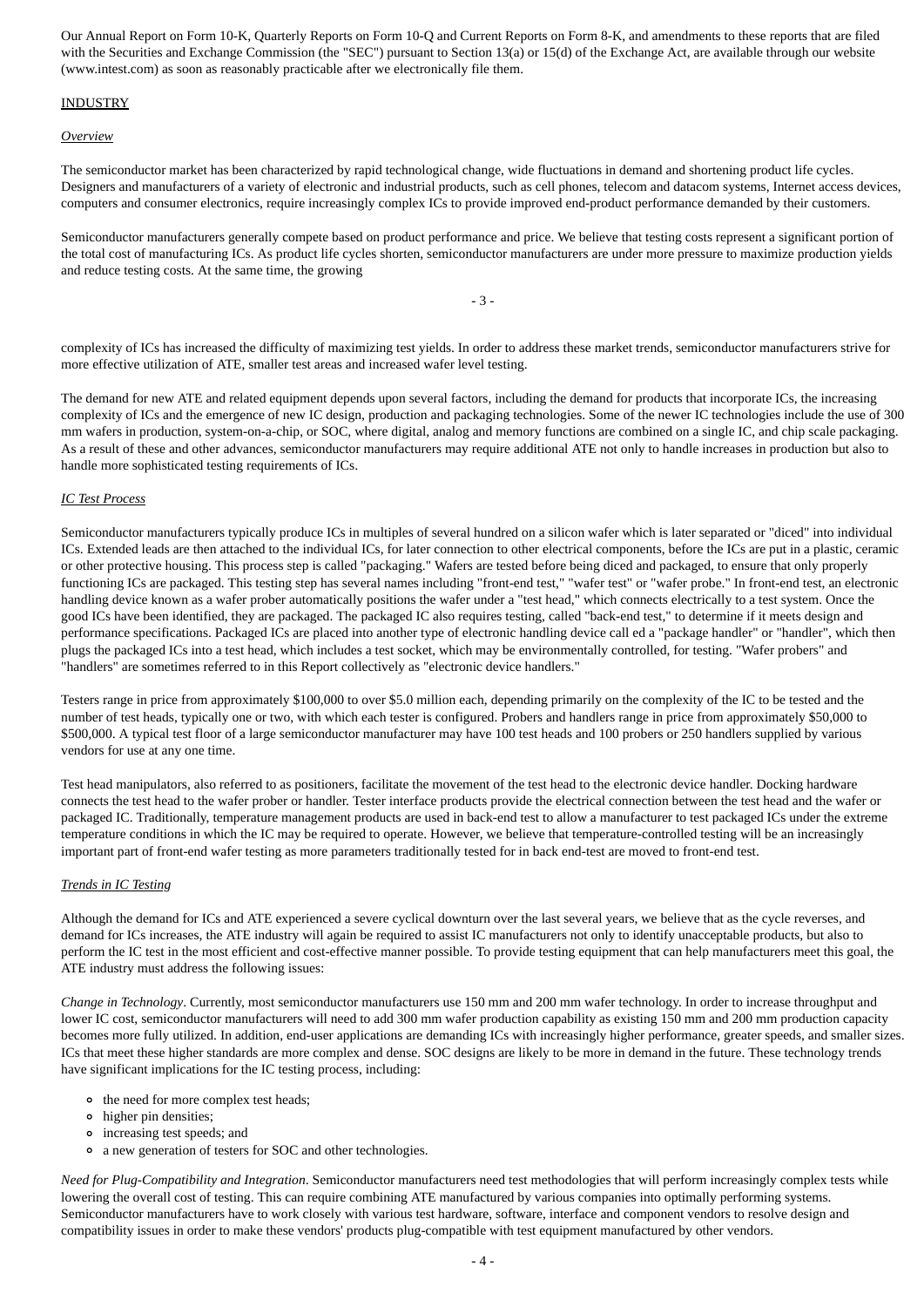*Testing Under Extreme Conditions*. ICs will have to perform across a wider spectrum of temperature and environmental conditions than ever before because of the growing complexity of products in which they are deployed. Temperature testing will likely find an increasing role in front-end, wafer level testing. Creating a uniform thermal profile over much larger wafer areas represents a significant engineering and design challenge for ATE manufacturers.

*Demand for Higher Levels of Technical Support*. As IC testing becomes more complex, semiconductor manufacturers are demanding higher levels of technical support on a routine basis. ATE manufacturers must commit greater resources to technical support in order to develop close working relationships with their customers. This level of support also requires close proximity of service and support centers to customers' facilities.

*Cost Reduction Through Increased Front-End Testing*. As the cost of testing ICs increases, semiconductor manufacturers will continue to look for ways to streamline the testing process to make it more cost-effective. We believe that this factor will lead to more front-end, wafer-level testing.

#### OUR SOLUTIONS

We focus our development efforts on designing and producing high quality products that provide superior performance and cost-effectiveness. We seek to address each manufacturer's individual needs through innovative and customized designs, use of the best materials available, quality manufacturing practices and personalized service. We design solutions to overcome the evolving challenges facing the ATE industry by providing the following advantages:

*Scalable, Universal, High Performance Interface Technology*. Our universal test head manipulators provide at least six degrees of motion freedom to enable a high degree of flexibility with the minimum amount of effort. As a result, our products can be used in virtually any test setting. Our manipulators have kept pace with the increasing size of test heads, which can weigh up to 3,000 pounds and which may become larger and heavier as the required level of testing sophistication increases. Our docking hardware offers precise control over the connection to test sockets, probing assemblies and interface boards, reducing downtime and minimizing costly damage to fragile components. Our tester interface products optimize the integrity of the transmitted signal between the test head and the device under test by being virtually transparent to the test signal, resulting in increased accuracy of the test data. We believe that these characteristics will gain even more significance as testing becomes more complica ted.

*Compatibility and Integration*. A hallmark of our products has been, and continues to be, compatibility with a wide variety of ATE. Our universal manipulators can handle test heads produced by different manufacturers. We also design and manufacture docking hardware that can be used with otherwise incompatible ATE. We believe this integrated approach to ATE facilitates smooth changeover from one tester to another, longer lives for interface components, better test results, increased ATE utilization and lower overall test costs.

*Wafer Level Testing*. Semiconductor manufacturers use our ThermoChuck(R) products for front-end temperature stress screening at the wafer level. This can provide significant cost savings from early identification of defective ICs that will not perform at specified temperatures thereby eliminating the costs of packaging and testing these defective ICs. ThermoChuck(R) products are capable of handling any size wafer, including a 300 mm wafer, for uniform, accurate and stable thermal testing without contributing to the wafer distortion that can occur as temperature changes are introduced.

*Worldwide Customer Service and Support*. We have long recognized the need to maintain a physical presence near our customers' facilities. We have manufacturing facilities in New Jersey, Massachusetts, California, the U.K., Germany and Singapore, and we provide service to our customers from 11 sales and service offices in the U.S., the U.K., Japan, Singapore and Germany. Our engineers are easily accessible to, and can work directly with, most of our customers from the time we begin developing our initial proposal, through the delivery, installation and use of the product by our customer. In this way, we are able to develop and maintain close relationships with our customers.

#### OUR STRATEGY

Although demand for ICs and ATE experienced a severe cyclical downturn over the last several years, and much of our effort had been focused on reducing costs and conserving cash until the cycle reversed, we remain committed to our goals of being recognized in our industry as the designer and manufacturer of the highest quality products in our markets and becoming the supplier of all of our customers' ATE needs, other than probers, handlers and testers. Our strategies to achieve these goals include the following:

*Providing Technologically Advanced Solutions*. We are committed to designing and producing only the highest quality products which incorporate innovative designs to achieve optimal cost-effectiveness and functionality for each customer's particular situation. Our engineering and design staff is continually engaged in developing new and improved products and manufacturing processes.

*Leveraging our Strong Customer Relationships*. Our technical personnel work closely with ATE manufacturers to design tester interface and docking hardware that are compatible with their ATE. As a result, we are often privy to proprietary technical data and information about these manufacturers' products. We believe that because we do not compete with ATE manufacturers in the prober, handler and tester markets, we have been able to establish strong collaborative relationships with these manufacturers that enable us to develop ancillary ATE products on an accelerated basis.

- 5 -

*Continuing our International Expansion*. Our existing and potential customers are concentrated in certain regions throughout the world. We believe that we must maintain a presence in the markets in which our customers operate. We currently have offices in the U.S., the U.K., Japan, Singapore and Germany.

*Pursuing Synergistic Acquisitions*. A key element of our growth strategy is to acquire businesses, technologies or products that are complementary to our current product offerings. Our TestDesign, Temptronic and INTESTLOGIC acquisitions have expanded our line of product offerings and have given us the opportunity to market a broader range of products to our customer base. We expect to make acquisitions that will further expand our product lines, enabling us to become a single source supplier to the test floor for a complete selection of equipment compatible with testers, probers and handlers of all manufacturers.

*Pursuing Revenue Growth Opportunities Outside the Semiconductor ATE Market.* Another element of our growth strategy is pursuing revenue growth opportunities in markets we have not traditionally served, such as the aerospace, automotive, communications, consumer electronics, defense and medical industries. We believe that we will reduce some of the cyclicality that we have historically experienced by diversifying our revenue streams outside the semiconductor ATE market.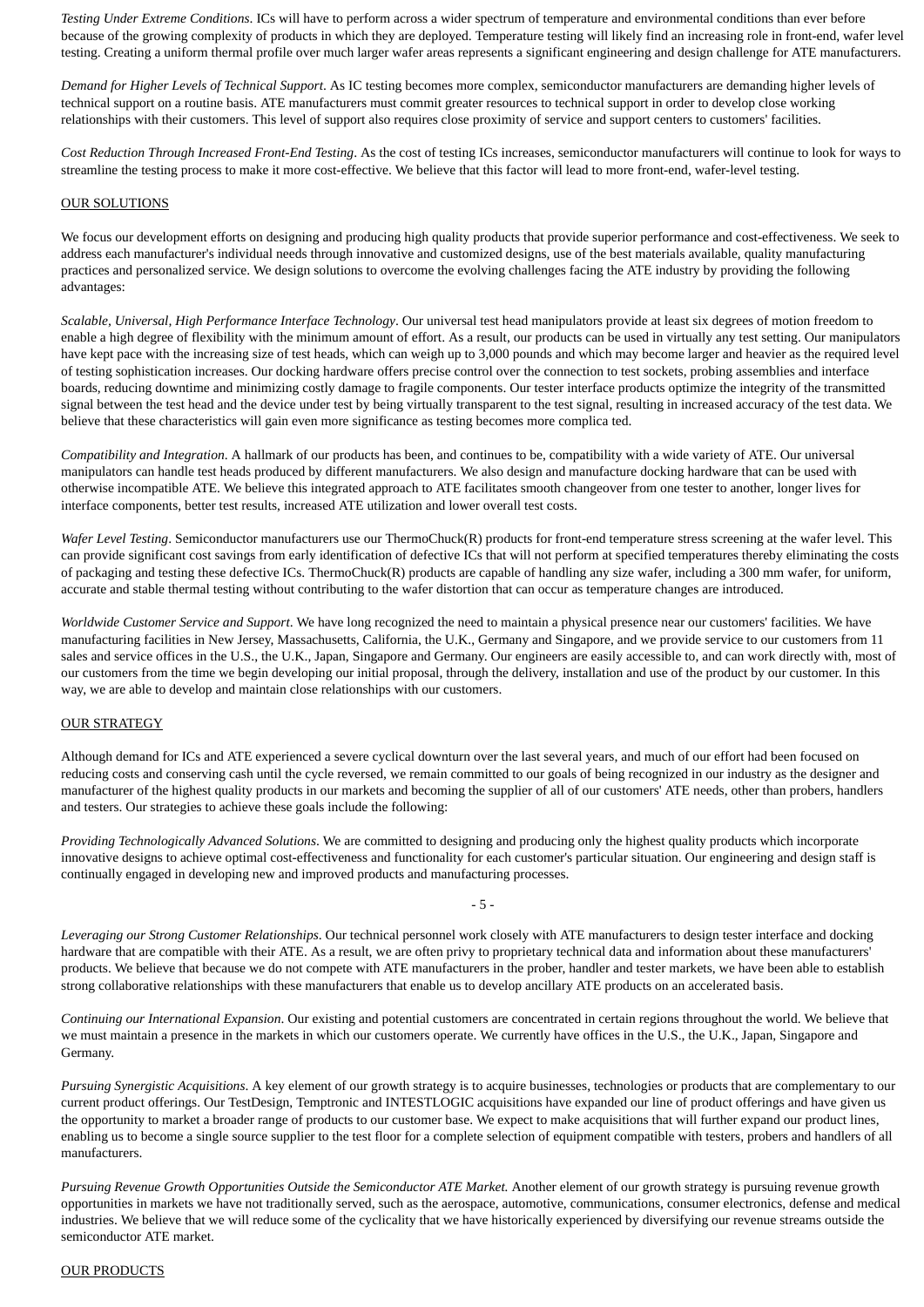We design and manufacture manipulators, docking hardware, temperature management systems and tester interface products, all of which are designed to improve the utilization and performance of ATE used by semiconductor manufacturers in the testing of ICs. Semiconductor manufacturers mainly use our primary lines of manipulators and docking hardware during back-end testing of specialized packaged ICs. They use our temperature management systems and tester interface products in both front-end and back-end testing of ICs. These ICs include microprocessors, digital signal processing chips, application specific ICs and specialized memory ICs, and are used primarily in the automotive, computer, consumer products and telecommunications industries. We custom design most of our products for each customer's particular combination of ATE. We have designed over 5,000 models, each of which is mechanically different. These models are designed to facilitate the use of one or more of over 175 different test heads with one or more of over 30 probers or 300 handlers.

#### *Manipulator Products*

We offer three lines of manipulator products. The inTEST line of manipulator products consists of the in2(R), the in2 Pro and the M Series test head positioners, which are free-standing universal manipulators. Universal manipulators can hold a variety of test heads and enable an operator to reposition a test head for alternate use with any one of several probers or handlers on a test floor.

The in2(R) and in2 Pro differ from universal manipulators manufactured by our competitors due to our innovative floating-head design. This design permits a test head weighing up to 3,000 pounds to be held in an effectively weightless state, so it can be moved manually or, in the case of the in2 Pro, with optional powered assistance, up or down, right or left, forward or backward and rotated around each axis (known as six degrees of motion freedom) by an operator using a modest amount of force. The same design features enable the operator to dock the test interface board without causing inadvertent damage to the fragile electrical contacts. As a result, after testing a particular production lot of ICs, the operator can quickly and easily disconnect a test head held in an in2(R) or in2 Pro manipulator and equipped with our docking hardware and dock it to another electronic device handler for testing either a subsequent lot of the same packaged IC or to test a different IC. in2(R) and in2 Pro manipulators range in price from approximately \$12,000 to \$159,000.

The M Series line of manipulator products consists of the M400 and M500 manipulators. These compact universal manipulators are designed to handle test heads weighing less than 550 pounds. The up and down movement is supported by an air-pressure-based floating state technology. M Series manipulators range in price from approximately \$12,000 to \$45,000.

#### *Docking Hardware Products*

Our docking hardware products ensure proper repeatable and precise alignment of the delicate interface between the test head's interface board and the prober's probing assembly or the handler's test socket as they are brought together, or "docked." A simple cam action docks and locks the test head to the prober or handler, thus eliminating motion of the test head relative to the prober or handler. This minimizes deterioration of the interface boards, test sockets and probing assemblies which is caused by the constant vibration during testing. Our docking hardware products are used primarily with floatinghead universal

- 6 -

manipulators when maximum mobility and inter-changeability of handlers between test heads is required. By using our docking hardware products, semiconductor manufacturers can achieve cost savings through improved ATE utilization, improved accuracy and integrity of test results, and reduced repairs and replacements of expensive ATE interface products.

Our docking hardware products differ from those offered by competing ATE manufacturers by our ability to make various competing brands of test heads compatible with various brands of probers and handlers used by a semiconductor manufacturer by only changing interface boards. This is called "plugcompatibility." Plug-compatibility enables increased flexibility and utilization of test heads, probers and handlers purchased from various manufacturers. We believe that because we do not compete with ATE manufacturers in the sale of probers, handlers or testers, ATE manufacturers are willing to provide us with the information that is integral to the design of plug-compatible products. Our docking hardware products range in price from approximately \$2,000 to \$25,000.

#### *Temperature Management Systems*

Our temperature management systems are sold into a wide variety of industries including the aerospace, automotive, communications, consumer electronics, defense, medical and semiconductor industries. Our temperature management systems enable a manufacturer to test a semiconductor wafer, IC or electronic sub-assembly over the extreme and variable temperature conditions that can occur in the actual use of the electronic device containing the ICs.

*ThermoChuck(R) Products*: Our ThermoChuck(R) precision vacuum platform assemblies quickly change and stabilize the temperature of semiconductor wafers accurately and uniformly during testing without removing the wafer from its testing environment. Such temperatures can range from as low as -65 degrees Celsius to as high as +400 degrees Celsius. ThermoChucks(R) are incorporated into wafer prober equipment for laboratory analysis and for inline production testing of semiconductor wafers. ThermoChuck(R) products range in price from approximately \$14,000 to \$105,000.

*ThermoStream(R) Products*: Our ThermoStream(R) stand-alone temperature management systems use a temperature-controlled air stream to rapidly change and stabilize the temperature of packaged ICs, electronic sub-assemblies and printed circuit boards. ThermoStream(R) products provide a source of heated and cooled air which can be directed over the component or device under test. These systems are capable of controlling temperatures to within +/- 0.1 degree Celsius over a range of -80 degrees Celsius to as high as +225 degrees Celsius within 1.0 degree Celsius of accuracy. Traditionally, our customers used ThermoStream(R) products primarily in engineering, quality assurance and small-run manufacturing environments. However, increasingly, our customers use ThermoStream(R) products in longer-run production applications. ThermoStream(R) products range in price from approximately \$4,500 to \$40,000.

*Other Temperature Management Products*: We also manufacture ancillary temperature management products including temperature-controlled contact probes, temperature-controlled enclosures, and precision temperature platforms. For example, recent developments in wireless communications have resulted in the mounting of wireless transmitters outdoors to reduce transmission line problems. As a result, these transmitters are exposed to extreme temperature variations and require testing over the full range of temperature exposure that will be encountered. Historically, the standard approach to this type of testing has been to use conventional thermal chambers, which can require removing equipment during testing, which could potentially cause damage to the sensitive microwave cables or create erroneous measurements. Our other temperature management products can be used to provide a closed, temperature-controlled environment for temperature testing of high frequency transmitters and receivers without the need for removal during testing, eliminating the risk of damage due to interruption of the test. Other temperature management products range in price from \$4,500 to \$25,000.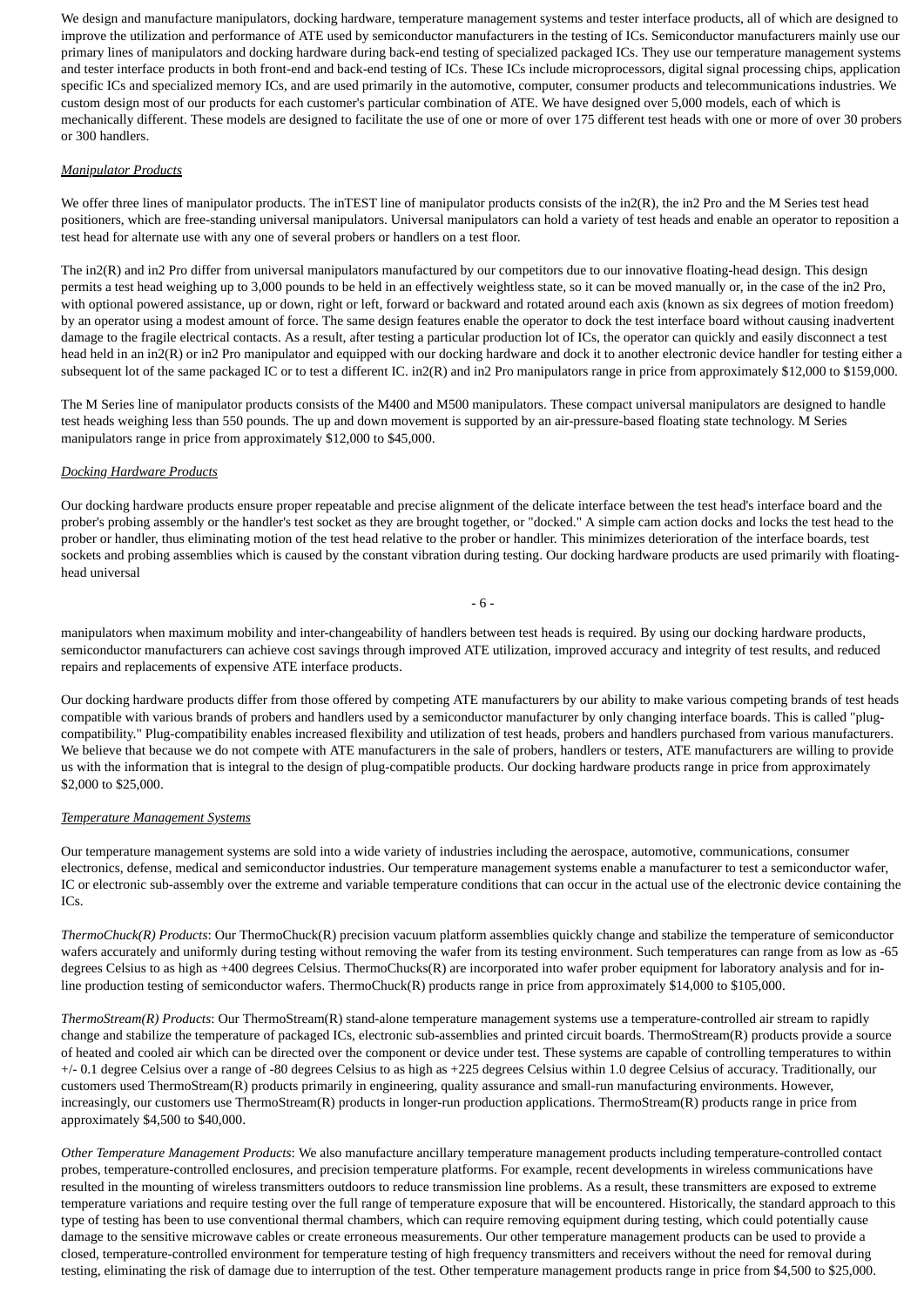#### *Tester Interface Products*

Tester interface products provide the electrical connections between the tester and the wafer prober or IC handler to carry the electrical signals between the tester and the probe card on the prober or the test socket on the handler. Our designs optimize the integrity of the transmitted signal which increases the accuracy of the test data. Therefore, our tester interface products can be used with high speed, high frequency, digital or mixed signal interfaces used in testing more complex ICs. Because our tester interface products enable the tester to provide more reliable yield data, our interfaces may also reduce IC production costs. For example, our new Centaur(TM) modular interface, introduced in July 2003, is designed to provide flexibility and scalability through the use of removable signal modules which can be easily changed on the test floor as our customers' testing requirements change. In addition to the Centaur(TM) modular interface, we also offer over 200 different types of tester interface models that we custom designed for our customers' specific applications. These products range in price from approximately \$6,000 to \$64,000.

#### *Financial Information About Product Segments and Geographic Areas*

Please refer to Note 4 of our consolidated financial statements included in this Report for additional data regarding each of our product segments and revenues attributable to foreign countries.

 $-7 -$ 

#### MARKETING, SALES AND CUSTOMER SUPPORT

We market and sell our products in all markets where the manufacture of semiconductors occurs. North American and European semiconductor manufacturers have located most of their back-end factories in Southeast Asia. The front-end wafer fabrication plants of U.S. semiconductor manufacturers are primarily in the U.S. Likewise, European, Taiwanese, South Korean and Japanese semiconductor manufacturers generally have located their wafer fabrication plants in their respective countries.

*Manipulator, Docking Hardware and Tester Interface Products*: In North America, we sell to semiconductor manufacturers principally through independent, commissioned sales representatives. North American sales representatives also coordinate product installation and support with our technical staff and participate in trade shows.

Our regional and account managers handle sales to ATE manufacturers and are responsible for a portfolio of customer accounts and for managing certain independent sales representatives. In addition, our account managers are responsible for pricing, quotations, proposals and transaction negotiations, and they assist with applications engineering and custom product design. Technical support is provided to North American customers and independent sales representatives by employees based in New Jersey, California, Texas and Arizona.

In Europe and Japan, we sell to semiconductor and ATE manufacturers through our account managers. In China, Malaysia, the Philippines, Singapore, South Korea, Taiwan and Thailand, we sell through independent sales representatives and distributors. International sales representatives and distributors are responsible for sales, installation, support and trade show participation in their geographic market areas.

*Temperature Management Systems*: Sales to ATE manufacturers are handled directly by our own sales force. Sales to semiconductor manufacturers and customers in other industries in the U.S. are handled through independent sales representative organizations. In Singapore, Malaysia and Indonesia, our sales and service are handled through our own sales and service personnel. In the rest of Asia, our sales are handled through distributors. In Europe, sales managers at our offices in Germany and the U.K., as well as regional distributors, sell directly to semiconductor manufacturers and customers in other industries. Our distributors represent us in 30 countries. We visit our distributors regularly and have trained them to sell and service all of our temperature management products.

#### **CUSTOMERS**

We market all of our products to semiconductor manufacturers and ATE manufacturers. In the case of temperature management products, we also market our products to independent testers of semiconductors, manufacturers of electronic, automotive and aeronautical products, and semiconductor research facilities. Our customers use our products principally in production testing, although our ThermoStream(R) products traditionally have been used largely in engineering development and quality assurance. We believe that we sell to most of the major semiconductor manufacturers in the world.

Our largest customers include:

#### *Semiconductor Manufacturers ATE Manufacturers*

Texas Instruments **Agilent Technologies** National Semiconductor **Cascade Microtech** ST Microelectronics Teradyne, Inc. Intersil Corporation LTX Corporation Agere Systems **Analog Devices** Analog Devices

#### MANUFACTURING AND SUPPLY

Our principal manufacturing operations consist of assembly and testing at our facilities in New Jersey, Massachusetts, California, the U.K., Germany and Singapore. By maintaining manufacturing facilities and technical support in geographic markets where most of our customers are located, we believe that we are able to respond more quickly and effectively to our customers' needs.

We assemble most of our products from a combination of standard components and custom parts that have been fabricated to our specifications by either third party manufacturers or our own fabrication operations in New Jersey, California and the U.K. Our practice is to use the highest quality raw materials and components in our products. The primary raw materials used in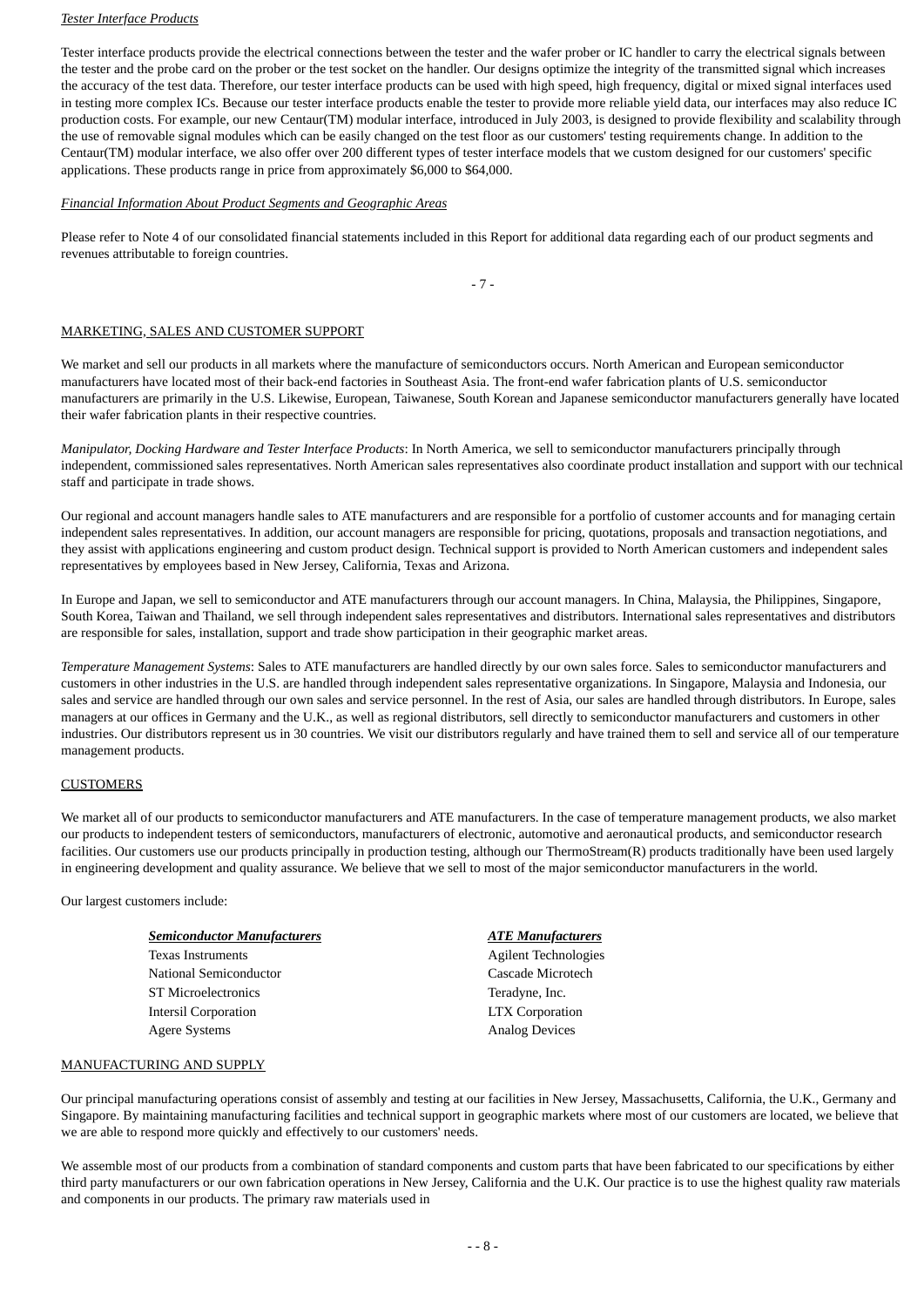fabricated parts are all widely available. We purchase substantially all of our components from multiple suppliers. Although we purchase certain raw materials and components from single suppliers, we believe that all materials and components are available in adequate amounts from other sources.

We conduct inspections of incoming raw materials, fabricated parts and components using sophisticated measurement equipment. This includes testing with coordinate measuring machines in New Jersey, California, Massachusetts, the U.K., Germany and Singapore to ensure that products with critical dimensions meet our specifications. We have designed our inspection standards to comply with applicable MIL specifications and ANSI standards.

We obtained ISO 9001: 1994 certification at our New Jersey facility in 2001. During 2003, we made the determination to upgrade to ISO 9001: 2000 at our Cherry Hill facility, which is anticipated to be completed in late 2004. As a result, this facility's ISO 9001: 1994 certification lapsed. Our California facility obtained ISO 9001: 2000 certification in May 2003. We expect our Massachusetts and U.K. facilities will complete the ISO 9001: 2000 certification in late 2004. Finally, our Singapore and German facilities have not yet begun the ISO certification process, but we expect to begin this process during 2004 and complete the process in late 2005.

#### ENGINEERING AND PRODUCT DEVELOPMENT

Our success depends on our ability to provide our customers with products and solutions that are well engineered, and to design those products and solutions before, or at least no later than, our competitors. As of December 31, 2003, we employed a total of 62 engineers, who were engaged full time in engineering and product development. Our practice in many cases is to assign engineers to work with specific customers, thereby enabling us to develop the relationships and free exchange of information that is most conducive to successful product development and enhancement. In addition, some of our engineers are assigned to new product research and development and have worked on such projects as the redesign of the ThermoChuck(R) and the development of several new types of universal manipulators.

Since most of our products are customized, we consider substantially all of our engineering activities to be engineering and product development. We spent approximately \$6.4 million in 2003, \$5.7 million in 2002, \$6.1 million in 2001 on engineering and product development.

#### PATENTS AND OTHER PROPRIETARY RIGHTS

Our policy is to protect our technology by filing patent applications for the technologies that we consider important to our business. We also rely on trade secrets and unpatentable know-how to protect our proprietary rights. It is our practice to require that all of our employees and third-party product development consultants assign to us all rights to inventions or other discoveries relating to our business made while working for us. In addition, all employees and third-party product development consultants agree not to disclose any private or confidential information relating to our technology or intellectual property.

As of December 31, 2003, we held 31 active U.S. patents and had pending 28 U.S. patent applications covering various aspects of our technology. Our U.S. issued patents expire at various times beginning in 2004 and extending through 2021. During 2003, we had two U.S. patents expire and five U.S. patents were issued. We also hold foreign patents and file foreign patent applications, in each case derived from our U.S. patents, to the extent management deems appropriate.

#### **COMPETITION**

Our competitors include independent manufacturers, ATE manufacturers and, to a lesser extent, semiconductor manufacturers' in-house ATE interface groups. Competitive factors in our market include product performance, price, functionality, reliability, customer service, applications support, and timely product delivery. We believe that our long-term relationships with the industry's leading semiconductor manufacturers and other customers, and our commitment to, and reputation for, providing high quality products, are important elements in our ability to compete effectively in all of our markets.

The independent manufacturers of docking hardware and manipulators that compete with us include Reid-Ashman Manufacturing, Microhandling GmbH and Esmo AG, all of which manufacture docking hardware and manipulators. The ATE manufacturers that compete with us in the sale of docking hardware and universal manipulators include Credence Systems and Teradyne, who are also our customers.

Our principal competitors for temperature management products are Thermonics, Trio-Tech International and ERS Elektronik GmbH. The independent manufacturers of tester interface products that compete with us include Cerprobe, a division of Kulicke & Soffa, Synergetix, a division of IDI, and Xandex. ATE manufacturers that compete with us in the sale of tester interface products include Credence Systems, LTX and Teradyne.

 $- - 9 -$ 

#### **inTEST Corporation Annual Report on Form 10-K**

#### **Item 1: DESCRIPTION OF BUSINESS (Continued)**

#### **BACKLOG**

At December 31, 2003, our backlog of unfilled orders for all products was approximately \$13.6 million compared with approximately \$9.8 million at December 31, 2002. Our backlog includes customer purchase orders which we have accepted, substantially all of which we expect to deliver in 2004. While backlog is calculated on the basis of firm purchase orders, a customer may cancel an order or accelerate or postpone currently scheduled delivery dates. As a result, our backlog at a particular date is not necessarily indicative of sales for any future period.

#### EMPLOYEES

At December 31, 2003, we had 260 full time employees, including 116 in manufacturing operations, 107 in customer support/operations and 37 in administration. Substantially all of our key employees are highly skilled and trained technical personnel. None of our employees is represented by a labor union, and we have never experienced a work stoppage. We believe that our relationship with our employees is very good.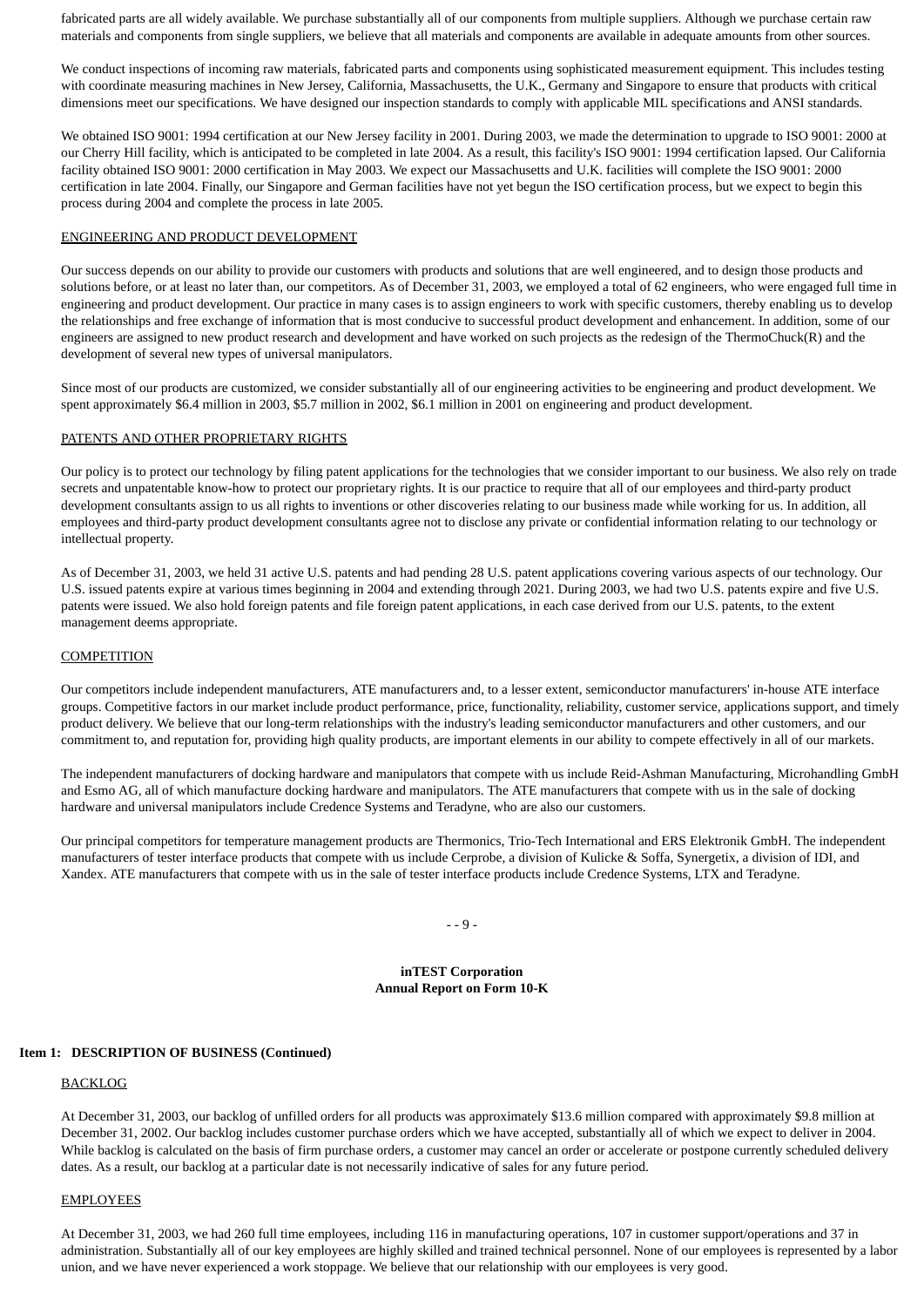#### **Item 2: PROPERTIES**

At December 31, 2003, we leased 11 facilities worldwide. The following chart provides information regarding each of our principal facilities which we occupied at December 31, 2003.

| Location        | Lease<br><b>Expiration</b> | Approx.<br>Square<br>Footage | <b>Principal Uses</b>                                                                                                        |
|-----------------|----------------------------|------------------------------|------------------------------------------------------------------------------------------------------------------------------|
| Cherry Hill, NJ | 9/10                       |                              | 121,700 Corporate headquarters and design, manufacturing, service<br>and sales -- manipulator and docking hardware products. |
| Sharon, MA      | 2/11                       |                              | 62,400 Design, manufacturing, service and sales -- temperature<br>management systems.                                        |
| Sunnyvale, CA   | 12/04                      |                              | 18,300 Design, manufacturing, service and sales -- tester interface<br>products                                              |

We believe that we currently have adequate space to meet our current and foreseeable future needs.

#### **Item 3: LEGAL PROCEEDINGS**

From time to time we may be a party to legal proceedings occurring in the ordinary course of business. We are not currently involved in any material legal proceedings.

#### **Item 4: SUBMISSIONS OF MATTERS TO A VOTE OF SECURITY HOLDERS**

No matters were submitted to our stockholders for a vote during the fourth quarter of 2003.

- 10 -

#### **inTEST Corporation Annual Report on Form 10-K**

### **PART II:**

#### **Item 5: MARKET FOR REGISTRANT'S COMMON EQUITY, RELATED STOCKHOLDER MATTERS AND ISSUER REPURCHASES OF SECURITIES**

Our common stock is traded on the Nasdaq National Market under the symbol "INTT." The following table sets forth the high and low sale prices of our common stock, as reported on the Nasdaq National Market, for the periods indicated. Sale prices have been rounded to the nearest full cent.

|                      | <b>Sales Price</b> |               |     |      |
|----------------------|--------------------|---------------|-----|------|
| 2003                 |                    | <b>High</b>   | Low |      |
| <b>First Quarter</b> |                    | \$4.87 \$2.79 |     |      |
| Second Quarter       |                    | 6.00          |     | 2.81 |
| Third Quarter        |                    | 6.72          |     | 4.40 |
| Fourth Quarter       |                    | 6.90          |     | 4.43 |
|                      |                    |               |     |      |
| 2002                 |                    |               |     |      |
| <b>First Quarter</b> |                    | \$6.46\$3.41  |     |      |
| Second Quarter       |                    | 8.59          |     | 5.45 |
| Third Quarter        |                    | 6.38          |     | 3.04 |
| Fourth Quarter       |                    | 5.35          |     | 2.71 |

On March 15, 2004, the closing price for our common stock as reported on the Nasdaq National Market was \$5.61. As of March 15, 2004, we had 8,362,857 shares outstanding that were held of record by approximately 1,000 shareholders.

We have not paid dividends on our common stock since our initial public offering, and we do not plan to pay cash dividends in the foreseeable future. Our current policy is to retain any future earnings for reinvestment in the operation and expansion of our business, including possible acquisitions of other businesses, technologies or products. Payment of any future dividends will be at the discretion of our board of directors. In addition, our current credit agreement prohibits us from paying cash dividends without the lender's prior consent.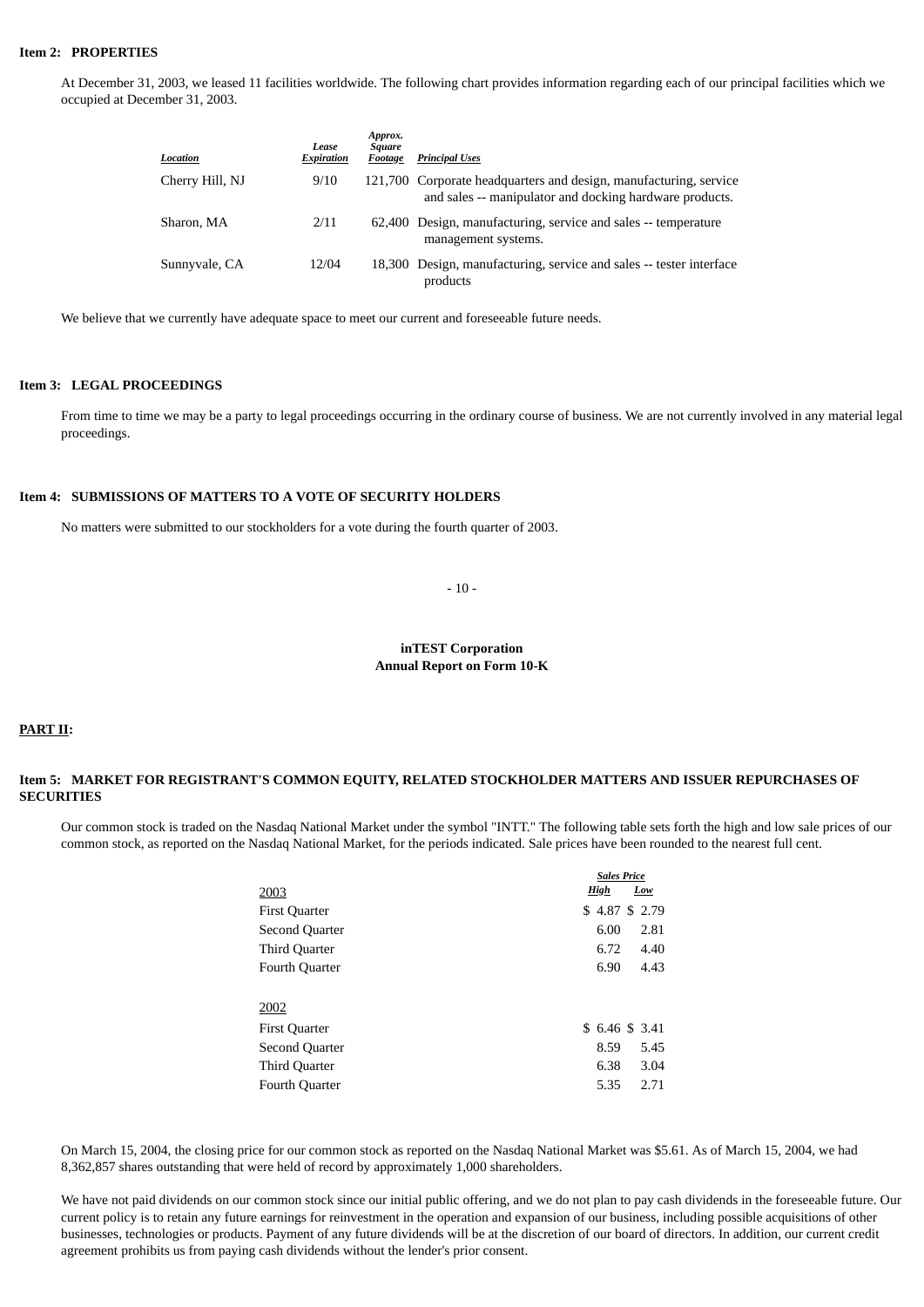The following table shows the number of securities that may be issued pursuant to our equity compensation plans (including individual compensation arrangements) as of December 31, 2003:

#### **Equity Compensation Plan Information**

| <b>Plan Category</b>                                                | <b>Number of securities</b><br>to be issued upon<br>exercise of<br>outstanding options,<br>warrants and rights(1) | Weighted-average<br>exercise of<br>outstanding options,<br>warrants and rights(1) | <b>Number of securities</b><br>remaining available<br>for future issuance<br>under equity<br>compensation plans(1) |
|---------------------------------------------------------------------|-------------------------------------------------------------------------------------------------------------------|-----------------------------------------------------------------------------------|--------------------------------------------------------------------------------------------------------------------|
| Equity compensation plans approved by security holders              | 967,875                                                                                                           | \$3.82                                                                            | 256,750                                                                                                            |
| Equity compensation plans not approved by security holders<br>Total | $\sim$ $\sim$<br>967,875                                                                                          | $ -$<br>\$3.82                                                                    | $\sim$<br>256,750                                                                                                  |

(1) The securities that may be issued are shares of inTEST common stock, issuable upon exercise of stock options.

#### $-11-$

# **inTEST Corporation Annual Report on Form 10-K**

#### **Item 6: SELECTED FINANCIAL DATA**

The following table contains certain selected consolidated financial data of inTEST and is qualified by the more detailed Consolidated Financial Statements and Notes thereto included elsewhere in this Annual Report on Form 10-K and should be read in conjunction with "Management's Discussion and Analysis of Financial Condition and Results of Operations" and the other financial information included in this Annual Report on Form 10-K.

*Years Ended December 31,*

|                                                             | 2003    | 2002                       | 2001                                  | 2000                     | 1999     |
|-------------------------------------------------------------|---------|----------------------------|---------------------------------------|--------------------------|----------|
| <b>Condensed Consolidated Statement of Operations Data:</b> |         |                            | (in thousands, except per share data) |                          |          |
|                                                             |         |                            |                                       |                          |          |
| Net revenues                                                |         | \$48,028 \$47,127 \$51,627 |                                       | \$87,651                 | \$53,585 |
| Gross margin                                                | 18.849  | 18,239                     | 12,711                                | 39,556                   | 26,710   |
| Operating income (loss)                                     | (3,834) |                            | $(1,806)$ $(14,689)$                  | 10,909                   | 7,327    |
| Net earnings (loss)                                         | (5,451) |                            | $(283)$ $(11,329)$                    | 6,379                    | 6,133    |
| Net earnings (loss) per common share:                       |         |                            |                                       |                          |          |
| Basic                                                       | (.65)   | (.03)                      | (1.37)                                | .78                      | .76      |
| Diluted                                                     | (.65)   | (.03)                      | (1.37)                                | .75                      | .74      |
| Weighted average common shares outstanding:                 |         |                            |                                       |                          |          |
| Basic                                                       | 8,332   | 8,317                      | 8,279                                 | 8,201                    | 8,084    |
| Diluted                                                     | 8,332   | 8,317                      | 8,279                                 | 8,470                    | 8,266    |
|                                                             |         |                            |                                       |                          |          |
|                                                             |         |                            | As of December 31,                    |                          |          |
|                                                             | 2003    | 2002                       | 2001                                  | 2000                     | 1999     |
| <b>Condensed Consolidated Balance Sheet Data:</b>           |         |                            | (in thousands)                        |                          |          |
|                                                             |         |                            |                                       |                          |          |
| Cash and cash equivalents                                   | \$5,116 | \$8,145                    | \$7,281                               | \$5,680                  | \$12,047 |
| Working capital                                             | 15,670  | 19,765                     | 20,146                                | 26,768                   | 20,784   |
| <b>Total assets</b>                                         | 29,977  | 32,582                     | 31,594                                | 47,302                   | 43,015   |
| Long-term debt, net of current portion                      | 117     | 210                        | 296                                   | $\overline{\phantom{a}}$ | 133      |
| Total stockholders' equity                                  | 22,591  | 27,357                     | 27,204                                | 38,398                   | 31,458   |

#### **Item 7: MANAGEMENT'S DISCUSSION AND ANALYSIS OF FINANCIAL CONDITION AND RESULTS OF OPERATIONS**

#### **Overview**

Our business and results of operations are substantially dependent upon the demand for ATE by semiconductor manufacturers and companies that specialize in the testing of ICs. Demand for ATE is driven by semiconductor manufacturers that are opening new, or expanding existing, semiconductor fabrication facilities or upgrading existing equipment, which in turn is dependent upon the current and anticipated market demand for semiconductors and products incorporating semiconductors. The semiconductor industry has been highly cyclical with recurring periods of oversupply, which often have a severe impact on the semiconductor industry's demand for ATE, including the products we manufacture. This cyclicality has been clearly demonstrated during the past eight years, with downward cycles in 1996, 1998 and 2001-2002 and up cycles in 1997, 1999-2000 and 2003.

#### *Net Revenues and Bookings*

The most recent downturn, which began during the fourth quarter of 2000 and reversed in 2003, was the most severe and prolonged downturn the ATE industry has ever experienced. Our consolidated quarterly net revenues declined from a peak of \$24.5 million for the quarter ended September 30, 2000 to \$7.0 million for the quarter ended March 31, 2002, a decline of approximately 72%. The decrease we experienced in net revenues during this period was comparable to the peak to trough differences experienced by most of the companies in our industry.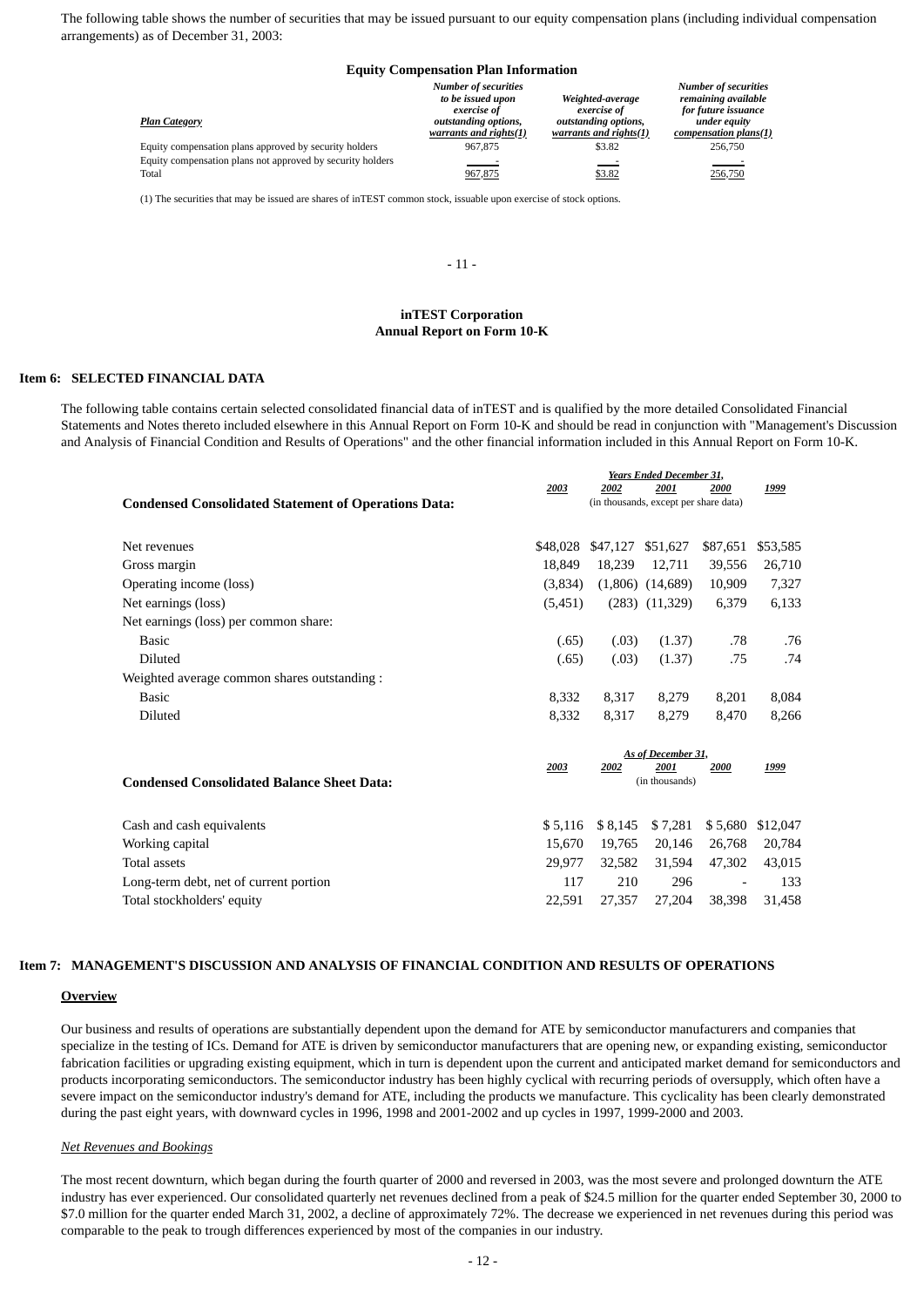#### **inTEST Corporation Annual Report on Form 10-K**

#### **Item 7: MANAGEMENT'S DISCUSSION AND ANALYSIS OF FINANCIAL CONDITION AND RESULTS OF OPERATIONS (Continued)**

During this downturn, the trend in both our bookings and net revenues was erratic. Our bookings and revenues began declining during the fourth quarter of 2000 and continued declining until the first quarter of 2002, when our bookings increased sequentially for three quarters (in the case of net revenues, this increase began in the second quarter of 2002 and lasted two quarters), followed by a decline again in bookings and net revenues in the fourth quarter of 2002 that continued until the second quarter of 2003, when both bookings and net revenues began to increase sequentially again.

The current industry consensus is that the next up cycle began in 2003 and should continue for 18 to 24 months. This view is supported by the increase in our quarterly bookings during 2003, which increased from \$7.7 million in the first quarter to \$16.1 million in the fourth quarter. This improvement is also shown in our quarterly net revenues, which increased from \$9.2 million in the first quarter of 2003 to \$14.8 million in the fourth quarter. While we cannot be sure what the rate of increase of this up cycle will be or how long it will last, we currently expect the trend of growth in both bookings and net revenues to continue throughout 2004, although the rate of quarter-over-quarter increases may decline. We currently anticipate that our sales for the first quarter of 2004 will increase from the level of the fourth quarter of 2003 and be in the range of \$15.0 to \$16.0 million; however,

#### *Cost Containment Initiatives*

During 2001 and 2002, in response to the downturn, we implemented significant cost containment initiatives to reduce operating losses and preserve cash. These cost containment initiatives included an approximate 40% reduction in worldwide personnel, as well as temporary reductions in compensation for all employees and the elimination of matching contributions to retirement plans for all domestic employees. In addition, we made significant reductions in spending on corporate travel, advertising, professional services and supplies. As a result of these cost containment efforts, we reduced operating expenses from a peak of \$7.3 million for the quarter ended December 31, 2000 to \$3.8 million for the quarter ended March 31, 2002. During 2002, we temporarily reinstated some of the benefits which had been reduced or eliminated after our bookings and net revenues began to increase. However, when we began experiencing declines in our bookings, as well as customer order delays, during the second half of 2002, both of which resulted in reduced net revenues during the fourth quarter of 2002, we again temporarily eliminated certain employee benefits and instituted additional expense controls in certain facilities.

The goal of our cost containment initiatives was to reduce fixed operating costs to a level which, based on our then current revenue projections, would allow us to maintain our level of cash while still continuing our research and development programs and positioning ourselves such that, as the market improved, we would be able to be a prime supplier for both new and existing technologies developed by our customers.

As of December 31, 2003, all personnel worldwide remained on a salary freeze and matching contributions to retirement plans for all domestic employees were still temporarily eliminated. Given the improvements in our bookings and net revenues in the second half of 2003, and in light of the industry consensus that the up cycle has begun and should continue through 2004 and into 2005, we are monitoring our costs and evaluating when we will be able to return employee benefits as well as provide salary increases to personnel worldwide. However, should the current upward trend reverse itself, or if our bookings and net revenues do not increase as currently projected, we are prepared to take appropriate actions necessary to preserve cash.

#### *Inventory Obsolescence Charges*

We review our inventories and record inventory obsolescence charges based upon our established obsolescence criteria, that identifies material that has not been used in a work order during the prior 12 months and the excess quantity of material on hand that is greater than the average annual usage of that material over the prior three years (or in the case of our temperature management systems, three years of average annual usage due to our after-sale obligations for servicing these products). In addition, in certain cases, additional inventory obsolescence charges are recorded based upon facts which would not give rise to an obsolescence charge under the normal obsolescence criteria or, if in management's opinion, additional amounts are felt to be necessary based upon the current industry conditions. See also "Critical Accounting Policies".

The most recent downturn significantly reduced demand for a number of products we design and manufacture. As a result, inventory obsolescence charges have historically increased during downturns and through the beginning of the subsequent upturn. We incurred inventory obsolescence charges of \$886,000, \$1.0 million and \$3,4 million in the years ended December 31, 2003, 2002 and 2001, respectively. While the trend of these inventory obsolescence charges has been reducing over the last three years, we cannot determine if this downward trend will continue or if these charges will increase in 2004 due to potential technological obsolescence of our current inventories.

#### - 13 -

#### **inTEST Corporation Annual Report on Form 10-K**

#### **Item 7: MANAGEMENT'S DISCUSSION AND ANALYSIS OF FINANCIAL CONDITION AND RESULTS OF OPERATIONS (Continued)**

#### *Product Warranty Charges*

We accrue product warranty charges on a quarterly basis based upon our historical product warranty expense. In addition, we accrue additional amounts based upon known product warranty issues, such as product retrofits. Our product warranty charges were \$1.9 million, \$1.1 million and \$1.0 million for the years ended December 31, 2003, 2002 and 2001, respectively, and our product warranty charges as a percentage of net revenues were 4.0%, 2.3% and 2.0% for the same periods, respectively. The increase in both the absolute dollar amount of product warranty charges and the level of the product warranty charges as a percentage of net revenues was due to a number of factors including the volatility of net revenues in the ATE industry, the prototype nature of much of our business, the introduction of products offering power assisted features in our positioner/docking hardware segment and providing warranty repairs or replacements to customers after the warranty has expired in certain situations, in order to promote strong customer relations.

During 2003, we accrued significant product warranty charges for future product retrofits for two products we sell to ATE manufacturers. In our positioner/docking hardware segment, we accrued approximately \$700,000 for retrofits to a positioner product developed and first sold during 2001. This power-assisted positioner, whose prototype design was significantly different from the positioner products we have historically sold, had approximately 200 units in the field that required several different modifications and enhancements. In our temperature management segment, we accrued approximately \$220,000 related to a temperature chuck product that was first introduced in 2001. This temperature chuck product was designed to allow for rapid temperature changes between -65 and +400 degrees Celsius. Under certain environmental and usage conditions this product did not perform consistently,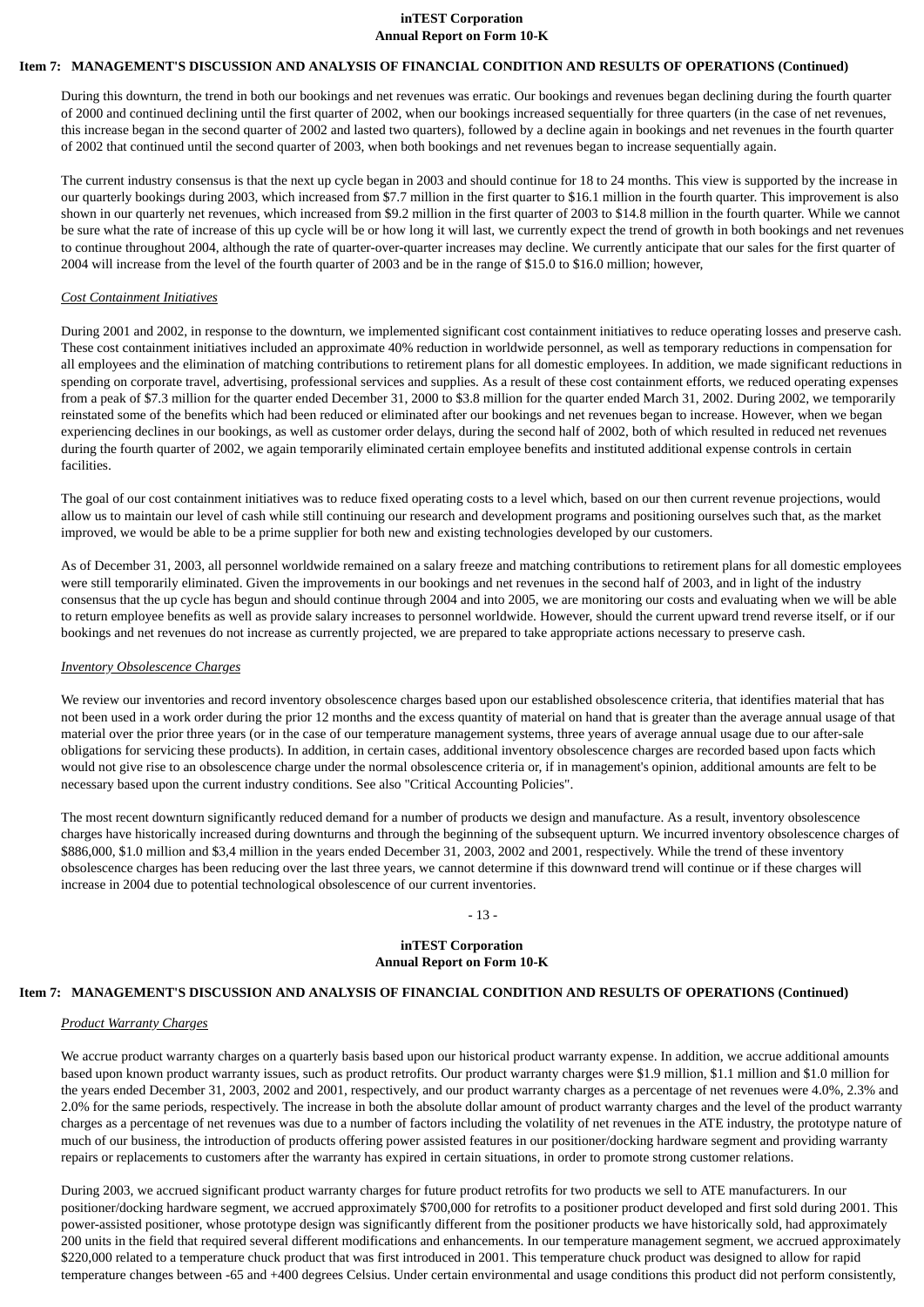so we are replacing it in those cases with another of our products that is better suited for the conditions. We believe we have accrued adequate warranty charges at December 31, 2003 for the product retrofits planned for both of these products. We cannot determine at this time if we will have any further material warranty costs related to additional product modifications or enhancements for these or any of our other current products. See also "Critical Accounting Policies."

#### *Customer Mix*

We sell our products to both semiconductor manufacturers (end user sales) and to ATE manufacturers (OEM sales) who ultimately resell our equipment with theirs to semiconductor manufacturers. The mix of customers during any given period will affect our gross margin due to differing sales discounts and commissions. Prior to 2000, the majority of our positioner, docking hardware and tester interface product sales were made directly to semiconductor manufacturers, with sales to these end users typically in the range of 65% to 75% of our net revenues. However, since the beginning of 2000, many semiconductor manufacturers have shown a preference for purchasing from a single source the various components of the ATE (excluding temperature management systems) that they need. Typically, this source is the tester manufacturer, who manufactures the largest and most expensive components of the ATE system.

Our OEM sales as a percentage of net revenues for the years ended December 31, 2003, 2002 and 2001 were 34%, 43% and 54%, respectively, for our positioner/docking hardware segment. The decline in the percentage of sales to OEMs in the positioner/docking hardware segment in 2002 and 2003 reflects the return of demand by certain semiconductor customers who prefer to acquire their equipment directly from us. We anticipate that OEM sales as a percentage of net revenues for our positioner/docking hardware segment will range from 35% to 55% in future periods. In our tester interface segment, our OEM sales as a percentage of net revenues for the years ended December 31, 2003, 2002 and 2001 were 79%, 62% and 70%, respectively. The increase in the percentage of sales to OEMs in the tester interface segment in 2003 reflects significantly increased demand by one OEM customer in 2003. We anticipate that OEM sales as a percentage of net revenues for our tester interface segment will range from 60% to 80% in future period s. In our temperature management segment, OEM sales as a percentage of net revenues were 32%, 36% and 32% for the years ended December 31, 2003, 2002 and 2001, respectively. We anticipate that OEM sales as a percentage of net revenues for our temperature management segment will range from 30% to 40% in future periods.

The impact of an increase in OEM sales as a percentage of net revenues is a reduction in our gross margin, as OEM sales historically have had a more significant discount than end user sales. Our current net operating margins on most OEM sales for these product segments, however, are only slightly less than margins on end user sales because of the payment of third party sales commissions on most end user sales. We also expect to continue to experience demands from our OEM customers' supply line management groups to reduce our sales prices to them. This continued price pressure may have the ultimate effect of reducing our gross and operating margins if we cannot further reduce our manufacturing and operating costs.

- 14 -

#### **inTEST Corporation Annual Report on Form 10-K**

#### **Item 7: MANAGEMENT'S DISCUSSION AND ANALYSIS OF FINANCIAL CONDITION AND RESULTS OF OPERATIONS (Continued)**

We believe that purchases of most of our products are typically made from semiconductor manufacturers' capital expenditure budgets. Certain portions of our business, however, are generally less dependent upon the capital expenditure budgets of the end users. For example, purchases of certain related ATE interface products, such as sockets and interface boards, which must be replaced periodically, are typically made from the end users' operating budgets. In addition, purchases of certain of our products, such as docking hardware, for the purpose of upgrading or to improve the utilization, performance and efficiency of existing ATE, tend to be counter cyclical to sales of new ATE. Moreover, we believe a portion of our sales of temperature management systems results from the increasing need for temperature testing of circuit boards and specialized components that do not have the design or quantity to be tested in an electronic device handler. We believe that this business usually is less cyclical than new ATE s ales. However, during the recent downward cycle, we saw our customers' orders for these types of products decline as much as, or in some cases more than, the other products we offer as compared with prior periods of reduced capital spending for ATE. We attribute this in part to reductions in our customers' operating budgets combined with significant excess capacity that existed throughout the industry, which significantly reduced our customers' equipment utilization rates. We believe that much of this excess capacity was the result of capital equipment purchases made during the 1999-2000 up-cycle, and that this newer equipment did not need to be upgraded or improved. We also believe that many of our customers' equipment utilization rates have been steadily increasing throughout 2003 due to increased IC unit production and are approaching, or have already exceeded, the levels where additional ATE equipment purchases will be necessary to meet increased IC production demands.

Please refer to the section entitled "Risks That Could Affect Future Results" below for a discussion of other important factors that could cause our results to differ materially from our prior results or those expressed or implied by our forward-looking statements.

#### **Results of Operations**

All of our products are used by semiconductor manufacturers in conjunction with ATE in the testing of ICs. Consequently, the results of operations for each product segment are generally affected by the same factors. Separate discussions and analyses for each product segment would be repetitive and obscure any unique factors that affected the results of operations of our different product segments. The discussion and analysis that follows, therefore, is presented on a consolidated basis for the Company as a whole and includes discussion of factors unique to each product segment where significant to an understanding of each such business.

The following table sets forth for the periods indicated the principal items included in the Consolidated Statements of Operations as a percentage of total net revenues.

| <b>Percentage of Net Revenues</b><br><b>Years Ended December 31,</b> |  |  |  |  |
|----------------------------------------------------------------------|--|--|--|--|
| 2001                                                                 |  |  |  |  |
| 100.0%<br>100.0%                                                     |  |  |  |  |
| 75.4                                                                 |  |  |  |  |
| 24.6                                                                 |  |  |  |  |
| 61.3<br>38.7                                                         |  |  |  |  |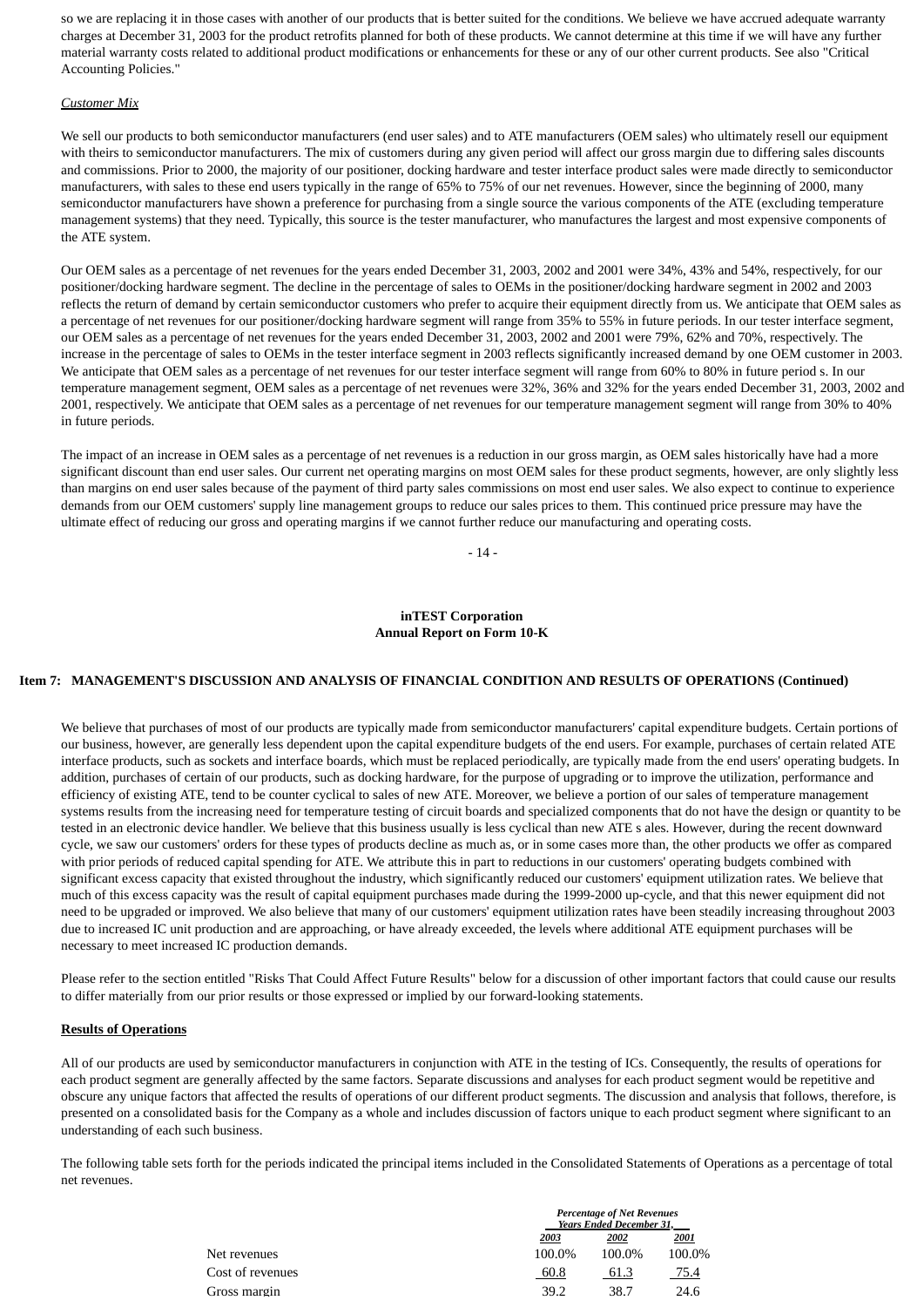| ں                                           |            |           |            |
|---------------------------------------------|------------|-----------|------------|
| Selling expense                             | 21.2       | 18.0      | 17.0       |
| Engineering and product development expense | 13.3       | 12.0      | 11.9       |
| General and administrative expense          | 12.7       | 12.5      | 15.3       |
| Impairment of goodwill                      |            |           | - 8.9      |
| <b>Operating loss</b>                       | (8.0)      | (3.8)     | (28.5)     |
| Other income                                | $0.5\,$    | 0.3       | - 1.1      |
| Loss before income taxes                    | (7.5)      | (3.5)     | (27.4)     |
| Income tax expense (benefit)                | $-3.8$     | (2.9)     | (5.4)      |
| Net loss                                    | $(11.3)\%$ | $(0.6)\%$ | $(22.0)\%$ |

- 15 -

#### **inTEST Corporation Annual Report on Form 10-K**

#### **Item 7: MANAGEMENT'S DISCUSSION AND ANALYSIS OF FINANCIAL CONDITION AND RESULTS OF OPERATIONS (Continued)**

#### *Year Ended December 31, 2003 Compared to Year Ended December 31, 2002*

*Net Revenues.* Net revenues were \$48.0 million for 2003 compared to \$47.1 million for 2002, an increase of \$901,000 or 2%. In 2003, net revenues for our positioner/docking hardware and tester interface segments increased \$3.6 million, or 18%, and \$799,000, or 8%, respectively. These increases were offset by a decrease in net revenues in our temperature management segment of \$926,000, or 5%. We believe the increases in our positioner/docking hardware and tester interface segments are due to the aforementioned increase in demand we experienced for our products throughout 2003. We believe that the decrease in net revenues for our temperature management segment reflects the severe cyclical downturn in demand for ATE in the industry generally.

*Gross Margin.* Gross margin remained relatively unchanged in 2003 from 2002. The gross margin in 2003 was slightly over 39% compared to slightly less than 39% in 2002. The slight increase in gross margin in 2003 is primarily the result of a decrease in component material costs as a percentage of net revenues that reflects lower levels of fabrication costs due to process improvements as well as the mix of products sold and, to a lesser extent, a decrease in OEM sales as a percentage of total sales in 2003 compared to 2002, as previously discussed. Also, as previously discussed, we incurred significant charges for inventory obsolescence during both 2003 and 2002 as a result of the continued downturn in the industry.

*Selling Expense.* Selling expense was \$10.2 million for 2003 compared to \$8.5 million in 2002, an increase of \$1.7 million or 20%. We attribute the increase primarily to the aforementioned increase in product warranty costs in our positioner/docking hardware and temperature management segments. Other significant year-over-year increases included commission expense as well as salary and benefits expense. The increase in commission expense of \$303,000 was due to an increase in end-user commissionable sales. The increase in salary and benefit expense of \$304,000 was due to the hiring of new sales staff in the positioner/docking hardware and tester interface segments as well as the return of certain benefits that had previously been reduced or eliminated. To a lesser extent, there were increases in travel expenses, freight costs and demonstration equipment, all of which were driven by the increased level of business activity as demand improved throughout 2003.

*Engineering and Product Development Expense.* Engineering and product development expense was \$6.4 million for 2003 compared to \$5.7 million in 2002, an increase of \$734,000 or 13%. We attribute the increase primarily to an increase of \$759,000 in salary and benefits expense in our positioner/docking hardware and tester interface segments, where we increased our engineering and product development staff as well as returned certain benefits that had previously been reduced or eliminated. Also contributing to the increase were higher levels of spending on third-party product development consultants and travel in our positioner/docking hardware and temperature management segments. The increases in staffing, third-party consultant costs and travel were due to increased product development efforts throughout 2003. These increases were partially offset by reductions in spending on product development materials in our temperature management segment in 2003 compared to 2002.

*General and Administrative Expense.* General and administrative expense was \$6.1 million for 2003 compared to \$5.9 million for 2002, an increase of \$192,000 or 3%. We attribute the increase primarily to increased data processing costs in our positioner/docking hardware segment as well as increased salary and benefits expense in our positioner/docking hardware and tester interface segments. The \$149,000 increase in data processing costs are related to a company-wide ERP system conversion that began in the fourth quarter of 2003 at our primary location in the positioner/docking hardware segment and will continue into 2004 at our tester interface segment and into 2005 at the remaining locations in our positioner/docking hardware segment. The \$222,000 increase in salary and benefits expense was the result of the return of certain benefits that had been reduced or eliminated. These increases were partially offset by a decrease in legal fees as well as reductions in spending on fees for tax services and comm unications. The decrease in legal fees in 2003 compared to 2002 is primarily due to the settlement of patent litigation during the first quarter of 2003.

*Other Income.* Other income was \$224,000 for 2003 compared to \$143,000 in 2002, an increase of \$81,000 or 57%. The increase in other income was primarily due to a decrease in foreign exchange transaction losses of \$96,000 in 2003 compared to 2002. To a lesser extent, the increase was attributable to reduced interest expense in 2003 compared to 2002. Partially offsetting the benefit of these two items was a reduction in interest income in 2003 compared to 2002 due to lower average cash balances.

*Income Tax Expense (Benefit).* Income tax expense was \$1.8 million for 2003 compared to an income tax benefit of \$1.4 million for 2002. Our effective tax rate for 2003 was 51% compared to (83)% for 2002. During 2003, we recorded a \$1.4 million valuation allowance against our beginning of the year net deferred tax assets due to our 2003 operating losses which

- 16 -

**inTEST Corporation Annual Report on Form 10-K**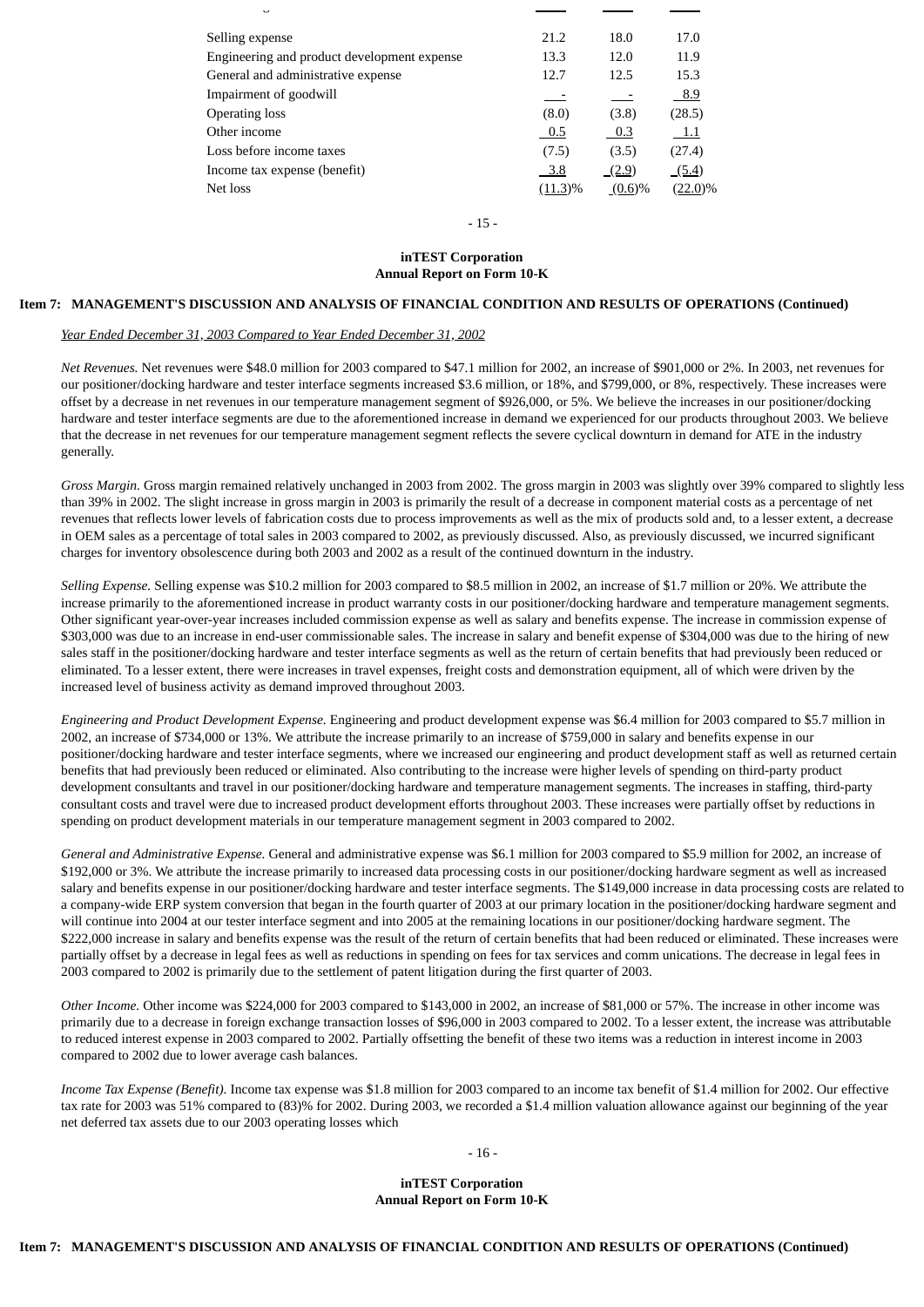resulted in the realizability of the net deferred tax assets to no longer be considered more likely than not. In addition, we recorded approximately \$400,000 of income tax expense in 2003, due to the earnings of certain of our foreign operations as well as a reduction in the anticipated amount of tax refunds resulting from research and development credits filed for in 2002. During 2002, we recorded a one-time tax benefit of \$750,000, which resulted from our filing amended prior year tax returns to claim additional research and experimentation credits for prior years.

#### *Year Ended December 31, 2002 Compared to Year Ended December 31, 2001*

*Net Revenues.* Net revenues were \$47.1 million for 2002 compared to \$51.6 million for 2001, a decrease of \$4.5 million or 9%. Net revenues for our temperature management segment decreased \$8.5 million or 33%. This decline was offset by increases in net revenues in both our positioner/docking hardware and tester interface segments of \$726,000 or 4% and \$3.2 million or 55%, respectively. We believe that the significant decrease in net revenues for our temperature management segment reflected the severe cyclical downturn in demand for ATE in the industry generally and, more specifically, the demand for products used in research and product development by semiconductor manufacturers declined in 2002 compared to 2001. We believe the increase in net revenues for our positioner/docking hardware segment reflected the aforementioned increased demand we experienced for our products in the second and third quarters of 2002, due to significant under spending in 2001. We believe the significant increase in the net revenues of our tester interface segment was primarily the result of the increased demand for our products in the second and third quarters of 2002.

*Gross Margin.* Gross margin increased to 39% in 2002 from 25% in 2001. The increase in gross margin in 2002 is primarily the result of a decrease in component material costs as a percentage of net revenues which reflects lower levels of fabrication costs due to process improvements as well as the mix of products sold and, to a lesser extent, a decrease in OEM sales as a percentage of total sales in 2002 compared to 2001, as previously discussed. Significant charges for inventory obsolescence were recorded during both 2002 and 2001 as a result of the continued downturn in the industry which had caused items in our inventory to become obsolete.

*Selling Expense.* Selling expense was \$8.5 million for 2002 compared to \$8.8 million for 2001, a decrease of \$276,000 or 3%. We attribute the decrease primarily to decreased commission expense, which declined \$409,000 due to the lower sales levels at our temperature management segment. However, this trend was partially offset by a \$333,000 increase in commission expense in our positioner/docking hardware and tester interface product segments, where end user sales increased in 2002 compared to 2001. In addition, salary and benefit expenditures decreased \$276,000 in 2002 as compared to 2001, primarily as a result of our cost containment program.

*Engineering and Product Development Expense.* Engineering and product development expense was \$5.7 million for 2002 compared to \$6.1 million for 2001, a decrease of \$464,000 or 8%. We attribute the decrease primarily to a \$402,000 decline in salary and benefit expense resulting from our cost containment program and, to a lesser extent, reduced expenditures for travel. These declines were partially offset by increased spending on product development initiatives in 2002 compared to 2001.

*General and Administrative Expense.* General and administrative expense was \$5.9 million for 2002 compared to \$7.9 million for 2001, a decrease of \$2.0 million or 25%. We attribute the decrease primarily to the elimination of goodwill amortization of \$381,000 in 2002, reductions in salary and benefit expense of \$1.1 million and reductions of \$298,000 in travel. In addition, there were reductions in spending on professional services, outside directors' fees and data processing. The reduction in salary and benefits expense reflects the results of our cost containment program, combined with the fact that 2001 included an accrual for separation payments to a former executive of one of our subsidiaries. The reductions in all other areas, with the exception of goodwill amortization, reflect the results of our cost containment program.

*Impairment of Goodwill.* During the third quarter of 2001, due to the significant decline in our operations that had occurred over the preceding four quarters, we determined that an assessment of our goodwill for impairment under the provisions of Statement of Financial Accounting Standards ("SFAS") No. 121, *Accounting for the Impairment of Long-Lived Assets and for Long-Lived Assets to be Disposed Of*, was warranted. As a result of this assessment, we concluded that no impairment was indicated for the goodwill associated with our foreign subsidiaries; however, a \$4.6 million impairment charge was recorded for the goodwill associated with TestDesign, which was the net book value of this goodwill as of that date.

- 17 -

#### **inTEST Corporation Annual Report on Form 10-K**

#### **Item 7: MANAGEMENT'S DISCUSSION AND ANALYSIS OF FINANCIAL CONDITION AND RESULTS OF OPERATIONS (Continued)**

In June 2001, the Financial Accounting Standards Board ("FASB") issued SFAS No. 142, *Goodwill and Other Intangible Assets,* which superceded the provisions of SFAS No. 121 related to the assessment of goodwill for impairment. SFAS No. 142 was effective for us as of January 1, 2002. Under SFAS No. 142, we are required to assess our goodwill for impairment at least annually, or more often if circumstances warrant. In accordance with the provisions of SFAS No. 142, we completed the first step of the transitional goodwill impairment test as well as the annual goodwill impairment test and concluded that there was no further impairment of goodwill. See Note 2 to the consolidated financial statements.

*Other Income.* Other income was \$143,000 for 2002 compared to \$551,000 for 2001, a decrease of \$408,000 or 74%. The decline is primarily the result of reduced levels of interest income due to lower interest rates, an increase of \$92,000 in foreign exchange translation losses and reductions in the level of third party royalty income from the licensing of our intellectual property caused by the continued industry downturn.

*Income Tax Benefit.* Income tax benefit was \$1.4 million for 2002 compared to \$2.8 million for 2001. Our effective tax rate for 2002 was 83% compared to 20% for 2001. During 2002 we recorded a one-time tax benefit of approximately \$750,000. This benefit resulted from our filing amended prior year returns to claim additional research and experimentation credits. During 2001 we recorded a non-tax deductible charge for the impairment of goodwill of \$4.6 million.

#### **Liquidity and Capital Resources**

Net cash used in operations for the year ended December 31, 2003 was \$1.4 million compared to net cash provided by operations of \$2.5 million in 2002. The swing from cash provided by operations in 2002 to cash used in operations in 2003 was primarily the result of our operating losses in 2003. Also contributing to this swing was the growth in accounts receivable and inventories. Accounts receivable increased \$2.4 million from December 31, 2002 to December 31, 2003 due to higher net revenue levels in the fourth quarter of 2003 compared to the same period in 2002, while inventories increased \$229,000, primarily due to the purchasing of materials to fulfill current and future orders. Refundable domestic income taxes decreased \$948,000,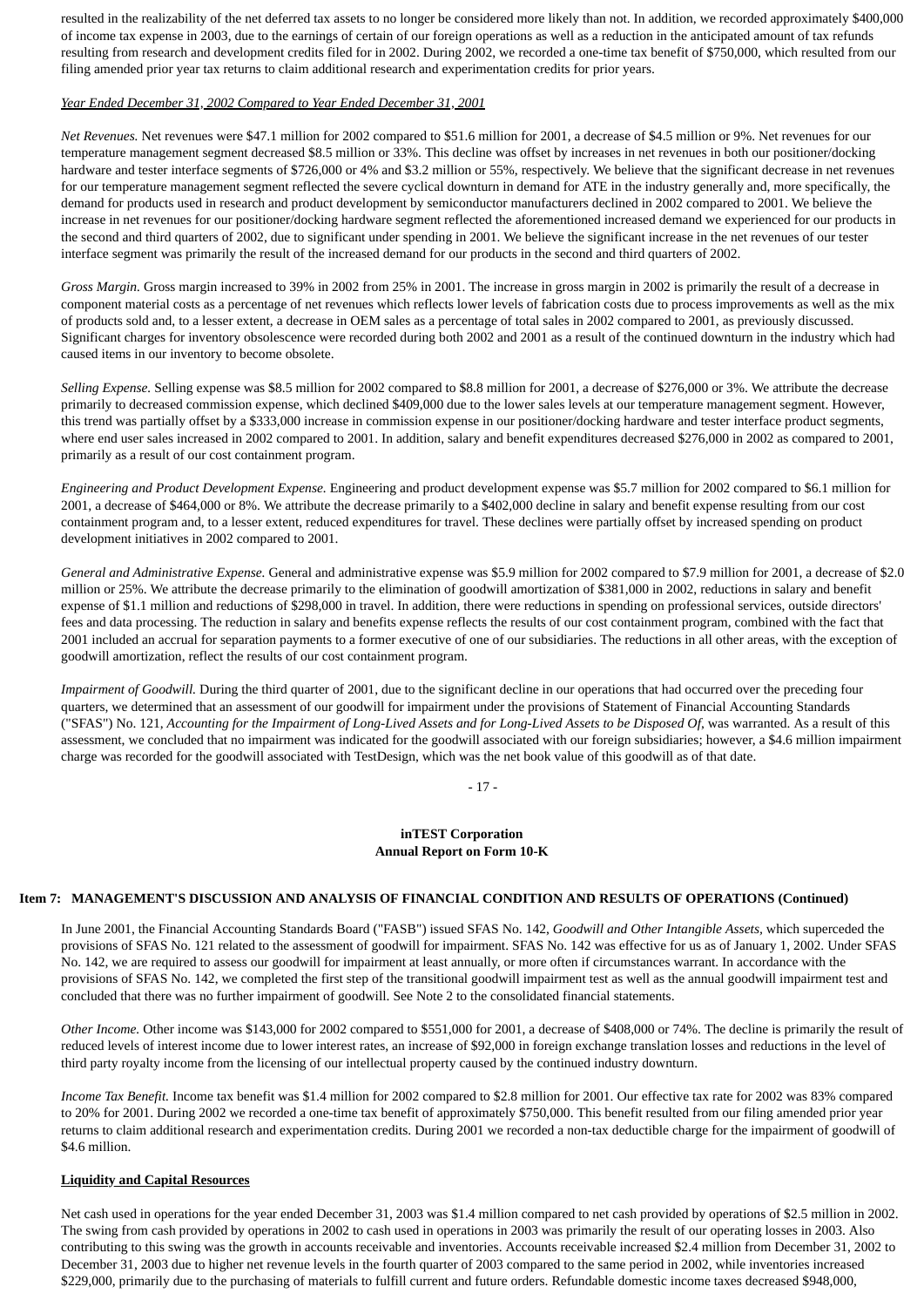primarily as the result of state and federal income tax refunds received during 2003. Deferred tax assets decreased \$1.4 million, primarily as a result of recording a full valuation allowance against our net deferred tax assets. Accounts payable increased \$1.1 million due to incr eased purchases to support higher production levels during the fourth quarter of 2003 compared to the same period in 2002. Accrued expenses increased \$933,000 primarily as a result of increased accruals for product warranty expense as previously discussed. In addition, there were increases in accruals for wages and sales commissions.

Purchases of property and equipment were \$1.7 million for the year ended December 31, 2003, which consisted of \$714,000 primarily for demonstration equipment for our Temptronic facility, \$458,000 primarily for computer hardware and software related to the implementation of a new ERP system for our Cherry Hill facility and \$369,000 primarily for demonstration equipment and equipment for our machine shop at our Sunnyvale facility. The balance of purchases were for equipment for our foreign subsidiaries.

Net cash provided by financing activities for the year ended December 31, 2003 was \$53,000, which consisted of \$139,000 in proceeds received from the exercise of employee stock options offset by \$86,000 in payments made under capital lease obligations.

Our total committed contracts that will affect cash over the next five years and beyond are as follows:

|                                        | <b>Expected Cash Payments By Year</b><br>(\$ in thousands) |                          |         |         |                          |                          |          |
|----------------------------------------|------------------------------------------------------------|--------------------------|---------|---------|--------------------------|--------------------------|----------|
| Contractual Commitments                | 2004                                                       | 2005                     | 2006    | 2007    | 2008                     | 2009&<br><b>Beyond</b>   | Total    |
| Capital lease obligations              | 93                                                         | 100                      | 17      | S<br>-  | $\overline{\phantom{0}}$ | $\overline{\phantom{a}}$ | 210      |
| <b>Operating lease obligations</b>     | 1.949                                                      | 1.369                    | 1.266   | 1.266   | 1.266                    | 2.446                    | 9,562    |
| Letters of credit                      | 200                                                        | $\overline{\phantom{0}}$ |         |         |                          |                          | 200      |
| Committed capital expenditure projects | 234                                                        |                          |         |         |                          |                          | 234      |
|                                        | \$2,476                                                    | \$1,469                  | \$1,283 | \$1,266 | \$1,266                  | \$2,446                  | \$10,206 |

- - 18 -

#### **inTEST Corporation Annual Report on Form 10-K**

#### **Item 7: MANAGEMENT'S DISCUSSION AND ANALYSIS OF FINANCIAL CONDITION AND RESULTS OF OPERATIONS (Continued)**

We have a secured credit facility that provides for maximum borrowings of \$200,000. We have not utilized this facility to borrow any funds. Our only usage consists of the issuance of a letter of credit in the face amount of \$200,000. We pay a quarterly commitment fee of 0.425% per annum on the unused portion of the facility; however, based upon current projected usage, we do not expect to pay a fee in 2004. The terms of the loan agreement require that we maintain a minimum level of \$200,000 of domestic cash. This credit facility expires on September 30, 2004. We currently plan to renew this facility at its current size to support the issuance of the letter of credit. We do not currently foresee any reason that we will not be able to renew or replace this credit facility upon its expiration.

We believe that our existing cash balances plus the anticipated cash provided from operations will be sufficient to satisfy our cash requirements for the foreseeable future. As previously discussed, the current industry consensus is that an upturn has begun, and that the industry will sustain moderate quarterover-quarter growth in bookings and net revenues throughout 2004 and into 2005. However, if the upturn were to be more rapid than we expect, or if the upturn should falter and the industry should enter another downturn, we may require additional debt or equity financing to meet working capital or capital expenditure needs. We cannot be certain that, if needed, we would be able to raise such additional financing or upon what terms such financing would be available.

#### **New Accounting Pronouncements**

In December 2003, the Securities and Exchange Commission (the "SEC") issued Staff Accounting Bulletin ("SAB") No. 104, *Revenue Recognition*, effective December 17, 2003. SAB No. 104 updates portions of the interpretive guidance included in Topic 13 of the codification of SABs to make this interpretive guidance consistent with current authoritative accounting guidance and SEC rules and regulations related to revenue recognition. We believe our revenue recognition policies are in compliance with SAB No. 104.

On January 1, 2003, we adopted SFAS No. 146, *Accounting for Costs Associated with Exit or Disposal Activities*. SFAS No. 146 addresses the accounting and reporting of expenses related to restructurings initiated after 2002, and applies to costs associated with an exit activity (including a restructuring) or with a disposal of long-lived assets. Those activities can include eliminating or reducing product lines, terminating employees and contracts, and relocating plant facilities or personnel. SFAS No. 146 changes some of the criteria for recognizing a liability for these activities. The adoption of SFAS No. 146 did not have an effect on our results of operations, financial condition or long-term liquidity.

In December 2002, the FASB issued SFAS No. 148, *Accounting for Stock-Based Compensation-Transition and Disclosure*. This statement amends SFAS No. 123, *Accounting for Stock-Based Compensation*, to provide alternative methods of transition for a voluntary change to the fair value based method of accounting for stock-based employee compensation and amends the disclosure requirements of SFAS No. 123 to require prominent disclosures in both annual and interim financial statements about the method of accounting for stock-based employee compensation and the effect of the method used on reported results. The transition and annual disclosure provisions of SFAS No. 148 are effective for fiscal years ending after December 15, 2002. Effective January 1, 2003, we adopted the disclosure requirements of SFAS No. 148. We have determined that we will not make the voluntarily change to the fair value based method of accounting for stock-based employee compensation at this time.

In November 2002, the FASB issued Interpretation No. 45, *Guarantor's Accounting and Disclosure Requirements for Guarantees, Including Indirect Guarantees of Indebtedness of Others* ("FIN 45"). FIN 45 requires that the guarantor recognize, at the inception of certain guarantees, a liability for the fair value of the obligation undertaken in issuing such guarantees. FIN 45 also requires additional disclosure about the guarantor's obligations under certain guarantees that it has issued. The initial recognition and measurement provisions of this interpretation are applicable on a prospective basis to guarantees issued or modified after December 31, 2002, and the disclosure requirements are effective after December 15, 2002. The adoption of this interpretation did not have a material impact on our results of operations, financial condition or long-term liability.

#### **Critical Accounting Policies**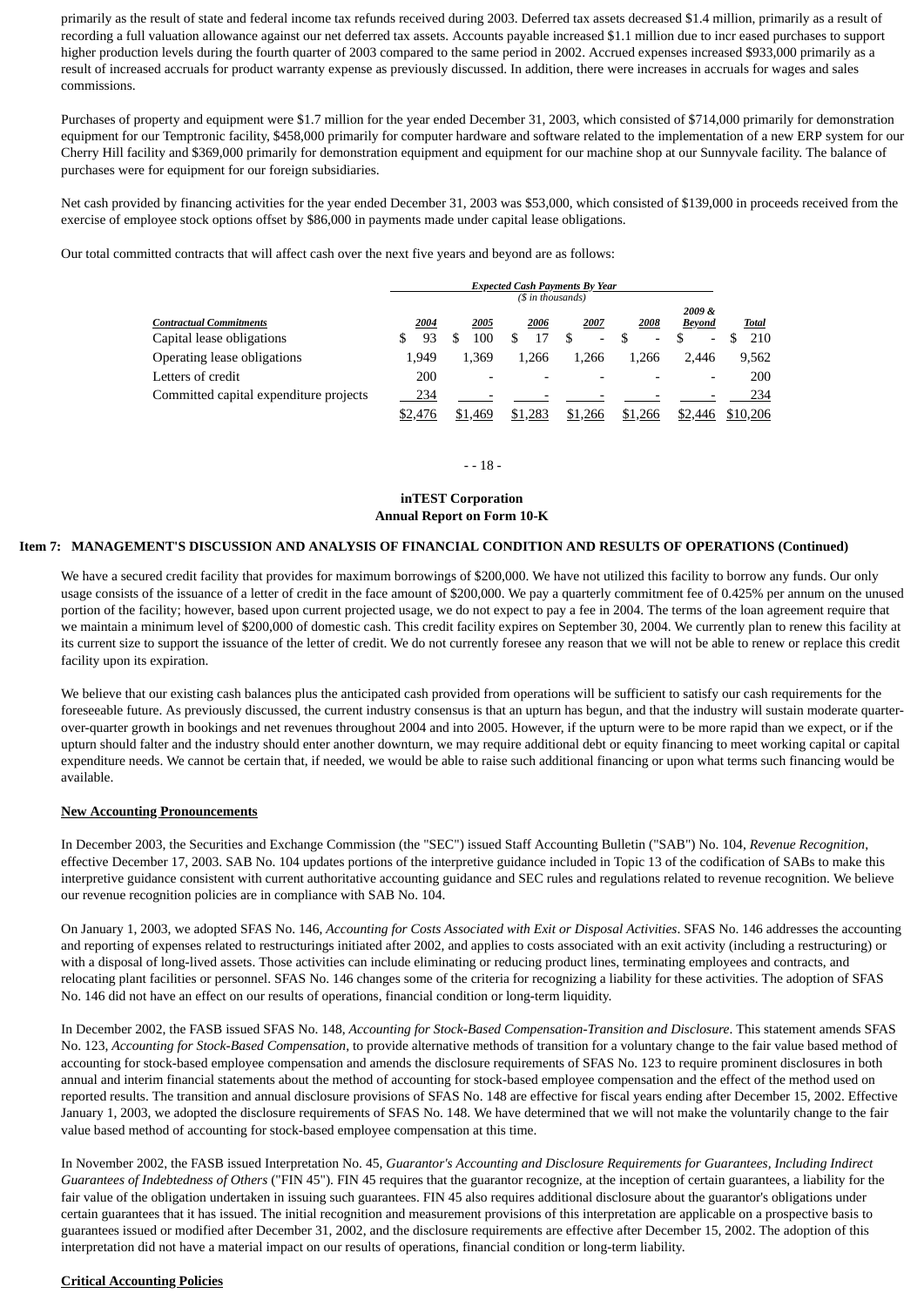The preparation of consolidated financial statements in conformity with accounting principles generally accepted in the United States of America requires us to make estimates and judgments that affect the reported amounts of assets, liabilities, revenues, expenses and related disclosure of contingent assets and liabilities. On an on-going basis, we evaluate our estimates, including those related to inventories, identifiable intangibles, long-lived assets and related goodwill, deferred income tax valuation allowances and warranty reserves. We base our estimates on historical experience and on appropriate and customary

 $-19 -$ 

#### **inTEST Corporation Annual Report on Form 10-K**

#### **Item 7: MANAGEMENT'S DISCUSSION AND ANALYSIS OF FINANCIAL CONDITION AND RESULTS OF OPERATIONS (Continued)**

assumptions that we believe to be reasonable under the circumstances, the results of which form the basis for making judgments about the carrying values of assets and liabilities that are not readily apparent from other sources. Some of these accounting estimates and assumptions are particularly sensitive because of their significance to our consolidated financial statements and because of the possibility that future events affecting them may differ markedly from what had been assumed when the financial statements were prepared.

Inventories are stated at the lower of cost (first-in, first-out basis) or net realizable value. We use consistent methodologies to evaluate all inventories for net realizable value. We record a provision for excess and obsolete inventory based upon our review process. The criteria to determine if inventory is excess or obsolete are if (1) the inventory was not utilized in a work order during the prior 12 months or (2) if the excess quantity of inventory on hand is greater than the average annual usage of that inventory (or in the case of our temperature management systems, three years of average annual usage due to the after-sale service requirements of these products). In addition, operations and accounting staff review inventory that would not meet these criteria for excess or obsolescence to determine if additional obsolescence charges are necessary based upon assumptions about future demand, product mix and possible alternative uses. Finally, in certain cases, a subjective amount is recorded based upon either additional facts which would not give rise to an obsolescence charge under the initial obsolescence criteria or, if in management's opinion, additional amounts are felt to be necessary based upon the current industry conditions. In 2003, we recorded an inventory obsolescence charge for excess and obsolete inventory of \$886,000.

We assess the impairment of identifiable intangibles and long-lived assets whenever events or changes in circumstances indicate that the carrying value may not be recoverable. Factors we consider important which could indicate impairment include significant underperformance relative to expected historical or projected future operating results, significant changes in the manner of our use of the asset or the strategy for our overall business and significant negative industry or economic trends. When we determine that the carrying value of intangibles and/or long-lived assets may not be recoverable based upon the existence of one or more of the above indicators of impairment, we prepare projections of operations for our product segments where these intangibles and/or long-lived assets are associated. If the carrying value of the intangible assets and/or long-lived assets exceeds the undiscounted cash flows per the projections, then we would record an impairment charge. We measure the impairment based upon the projected discounted cash flows using a discount rate determined by our management to be commensurate with the risk inherent in our current business model.

When we determine that an impairment review is necessary for goodwill, we compare the fair value of our reporting units to their carrying values. If the result from this analysis indicates that an impairment charge is required, the fair value of the reporting unit is allocated to its identifiable tangible and intangible assets, resulting in an implied valuation of goodwill associated with the reporting unit. We would measure the impairment based on the difference between the implied valuation of the goodwill and its actual carrying value. During 2003, we did not record any impairment charges for identifiable intangibles, long-lived assets or goodwill. Intangibles, long-lived assets and related goodwill were \$6.1 million at December 31, 2003.

Deferred tax assets are analyzed to determine if there will be sufficient taxable income in the future in order to realize such assets. We assess all of the positive and negative evidence concerning the realizability of the deferred tax assets, including our historical results of operations for the recent past and our projections of future results of operations, in which we make subjective determinations of future events. If, after assessing all of the evidence, both positive and negative, a determination is made that the realizability of the deferred tax assets is not more likely than not, we establish a deferred tax valuation allowance for all or a portion of the deferred tax assets depending upon the specific facts. If any of the significant assumptions were changed, materially different results could occur, which could significantly change the amount of the deferred tax valuation allowance established. During 2003, we recorded a \$1.4 million valuation allowance against our beginning of year net deferred tax assets due to the cumulative losses we have generated during recent years.

Finally, in connection with the accrual of warranty costs associated with our products, we make assumptions about the level of product failures that will occur in the future. These assumptions are primarily based upon historical claims experience. Should the rate of future product failures significantly differ from historical levels, our accrued warranty reserves would need to be adjusted, and the amount of the adjustment could be material. In 2003, we recorded product warranty charges of \$1.9 million.

#### **Risks That Could Affect Future Results**

The factors discussed below are cautionary statements that identify important factors that could cause our actual results to differ materially from those expressed or implied by our forward-looking statements. These factors may also cause our future results to differ materially from our prior results.

- 20 -

#### **inTEST Corporation Annual Report on Form 10-K**

#### **Item 7: MANAGEMENT'S DISCUSSION AND ANALYSIS OF FINANCIAL CONDITION AND RESULTS OF OPERATIONS (Continued)**

Our forward-looking statements can often be identified by the use of forward-looking terminology such as "believes," "expects," "intends," "may," "will," "should" or "anticipates" or similar terminology, and include, but are not limited to, statements made in this Report regarding:

- the indicators of the reversal of the downturn in the IC and ATE industries;
- developments and trends in the IC and ATE industries;
- the possibility of future acquisitions;
- costs and timing of completion and integration of our acquisitions;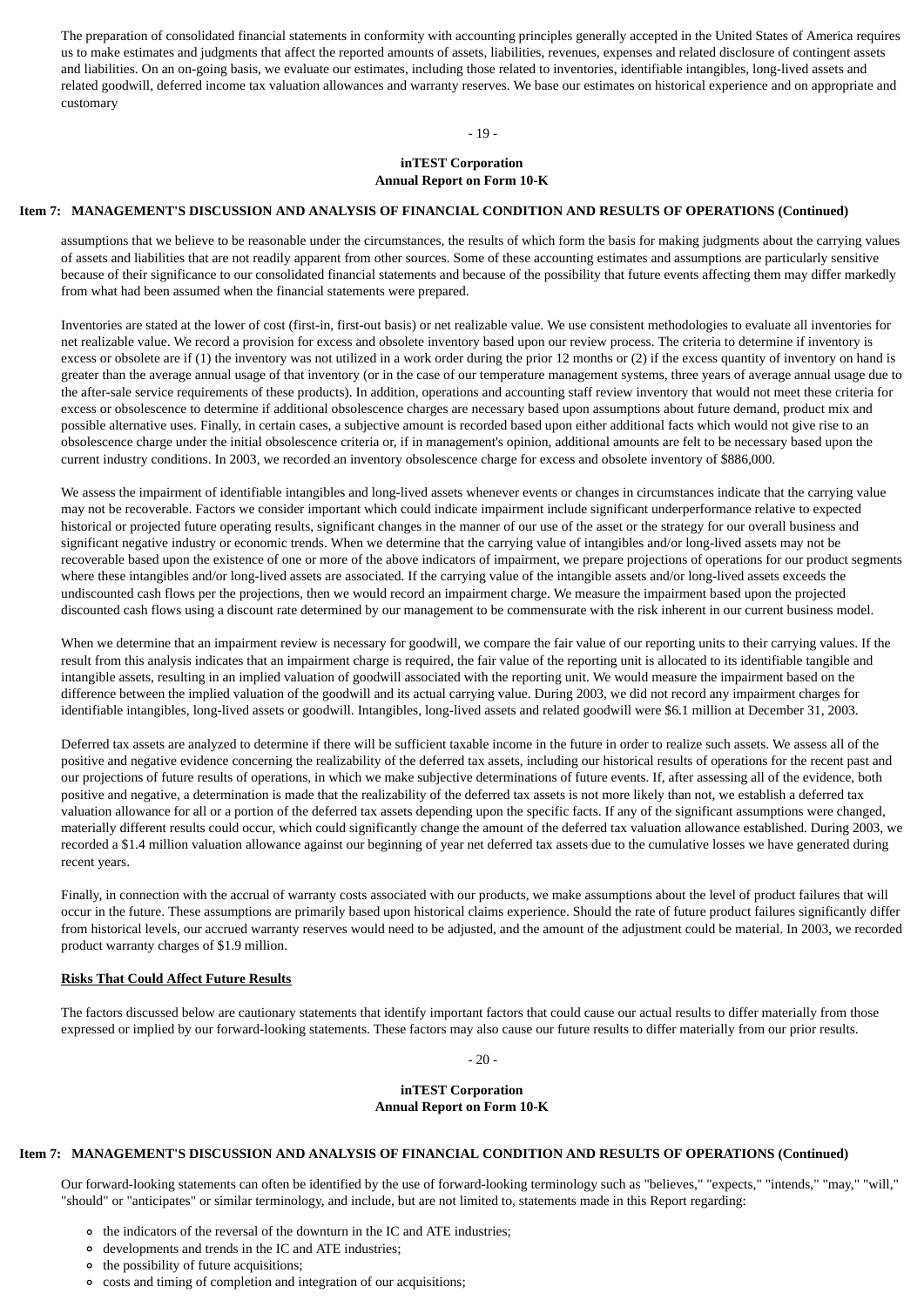- our cost-containment initiatives;
- the development of new products and technologies by us or our competitors;
- the availability of materials used to manufacture our products;
- the availability of qualified personnel;
- $\circ$ general economic conditions;
- net revenues generated by foreign subsidiaries;
- exchange rate fluctuations and the use of forward exchange rate contracts;
- the increasing use of front-end testing by semiconductor manufacturers;
- stock price fluctuations;
- the anticipated market for our products; and
- the sufficiency of cash balances, lines of credit and net cash from operations.

### **Our operating results and financial condition could continue to be negatively impacted if the semiconductor industry into which we sell our products remains depressed.**

The recent downturn in the semiconductor and ATE industries is the worst these industries have ever experienced. This climate created significantly diminished demand for our products, excess manufacturing capacity in our plants, and the erosion of average selling prices. While current industry forecasts suggest that the downturn in the semiconductor and ATE industries may be reversing, we cannot be certain that such reversal will be prolonged or that it indicates the beginning of an up-cycle. Any further decline in our customers' markets or in general economic conditions would likely result in a further reduction in demand for our products and could harm our consolidated financial position, results of operations, cash flows and stock price. An upcycle that is more rapid than we expect may require additional debt or equity financing to meet working capital requirements or capital expenditure needs. We cannot be sure that such financing will be available when required or on acceptable terms.

# **Our sales reflect the cyclicality of the semiconductor industry, which causes our operating results to fluctuate significantly.**

Our business depends in significant part upon the capital expenditures of semiconductor manufacturers. Capital expenditures by these companies depend upon, among other things, the current and anticipated market demand for semiconductors and the products that utilize them. Typically, semiconductor manufacturers curtail capital expenditures during periods of economic downtown. Conversely, semiconductor manufacturers increase capital expenditures when market demand requires the addition of new or expanded production capabilities or the reconfiguration of existing fabrication facilities to accommodate new products. These market changes have contributed in the past, and will likely continue to contribute in the future, to fluctuations in our operating results.

# **Our operating results often change significantly from quarter to quarter and may cause fluctuations in our stock price.**

During the last three years, our operating results have fluctuated significantly from quarter to quarter. We believe that these fluctuations occur primarily due to the cycles of demand in the semiconductor manufacturing industry. In addition to the changing cycles of demand in the semiconductor manufacturing industry, other factors that have caused our quarterly operating results to fluctuate in the past, and that may cause fluctuations or losses in the future, include:

#### - 21 -

#### **inTEST Corporation Annual Report on Form 10-K**

#### **Item 7: MANAGEMENT'S DISCUSSION AND ANALYSIS OF FINANCIAL CONDITION AND RESULTS OF OPERATIONS (Continued)**

- the technological obsolescence of our inventories;
- quantities of our inventories greater than is reasonably likely to be utilized in future periods;
- significant product warranty charges;
- the recording of valuation allowances against deferred tax assets;
- competitive pricing pressures;
- the impairment of our assets due to reduced future demand for our products;
- our ability to control operating costs;
- delays in shipments of our products;
- the mix of our products sold;
- the mix of customers and geographic regions where we sell our products;
- changes in the level of our fixed costs;
- costs associated with the development of our proprietary technology;
- costs and timing of integration of our acquisitions and plant relocations and expansions;
- our ability to obtain raw materials or fabricated parts when needed; and
- cancellation or rescheduling of orders by our customers.

Because the market price of our common stock has tended to vary based on, and in relation to, changes in our operating results, fluctuations in the market price of our stock are likely to continue as variations in our quarterly results continue.

#### **If we are not able to control our operating expenses during a cyclical downturn, or if an upturn is more rapid than we anticipate, we may not have sufficient cash to operate our businesses.**

During the recent cyclical downturn, we implemented cost containment strategies with a goal of reducing our operating expenses and preserving our cash. These strategies included workforce reductions at all of our facilities worldwide, salary reductions for all employees worldwide, a temporary elimination of domestic retirement benefits and additional cost controls on other expenditures. If the downturn continues and we are not able to control our operating expenses, they could increase and the level of our cash may not be sufficient to operate our businesses. Conversely, if the downturn has ended and a strong upturn ensues, we may need additional cash to finance our working capital needs or for capital expenditures. We cannot determine with certainty that, if needed, we would be able to raise additional funding through either equity or debt financing.

#### **We intend to acquire additional businesses. If we are unable to do so, our future rate of growth may be reduced or limited.**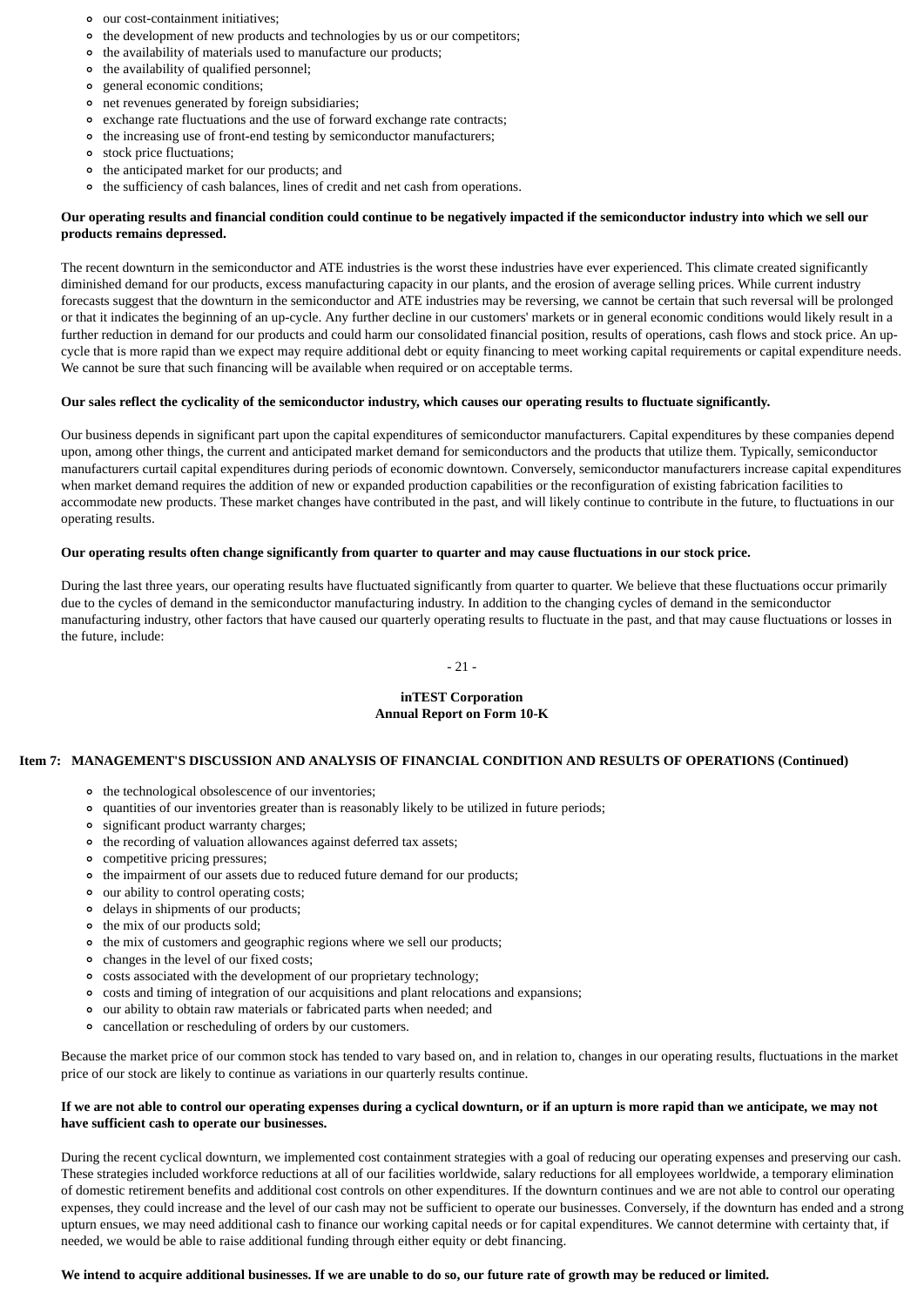A key element of our growth strategy is to acquire businesses, technologies or products that expand and complement our current businesses. We may not be able to execute our acquisition strategy if:

- we are unable to identify suitable businesses or technologies to acquire;
- we do not have access to required capital at the necessary time; or
- we are unwilling or unable to outbid larger, more resourceful companies.

#### **Our acquisition strategy involves financial and management risks which may adversely affect our earnings in the future.**

If we acquire additional businesses, technologies or products, we will face the following additional risks:

future acquisitions could divert management's attention from daily operations or otherwise require additional management, operational and financial resources;

- - 22 -

#### **inTEST Corporation Annual Report on Form 10-K**

### **Item 7: MANAGEMENT'S DISCUSSION AND ANALYSIS OF FINANCIAL CONDITION AND RESULTS OF OPERATIONS (Continued)**

- we might not be able to integrate future acquisitions into our business successfully or operate acquired businesses profitably;
- we may realize substantial acquisition related expenses which would reduce our net earnings in future years; and
- our investigation of potential acquisition candidates may not reveal problems and liabilities of the companies that we acquire.

If any of the events described above occur, our earnings could be reduced. If we issue shares of our stock or other rights to purchase our stock in connection with any future acquisitions, we would dilute our existing stockholders' interests and our earnings per share may decrease. If we issue debt in connection with any future acquisitions, lenders may impose covenants on use which could, among other things, restrict our ability to increase capital expenditures or to acquire additional businesses.

#### **Our industry is subject to rapidly evolving technological change, and our business prospects would be negatively affected if we are unable to respond to innovation in the semiconductor industry.**

Semiconductor technology continues to become more complex as manufacturers incorporate ICs into an increasing variety of products. This trend, and the rapid changes needed in automatic testing systems to respond to developments in the semiconductor industry, are likely to continue. We cannot be certain that we will be successful in developing, manufacturing or selling products that will satisfy customer needs or attain market acceptance. Our failure to provide products that meet customer needs or gain market acceptance will negatively affect our business prospects.

#### **If we are not able to obtain patents on or otherwise preserve and protect our proprietary technologies, our business may suffer.**

We have obtained domestic and foreign patents covering some of our products which expire between the years 2004 and 2021, and we have pending applications for additional patents. Some of our products utilize proprietary technology that is not covered by a patent or similar protection, and in many cases, cannot be protected. We cannot be certain that:

- any additional patents will be issued on our applications;
- any patents we own now or in the future will protect our business against competitors that develop similar technology or products;
- our patents will be held valid if they are challenged or subjected to reexamination or reissue;
- others will not claim rights to our patented or other proprietary technologies; or
- others will not develop technologies which are similar to, or can compete with, our unpatented proprietary technologies.

If we cannot obtain patent or other protection for our proprietary technologies, our ability to compete in our markets could be impaired.

#### **Claims of intellectual property infringement by or against us could seriously harm our businesses.**

From time to time, we may be forced to respond to or prosecute intellectual property infringement claims to defend or protect our rights or a customer's rights. These claims, regardless of merit, may consume valuable management time, result in costly litigation or cause product shipment delays. Any of these factors could seriously harm our business and operating results. We may have to enter into royalty or licensing agreements with third parties who claim infringement. These royalty or licensing agreements, if available, may be costly to us. If we are unable to enter into royalty or licensing agreements with satisfactory terms, our business could suffer. In instances where we have had reason to believe that we may be infringing the patent rights of others, or that someone may be infringing our patent rights, we have asked our patent counsel to evaluate the validity of the patents in question, as well as the potentially infringing conduct. If we become involved in a dispute, neither the third parties nor the courts are bound by our counsel's conclusions.

- - 23 -

#### **inTEST Corporation Annual Report on Form 10-K**

#### **Item 7: MANAGEMENT'S DISCUSSION AND ANALYSIS OF FINANCIAL CONDITION AND RESULTS OF OPERATIONS (Continued)**

#### **Our business will suffer if we cannot compete successfully with manufacturers whose products are similar to ours.**

We compete with numerous manufacturers, many of whom have greater financial resources and more extensive design and production capabilities than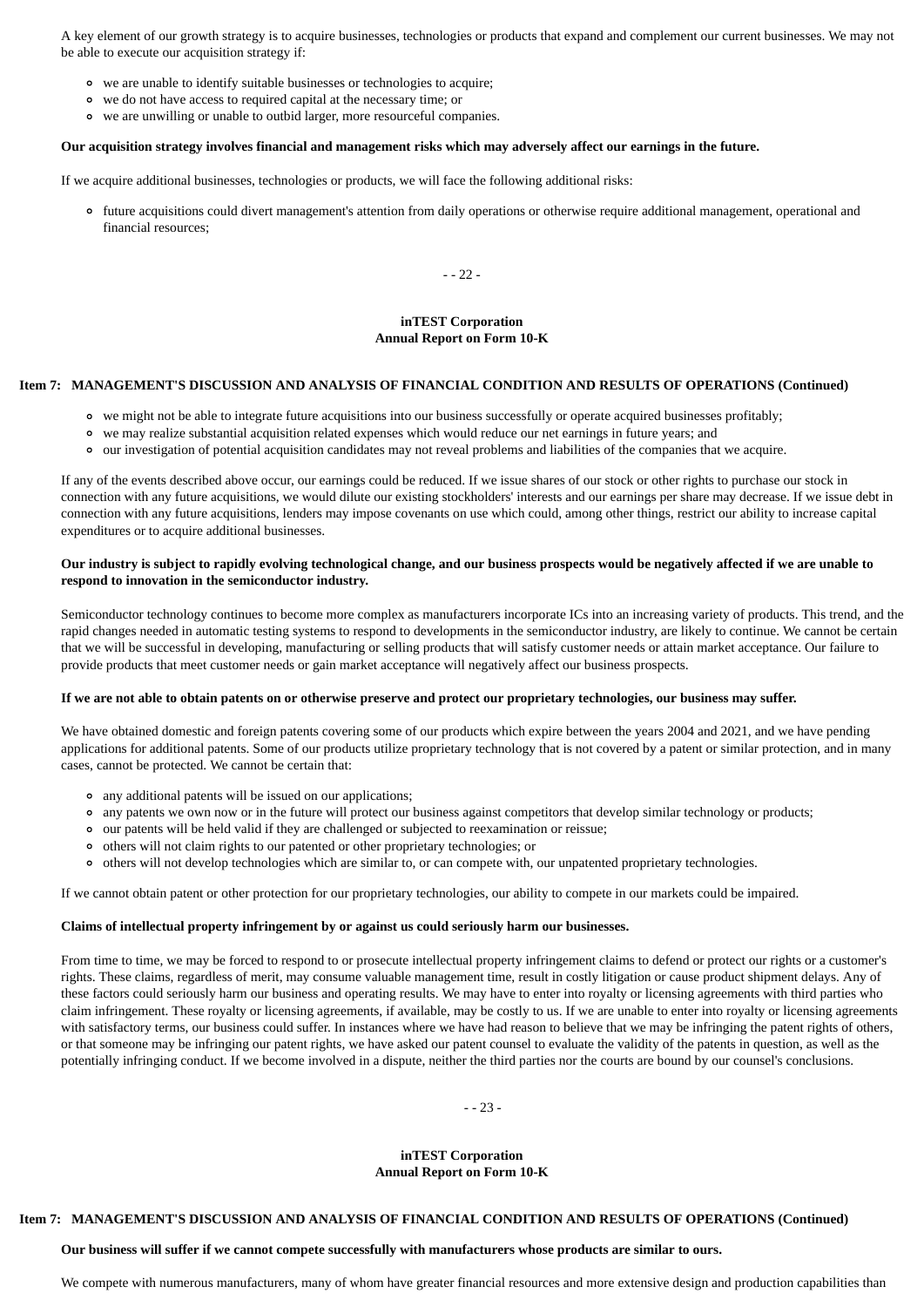we do. Some of our principal competitors in the sale of manipulator, docking and tester interface products are Reid-Ashman Manufacturing, Microhandling GmbH, Esmo AG, Credence Systems, LTX, Teradyne and Cerprobe. Some of our principal competitors in the sale of temperaturemanagement products are Trio-Tech International, Thermonics and ERS Elektronik GmbH. In order to remain competitive with these and other companies, we must be able to continue to commit a significant portion of our personnel, financial resources, research and development and customer support to developing new products and maintaining customer satisfaction worldwide. If we are not able to compete successfully, our business will suffer.

#### **We generate a large portion of our sales from a small number of customers. If we were to lose one or more of our large customers, operating results could suffer dramatically.**

Agilent Technologies and Texas Instruments accounted for 18% and 11%, respectively, of our net revenues in 2003. Our ten largest customers accounted for approximately 60% of our net revenues in 2003. The loss of any one or more of our largest customers, or a reduction in orders by a major customer, could materially reduce our net revenues.

#### **If we do not continue to retain the services of key personnel, relationships with, and sales to, some of our customers could suffer.**

The loss of key personnel could adversely affect our ability to manage our business effectively. Our future success will depend largely upon the continued services of our senior management and certain other key employees. We do not have employment agreements with any of our executive officers or other key employees. Our future success will depend, in part, upon our ability to retain our managers, engineers and other key employees. Our business could suffer if we were unable to retain one or more of our senior officers or other key employees.

#### **A substantial portion of our operations exists outside the U.S., which exposes us to foreign political and economic risks.**

We have operated internationally for many years and expect to expand our international operations as necessary to continue expansion of our sales and service to our non-U.S. customers. Our foreign subsidiaries generated 23% and 12% of consolidated net revenues in 2003 and 2002, respectively. Export sales from our U.S. manufacturing facilities totaled \$10.5 million, or 22% of consolidated net revenues, in 2003 and \$8.1 million, or 17% of consolidated net revenues, in 2002. The portion of our consolidated net revenues that were derived from sales by our subsidiaries in the Asia-Pacific region was 14% in 2003 and 7% in 2002. We expect our international revenues will continue to represent a significant portion of total net revenues. To date, we have not experienced significant problems in our foreign operations. However, in addition to the risks generally associated with sales and operations in the U.S., sales to customers outside the U.S. and operations in foreign countries are subject to additional risks, whic h may, in the future, affect our operations. These risks include:

- political and economic instability in foreign countries;
- the imposition of financial and operational controls and regulatory restrictions by foreign governments;
- the need to comply with a wide variety of U.S. and foreign import and export laws;
- trade restrictions;
- changes in tariffs and taxes;
- longer payment cycles;
- fluctuations in currency exchange rates; and
- the greater difficulty of administering business abroad.

- - 24 -

#### **inTEST Corporation Annual Report on Form 10-K**

#### **Item 7: MANAGEMENT'S DISCUSSION AND ANALYSIS OF FINANCIAL CONDITION AND RESULTS OF OPERATIONS (Continued)**

#### **We conduct business in foreign currencies, and fluctuations in the values of those currencies could result in foreign exchange losses.**

In 2003, approximately 2% of our net revenues were denominated in Japanese yen, approximately 2% were dominated in British pounds, and approximately 8% were dominated in Euros. Fluctuations in the values of these currencies could result in foreign exchange losses. Any strengthening of the U.S. dollar in relation to the currencies of our competitors or customers, or strengthening or weakening of the Japanese yen, British pound or Euro in relation to other currencies in which our customers or competitors do business, could adversely affect our competitiveness. Moreover, a strengthening of the U.S. dollar or other competitive factors could put pressure on us to denominate a greater portion of our sales in foreign currencies, thereby increasing our exposure to fluctuations in exchange rates. Any devaluation of these currencies would hurt our business. We do not undertake hedging activities against all of our exchange rate risk. Fluctuations in exchange rates may adversely affect our competitive position or resul t in foreign exchange losses, either of which could cause our business to suffer.

# **Item 7A: QUANTITATIVE AND QUALITATIVE DISCLOSURES ABOUT MARKET RISK**

#### **Exchange Rate Risk Management**

We are exposed to currency exchange rate risk in the normal course of our business, primarily in our foreign operations. Our exposure results from the fact that some or all of the product sales at these operations are in one currency and inventory purchases are in another currency. In our UK operation, approximately 60% of our sales are in U.S. dollars or Euros and the corresponding inventory purchases to support these sales are in British pounds. In our Singapore operation, 100% of our sales are in U.S. dollars but some of our manufacturing costs are in British pounds and Singapore dollars. In our Japanese operation, 100% of our sales are in Japanese yen and inventory purchases are in U.S. dollars. In one of our German operations, our sales are in Euros while inventory purchases are in U.S. dollars. In our other German operation, a portion of our sales are occasionally in U.S. dollars but all of our manufacturing costs are in Euros. From time to time we employ risk management strategies, including the use o f forward exchange rate contracts, to manage our exposure to exchange rate risks involving the yen, and may, in the future, use forward exchange rate contracts to manage our exposure to exchange rate risks involving the British pound, the Singapore dollar or the Euro.

Our objective in managing currency exchange risk is to minimize the impact of significant currency exchange rate fluctuations. We use forward exchange rate contracts to establish a fixed conversion rate between the Japanese yen and the U.S. dollar so that the level of our gross margin from sales in Japan is not negatively affected by significant movements in the Japanese yen to U.S. dollar exchange rate. We purchase forward exchange rate contracts on a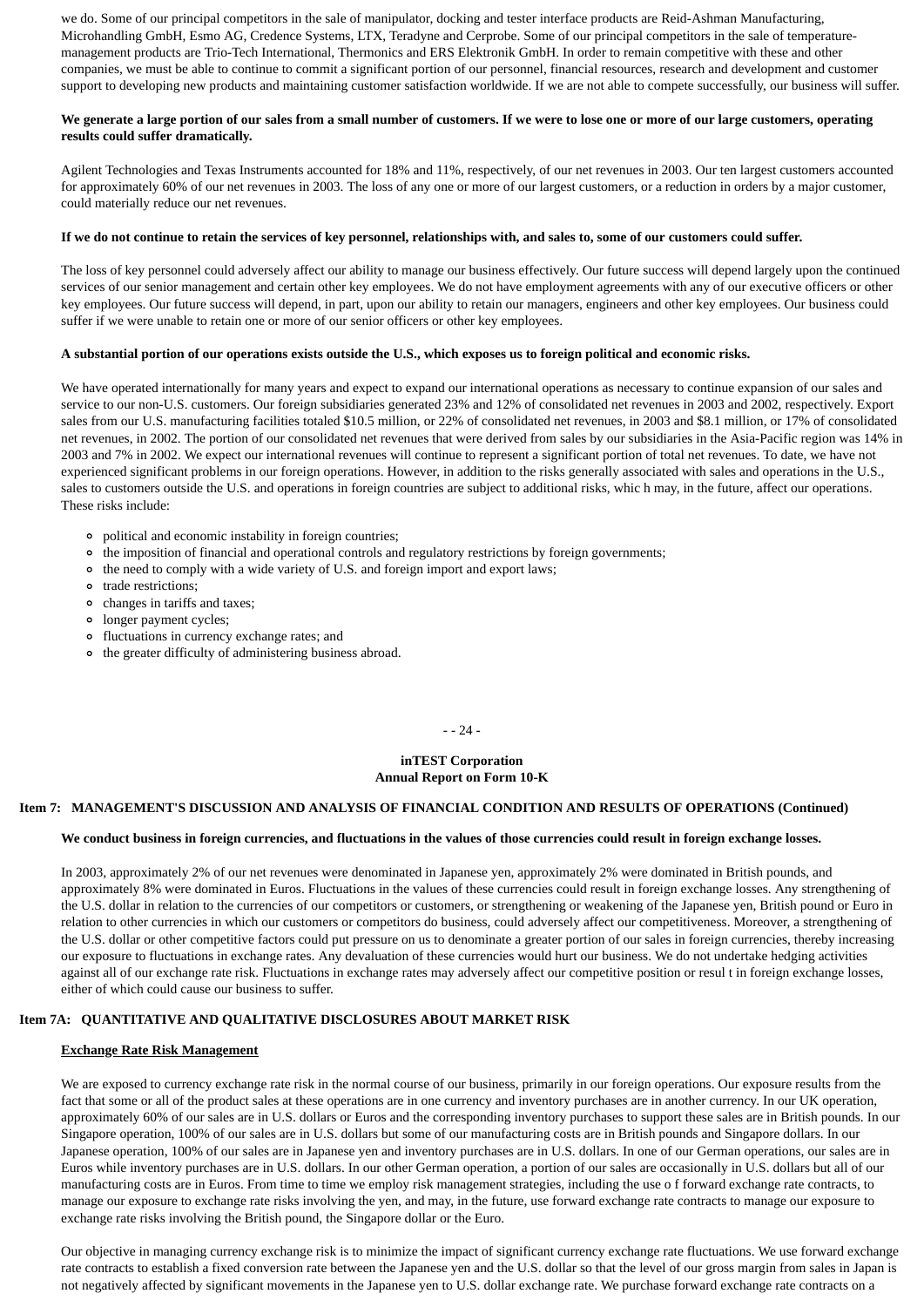monthly basis in the amounts management deems appropriate in light of the amount of the U.S. dollar denominated obligations of our Japanese subsidiary that are due within the month. We do not purchase forward contracts with settlement dates beyond 30 days. As of December 31, 2003, there were no forward exchange rate contracts outstanding.

It is our policy to enter into forward exchange rate contracts only to the extent necessary to achieve the desired objectives of management in limiting our exposure to significant fluctuations in currency exchange rates. We do not hedge all of our currency exchange rate risk exposures in a manner that would completely eliminate the impact of changes in currency exchange rates on our net earnings. We do not expect that the results of our operations or our liquidity will be materially affected by these risk management activities.

#### **Interest Rate Risk Management**

As of December 31, 2003, we had cash and cash equivalents of \$5.1 million. We generally place our investments in U.S. Treasury obligations or money market funds backed by such investments. We have not held and do not hold any derivatives related to our interest rate exposure. Due to the average maturity and conservative nature of our investment portfolio, a sudden change in interest rates would not have a material effect on the value of the portfolio. Management estimates that had the average yield of our investments decreased by 100 basis points, our interest income for year ended December 31, 2003 would have decreased by less than \$70,000. This estimate assumes that the decrease occurred on the first day of 2003 and reduced the yield of each investment by 100 basis points. The impact on our future interest income of future changes in investment yields will depend largely on the gross amount of our cash, cash equivalents and short-term investments. See "Liquidity and Capital Resources" as part of Management 's Discussion and Analysis of Financial Condition and Results of Operations.

- 25 -

#### **inTEST Corporation Annual Report on Form 10-K**

#### **Item 8: FINANCIAL STATEMENTS AND SUPPLEMENTARY DATA**

Consolidated financial statements are set forth in this Report beginning at page F-1

# **Item 9. CHANGES IN AND DISAGREEMENTS WITH ACCOUNTANTS ON ACCOUNTING AND FINANCIAL DISCLOSURES**

None

#### **Item 9A. CONTROLS AND PROCEDURES**

**CEO and CFO Certifications.** Included with this Annual Report as Exhibits 31.1 and 31.2 are two certifications, one by each of our Chief Executive Officer and our Chief Financial Officer (the "Section 302 Certifications"). This Item 9A contains information concerning the evaluations of our disclosure controls and procedures and internal control over financial reporting that are referred to in the Section 302 Certifications. This information should be read in conjunction with the Section 302 Certifications for a more complete understanding of the topics presented.

**Evaluation of Our Disclosure Controls and Procedures.** The SEC requires that as of the end of the year covered by this Report, our CEO and CFO must evaluate the effectiveness of the design and operation of our disclosure controls and procedures and report on the effectiveness of the design and operation of our disclosure controls and procedures.

"Disclosure controls and procedures" mean the controls and other procedures that are designed with the objective of ensuring that information required to be disclosed in our reports filed under the Securities Exchange Act of 1934 (the "Exchange Act"), such as this Report, is recorded, processed, summarized and reported within the time periods specified in the rules and forms promulgated by the SEC. Disclosure controls and procedures are also designed with the objective of ensuring that such information is accumulated and communicated to our management, including the CEO and CFO, as appropriate, to allow timely decisions regarding required disclosure.

**Evaluation of Our Internal Control Over Financial Reporting.** The SEC also requires that our CEO and CFO certify certain matters regarding our internal control over financial reporting.

"Internal control over financial reporting" means the process designed by, or under the supervision of, our CEO and CFO, and effected by our Board of Directors, management and other personnel, to provide reasonable assurance regarding the reliability of financial reporting and the preparation of financial statements for external purposes in accordance with generally accepted accounting principles and includes those policies and procedures that: (i) pertain to the maintenance of records that in reasonable detail accurately and fairly reflect the transactions and dispositions of the assets of the issuer; (ii) provide reasonable assurance that transactions are recorded as necessary to permit preparation of financial statements in accordance with generally accepted accounting principles, and that receipts and expenditures of the issuer are being made only in accordance with authorizations of management and directors of the issuer; and (iii) provide reasonable assurance regarding prevention or timely detection of unauthorized acquisition, use or disposition of the issuer's assets that could have a material effect on the financial statements.

Among the matters our CEO and CFO must certify in the Section 302 Certifications are whether all "significant deficiencies" or "material weaknesses" in the design or operation of our internal control over financial reporting that are likely to adversely affect our ability to record, process, summarize and report financial information have been disclosed to our auditors and the Audit Committee of our Board of Directors. "Significant deficiencies" has the same meaning as the term "reportable conditions" in auditing literature. Both terms represent deficiencies in the design or operation of internal control over financial reporting that could adversely affect a company's ability to record, process, summarize and report financial data consistent with the assertions of management in a company's financial statements. A "material weakness" is defined in the auditing literature as a particularly serious reportable condition where the design or operation of one or more internal control over financial reporting compon ents does not reduce to a relatively low level the risk that misstatements caused by error or fraud may occur in amounts that would be material in relation to the financial statements and not be detected within a timely period by employees in the normal course of performing their assigned functions. A "material weakness" constitutes a greater deficiency than a "significant deficiency", but an aggregation of significant deficiencies may constitute a material weakness in a company's internal control over financial reporting.

#### **inTEST Corporation**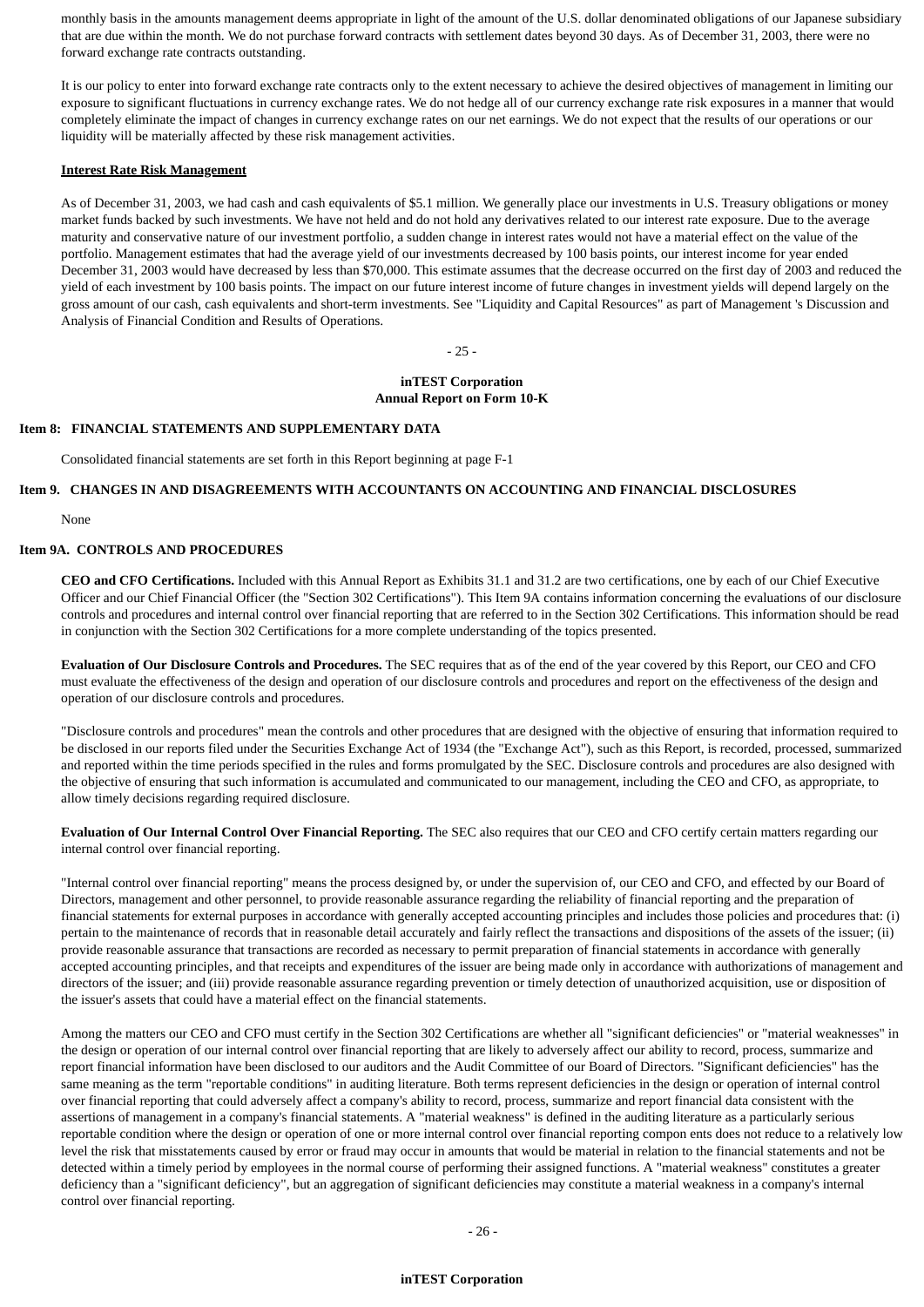#### **Annual Report on Form 10-K**

#### **Item 9A. CONTROLS AND PROCEDURES (Continued)**

**Limitations on the Effectiveness of Controls.** Our management, including the CEO and CFO, does not expect that our disclosure controls and procedures or our internal control over financial reporting will prevent all error and all fraud. A control system, no matter how well conceived and operated, can provide only reasonable, as opposed to absolute, assurance that the objectives of the control system are met. Further, the design of a control system must reflect the fact that there are resource constraints, and the benefits of controls must be considered relative to their costs. Because of the inherent limitations in all control systems, no evaluation of controls can provide absolute assurance that all control issues and instances of fraud, if any, within an entity have been detected. These inherent limitations include the realities that judgments in decision-making can be faulty, and that breakdowns can occur because of simple error or mistake. Additionally, controls can be circumvented by the individua l acts of some persons, by collusion of two or more people, or by management override of the control. The design of any system of controls also is based in part upon certain assumptions about the likelihood of future events, and there can be no assurance that any design will succeed in achieving its stated goals under all potential future conditions; over time, a system of controls may become inadequate because of changes in conditions, or the degree of compliance with the policies or procedures may deteriorate. Because of the inherent limitations in a cost-effective control system, misstatements due to error or fraud may occur and not be detected.

**CEO/CFO Conclusions about the Effectiveness of the Disclosure Controls and Procedures.** As required by Rule 13a-15(b), inTEST management, including our CEO and CFO, conducted an evaluation as of the end of the period covered by this Report, of the effectiveness of the Company's disclosure controls and procedures. Based on that evaluation, the CEO and CFO concluded that, subject to the limitations noted above, our disclosure controls and procedures are effective to provide reasonable assurance that the disclosure controls and procedures will meet their objectives.

**Changes in Internal Control Over Financial Reporting**. As required by Rule 13a-15(d), inTEST management, including the CEO and CFO, conducted an evaluation of the Company's internal control over financial reporting to determine whether any changes occurred during the period covered by this Report that have materially affected, or are reasonably likely to materially affect, the Company's internal control over financial reporting. That evaluation did not identify any such change during our most recent fiscal quarter. As discussed elsewhere in this Report, on October 1, 2003, the Company implemented the first phase of a new order-entry and accounting information system that will be implemented at each of our subsidiaries over the next 18 to 24 months. The implementation of the new ERP system necessarily involves changes to our procedures for internal control over financial reporting. The CEO and CFO believe, however, that our existing procedures provide, and our new procedures will continue to provide, ap propriate internal control over financial reporting.

#### **PART III:**

#### **Item 10: DIRECTORS AND EXECUTIVE OFFICERS**

Pursuant to General Instruction G to Form 10-K, the information required by this Item is incorporated by reference from our definitive proxy statement for our 2004 Annual Meeting of Stockholders to be filed with the SEC, or, if our proxy statement is not filed on or before April 29, 2004, will be filed by that date by an amendment to this Form 10-K.

#### **Item 11: EXECUTIVE COMPENSATION**

Pursuant to General Instruction G to Form 10-K, the information required by this Item is incorporated by reference from our definitive proxy statement for our 2004 Annual Meeting of Stockholders to be filed with the SEC, or, if our proxy statement is not filed on or before April 29, 2004, will be filed by that date by an amendment to this Form 10-K.

- 27 -

#### **inTEST Corporation Annual Report on Form 10-K**

#### **Item 12: SECURITY OWNERSHIP OF CERTAIN BENEFICIAL OWNERS AND MANAGEMENT AND RELATED STOCKHOLDER MATTERS**

The information required by Item 201(d) of Regulation S-K is set forth in Item 5 of this Report. Pursuant to General Instruction G to Form 10-K, the information required by this Item is incorporated by reference from our definitive proxy statement for our 2004 Annual Meeting of Stockholders to be filed with the SEC, or, if our proxy statement is not filed on or before April 29, 2004, will be filed by that date by an amendment to this Form 10-K.

#### **Item 13: CERTAIN RELATIONSHIPS AND RELATED TRANSACTIONS**

Pursuant to General Instruction G to Form 10-K, the information required by this Item is incorporated by reference from our definitive proxy statement for our 2004 Annual Meeting of Stockholders to be filed with the SEC, or, if our proxy statement is not filed on or before April 29, 2004, will be filed by that date by an amendment to this Form 10-K.

#### **Item 14: PRINCIPAL ACCOUNTANT FEES AND SERVICES**

Pursuant to General Instruction G to Form 10-K, the information required by this Item is incorporated by reference from our definitive proxy statement for our 2004 Annual Meeting of Stockholders to be filed with the SEC, or, if our proxy statement is not filed on or before April 29, 2004, will be filed by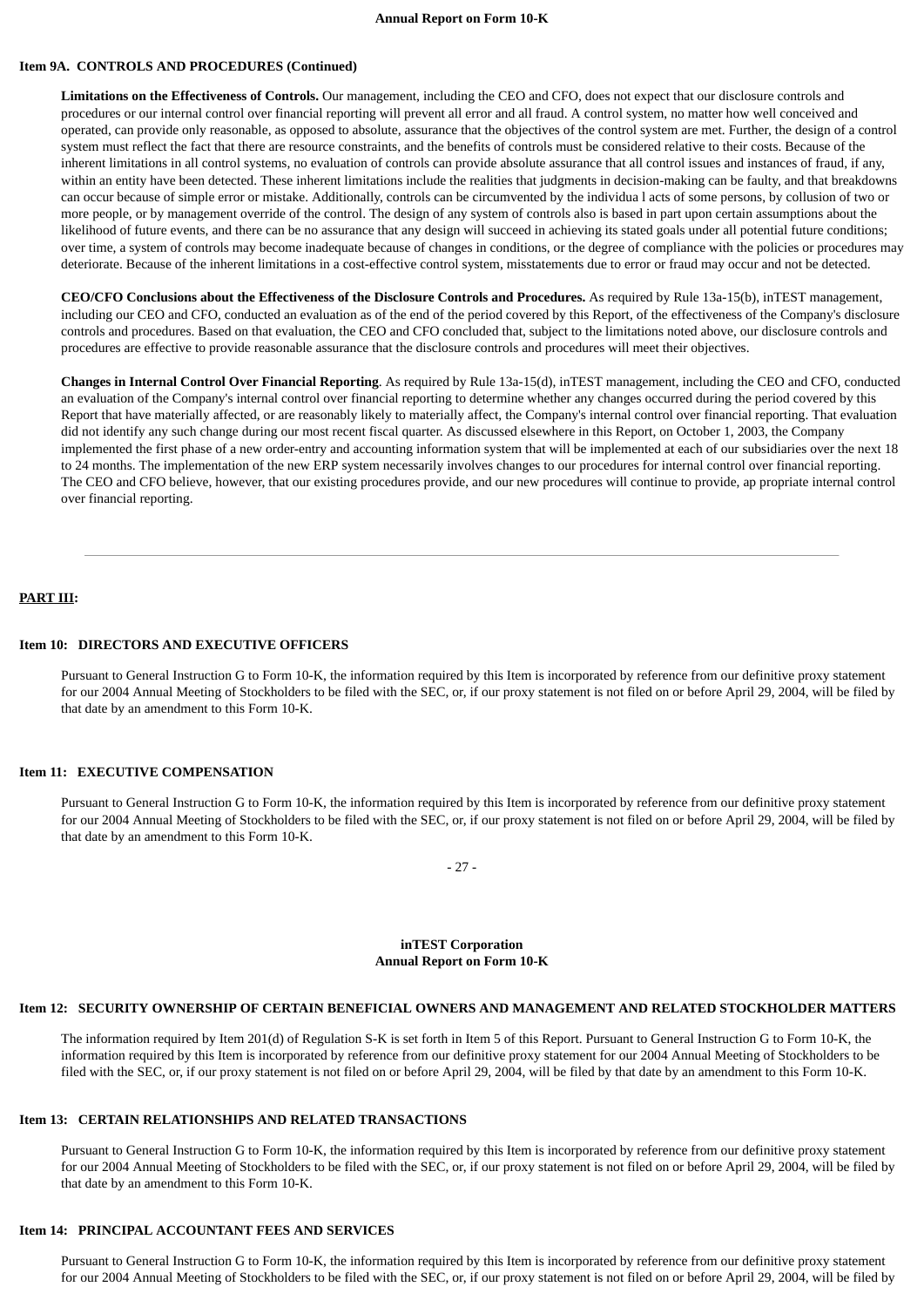#### **PART IV:**

#### **Item 15: EXHIBITS, FINANCIAL STATEMENT SCHEDULES AND REPORTS ON FORM 8-K**

(a) The documents filed as part of this Annual Report on Form 10-K are:

(i) Our consolidated financial statements and notes thereto as well as the applicable report of our independent auditors are included in Part II, Item 8 of this Annual Report on Form 10-K.

(ii) The following financial statement schedule should be read in conjunction with the consolidated financial statements set forth in Part II, Item 8 of this Annual Report on Form 10-K:

Schedule II -- Valuation and Qualifying Accounts

- (iii) The exhibits required by Item 601 of Regulation S-K are included under Item 15(c) of this Annual Report on Form 10-K.
- (b) Reports on Form 8-K

On October 23, 2003, we filed a Report on Form 8-K furnishing information responsive to the requirements of Items 7 and 12 of that form regarding our financial results for the quarter ended September 30, 2003. Information that is furnished is not deemed to be "filed" for the purpose of Section 18 of the Exchange Act and is not incorporated by reference into any filing under the Securities Act or the Exchange Act.

(c) Exhibits required by Item 601 of Regulation S-K:

#### - 28 **inTEST Corporation Annual Report on Form 10-K**

#### **Item 15: EXHIBITS, FINANCIAL STATEMENT SCHEDULES AND REPORTS ON FORM 8-K**

| Exhibit<br><b>Number</b> | <b>Description of Exhibit</b>                                                                                                                                                                       |
|--------------------------|-----------------------------------------------------------------------------------------------------------------------------------------------------------------------------------------------------|
| 3.1                      | Certificate of Incorporation. (1)                                                                                                                                                                   |
| 3.2                      | By Laws. $(1)$                                                                                                                                                                                      |
| 10.1                     | Consulting Agreement, dated April 1, 1997, between the Company and Stuart F. Daniels. $(1)(*)$                                                                                                      |
| 10.2                     | Lease dated October 27, 1999 between Earl E. and Mitsue Jio and inTEST Sunnyvale, a<br>wholly owned subsidiary of the Company. (2)                                                                  |
| 10.3                     | Temptronic Corporation 1998 Incentive and Non-Statutory Stock Option Plan. (3)(*)                                                                                                                   |
| 10.4                     | Lease Agreement between First Industrial, L.P. and the Company, dated June 6, 2000. (4)                                                                                                             |
| 10.5                     | Lease between SPHOS, Inc. and Temptronic Corporation (a subsidiary of the Company),<br>dated December 27, 2000. (5)                                                                                 |
| 10.6                     | Change of Control Agreement dated April 17, 2001 between the Company and Robert E. Matthiessen. (6)(*)                                                                                              |
| 10.7                     | Change of Control Agreement dated April 17, 2001 between the Company and Hugh T. Regan, Jr. (6)(*)                                                                                                  |
| 10.8                     | Amended and Restated 1997 Stock Plan. (7)(*)                                                                                                                                                        |
| 10.9                     | Amended and Restated Loan Agreement dated May 29, 2002 between PNC Bank, National<br>Association and the Company. (7)                                                                               |
| 10.10                    | Amended and Restated Committed Line of Credit Note payable to PNC Bank, National<br>Association dated May 29, 2002. (7)                                                                             |
| 10.11                    | Letter dated October 17, 2002, extending the expiration date of the Amended and Restated Loan<br>Agreement and the Amended and Restated Committed Line of Credit Note, each dated May 29, 2002. (8) |
| 10.12                    | Waiver and Amendment to Loan Documents dated March 25, 2003 between PNC Bank, National<br>Association and the Company.                                                                              |
| 14                       | Code of Ethics                                                                                                                                                                                      |
| 21                       | Subsidiaries of the Company.                                                                                                                                                                        |
| 23                       | Consent of KPMG LLP.                                                                                                                                                                                |
| 31.1                     | Certification of Chief Executive Officer pursuant to Rule 13a-14(a).                                                                                                                                |
| 31.2                     | Certification of Chief Financial Officer pursuant to Rule 13a-14(a).                                                                                                                                |
| 32.1                     | Certification of Chief Executive Officer pursuant to Section 906 of the Sarbanes-Oxley Act of 2002.                                                                                                 |
| 32.2                     | Certification of Chief Financial Officer pursuant to Section 906 of the Sarbanes-Oxley Act of 2002.                                                                                                 |
| (1)                      | Previously filed by the Company as an exhibit to the Company's Registration Statement on Form S-1, File No. 333-26457 filed May 2, 1997,<br>and incorporated herein by reference.                   |

(2) Previously filed by the Company as an exhibit to the Company's Form 10-K for the year ended December 31, 1999, filed March 30, 2000, and incorporated herein by reference.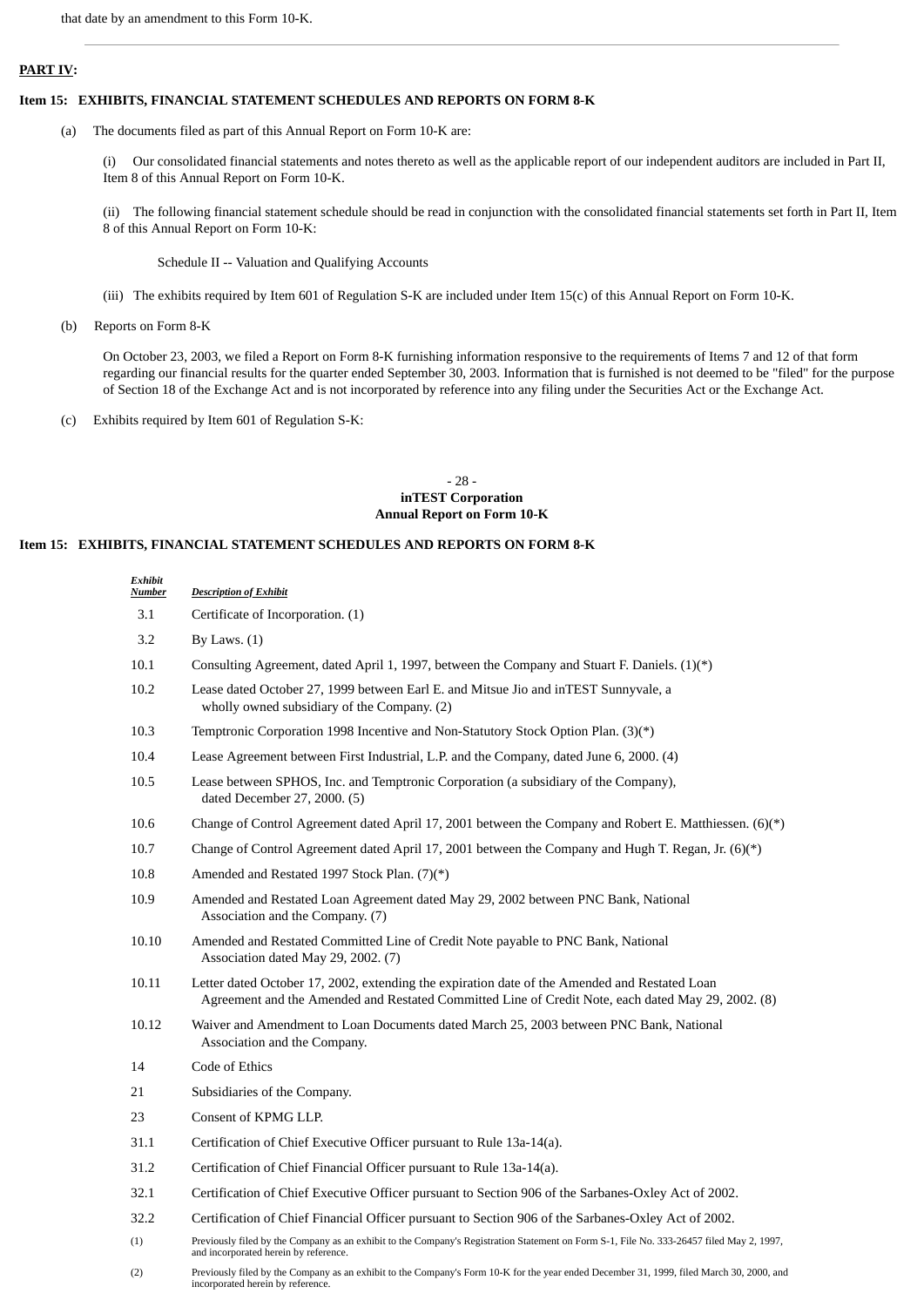(3) Previously filed by the Company as an exhibit to the Company's Form 10-Q/A for the quarter ended March 31, 2000, filed June 21, 2000, and incorporated herein by reference. (4) Previously filed by the Company as an exhibit to the Company's Form 10-Q for the quarter ended June 30, 2000, filed August 14, 2000, and incorporated herein by reference. (5) Previously filed by the Company as an exhibit to the Company's Form 10-K for the year ended December 31, 2000, filed March 30, 2001, and incorporated herein by reference. (6) Previously filed by the Company as an exhibit to the Company's Form 10-Q for the quarter ended March 31, 2001, filed May 15, 2001, and incorporated herein by reference. (7) Previously filed by the Company as an exhibit to the Company's Form 10-Q for the quarter ended June 30, 2002, filed August 14, 2002, and incorporated herein by reference. (8) Previously filed by the Company as an exhibit to the Company's Form 10-Q for the quarter ended September 30, 2002, filed November 14, 2002, and incorporated herein by reference. (\*) Indicates a management contract or compensatory plan, contract or arrangement in which a director or executive officers participate.

# **Signatures**

- 29 -

Pursuant to the requirements of Section 13 or 15(d) of the Securities Exchange Act of 1934, the Registrant has duly caused this report to be signed on its behalf by the undersigned thereunto duly authorized.

#### **inTEST Corporation**

By: /s/ Robert E. Matthiessen Robert E. Matthiessen President and Chief Executive Officer

Pursuant to the requirements of Securities Exchange Act of 1934, this report has been signed below by the following persons on behalf of the Registrant and in the capacities and on the dates indicated.

| /s/ Robert E. Matthiessen<br>Robert E. Matthiessen, President,<br>Chief Executive Officer and Director<br>(principal executive officer)          | March 30, 2004 |
|--------------------------------------------------------------------------------------------------------------------------------------------------|----------------|
| <u>/s/ Hugh T. Regan, Jr.</u><br>Hugh T. Regan, Jr., Treasurer, Chief<br><b>Financial Officer and Secretary</b><br>(principal financial officer) | March 30, 2004 |
| /s/ Daniel J. Graham<br>Daniel J. Graham, Vice Chairman, Executive<br><b>Vice President</b>                                                      | March 30, 2004 |
| /s/ Alyn R. Holt<br>Alyn R. Holt, Chairman                                                                                                       | March 30, 2004 |
| /s/ Richard O. Endres<br>Richard O. Endres, Director                                                                                             | March 30, 2004 |
| /s/ Stuart F. Daniels<br>Stuart F. Daniels, Ph.D, Director                                                                                       | March 30, 2004 |
| /s/ Gregory W. Slayton<br>Gregory W. Slayton, Director                                                                                           | March 30, 2004 |
| /s/ James J. Greed, Jr.<br>James J. Greed, Jr., Director                                                                                         | March 30, 2004 |

- 30 -

#### **Index to Exhibits**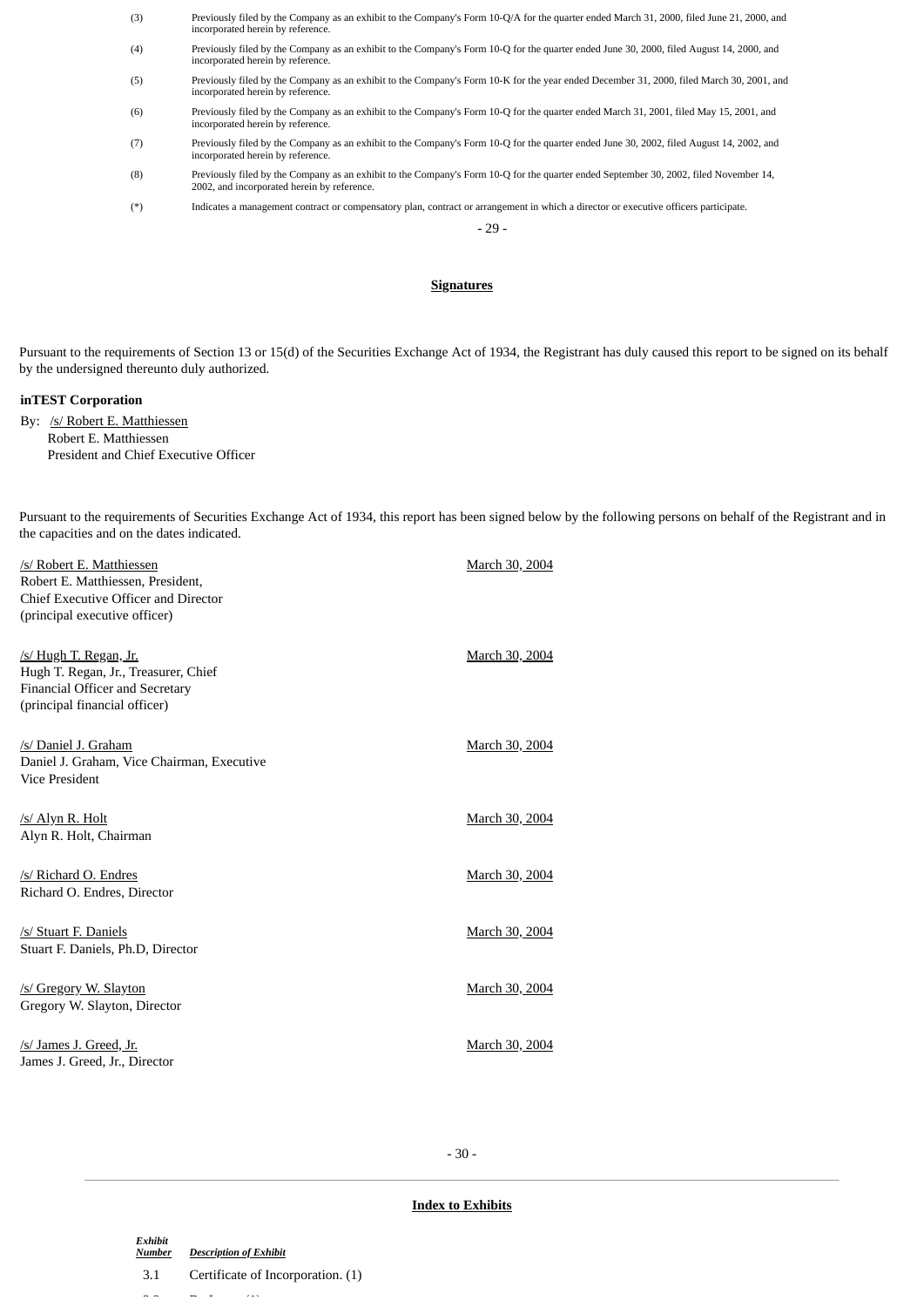- 3.2 By Laws. (1)
- 10.1 Consulting Agreement, dated April 1, 1997, between the Company and Stuart F. Daniels. (1)(\*)
- 10.2 Lease dated October 27, 1999 between Earl E. and Mitsue Jio and inTEST Sunnyvale, a wholly owned subsidiary of the Company. (2)
- 10.3 Temptronic Corporation 1998 Incentive and Non-Statutory Stock Option Plan. (3)(\*)
- 10.4 Lease Agreement between First Industrial, L.P. and the Company, dated June 6, 2000. (4)
- 10.5 Lease between SPHOS, Inc. and Temptronic Corporation (a subsidiary of the Company), dated December 27, 2000. (5)
- 10.6 Change of Control Agreement dated April 17, 2001 between the Company and Robert E. Matthiessen. (6)(\*)
- 10.7 Change of Control Agreement dated April 17, 2001 between the Company and Hugh T. Regan, Jr. (6)(\*)
- 10.8 Amended and Restated 1997 Stock Plan. (7)(\*)
- 10.9 Amended and Restated Loan Agreement dated May 29, 2002 between PNC Bank, National Association and the Company. (7)
- 10.10 Amended and Restated Committed Line of Credit Note payable to PNC Bank, National Association dated May 29, 2002. (7)
- 10.11 Letter dated October 17, 2002, extending the expiration date of the Amended and Restated Loan Agreement and the Amended and Restated Committed Line of Credit Note, each dated May 29, 2002. (8)
- 10.12 Waiver and Amendment to Loan Documents dated March 25, 2003 between PNC Bank, National Association and the Company.
- 14 Code of Ethics
- 21 Subsidiaries of the Company.
- 23 Consent of KPMG LLP.
- 31.1 Certification of Chief Executive Officer pursuant to Rule 13a-14(a).
- 31.2 Certification of Chief Financial Officer pursuant to Rule 13a-14(a).
- 32.1 Certification of Chief Executive Officer pursuant to Section 906 of the Sarbanes-Oxley Act of 2002.
- 32.2 Certification of Chief Financial Officer pursuant to Section 906 of the Sarbanes-Oxley Act of 2002.
- (1) Previously filed by the Company as an exhibit to the Company's Registration Statement on Form S-1, File No. 333-26457 filed May 2, 1997, and incorporated herein by reference.
- (2) Previously filed by the Company as an exhibit to the Company's Form 10-K for the year ended December 31, 1999, filed March 30, 2000, and incorporated herein by reference.
- (3) Previously filed by the Company as an exhibit to the Company's Form 10-Q/A for the quarter ended March 31, 2000, filed June 21, 2000, and incorporated herein by reference
- (4) Previously filed by the Company as an exhibit to the Company's Form 10-Q for the quarter ended June 30, 2000, filed August 14, 2000, and incorporated herein by reference.
- (5) Previously filed by the Company as an exhibit to the Company's Form 10-K for the year ended December 31, 2000, filed March 30, 2001, and incorporated herein by reference.
- (6) Previously filed by the Company as an exhibit to the Company's Form 10-Q for the quarter ended March 31, 2001, filed May 15, 2001, and incorporated herein by reference.
- (7) Previously filed by the Company as an exhibit to the Company's Form 10-Q for the quarter ended June 30, 2002, filed August 14, 2002, and incorporated herein by reference.
- (8) Previously filed by the Company as an exhibit to the Company's Form 10-Q for the quarter ended September 30, 2002, filed November 14, 2002, and incorporated herein by reference.
- (\*) Indicates a management contract or compensatory plan, contract or arrangement in which a director or executive officers participate.

- 31 -

#### **inTEST CORPORATION**

#### **INDEX TO CONSOLIDATED FINANCIAL STATEMENTS AND FINANCIAL STATEMENT SCHEDULE**

*Page*

#### CONSOLIDATED FINANCIAL STATEMENTS

| Independent Auditors' Report                                                                  | $F - 1$ |
|-----------------------------------------------------------------------------------------------|---------|
| Consolidated Balance Sheets as of December 31, 2003 and 2002                                  | $F - 2$ |
| Consolidated Statements of Operations for the vears ended<br>December 31, 2003, 2002 and 2001 | $F - 3$ |

 $\epsilon$  Consolidated Statements of  $C$  comprehensive  $\mathcal{D}$  and  $\alpha$  (Loss) for the years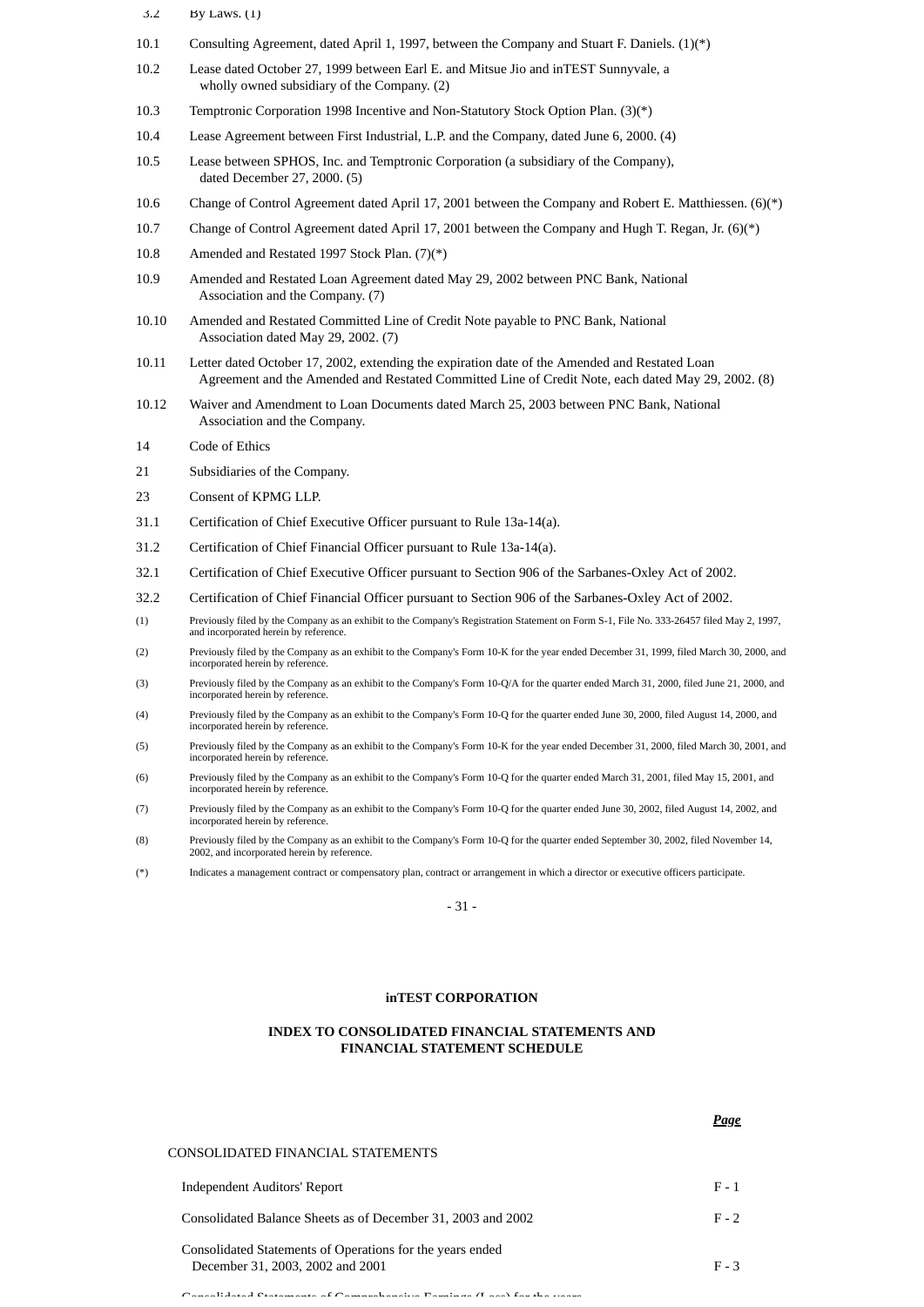| Consolidated Statements of Comprenensive Earnings (Loss) for the years<br>ended December 31, 2003, 2002 and 2001 | $F - 4$ |
|------------------------------------------------------------------------------------------------------------------|---------|
| Consolidated Statements of Stockholders' Equity for the years<br>ended December 31, 2003, 2002 and 2001          | $F - 5$ |
| Consolidated Statements of Cash Flows for the years ended<br>December 31, 2003, 2002 and 2001                    | $F - 6$ |
| Notes to Consolidated Financial Statements                                                                       | $F - 7$ |
| FINANCIAL STATEMENT SCHEDULE                                                                                     |         |

| Schedule II - Valuation and Qualifying Accounts | $F - 23$ |
|-------------------------------------------------|----------|
|-------------------------------------------------|----------|

- 32 -

**Independent Auditors' Report**

The Board of Directors and Stockholders inTEST Corporation:

We have audited the accompanying consolidated balance sheets of inTEST Corporation and subsidiaries as of December 31, 2003 and 2002, and the related consolidated statements of operations, comprehensive earnings (loss), stockholders' equity and cash flows for each of the years in the three-year period ended December 31, 2003. In connection with our audits of the consolidated financial statements, we also have audited the financial statement schedule of valuation and qualifying accounts as of and for the three years ended December 31, 2003. These consolidated financial statements and financial statement schedule are the responsibility of the Company's management. Our responsibility is to express an opinion on these consolidated financial statements and financial statement schedule based on our audits.

We conducted our audits in accordance with auditing standards generally accepted in the United States of America. Those standards require that we plan and perform the audit to obtain reasonable assurance about whether the financial statements are free of material misstatements. An audit includes examining, on a test basis, evidence supporting the amounts and disclosures in the financial statements. An audit also includes assessing the accounting principles used and significant estimates made by management, as well as evaluating the overall financial statement presentation. We believe that our audits provide a reasonable basis for our opinion.

In our opinion, the consolidated financial statements referred to above present fairly, in all material respects, the financial position of inTEST Corporation and subsidiaries as of December 31, 2003 and 2002, and the results of their operations and their cash flows for each of the years in the three-year period ended December 31, 2003, in conformity with accounting principles generally accepted in the United States of America. Also in our opinion, the related financial statement schedule, when considered in relation to the basic consolidated financial statements taken as a whole, presents fairly, in all material respects, the information set forth therein.

As discussed in Note 2 to the consolidated financial statements, effective January 1, 2002, the Company adopted Statement of Financial Accounting Standards No. 142 "Goodwill and Other Intangible Assets" as required for goodwill and intangible assets arising from business combinations.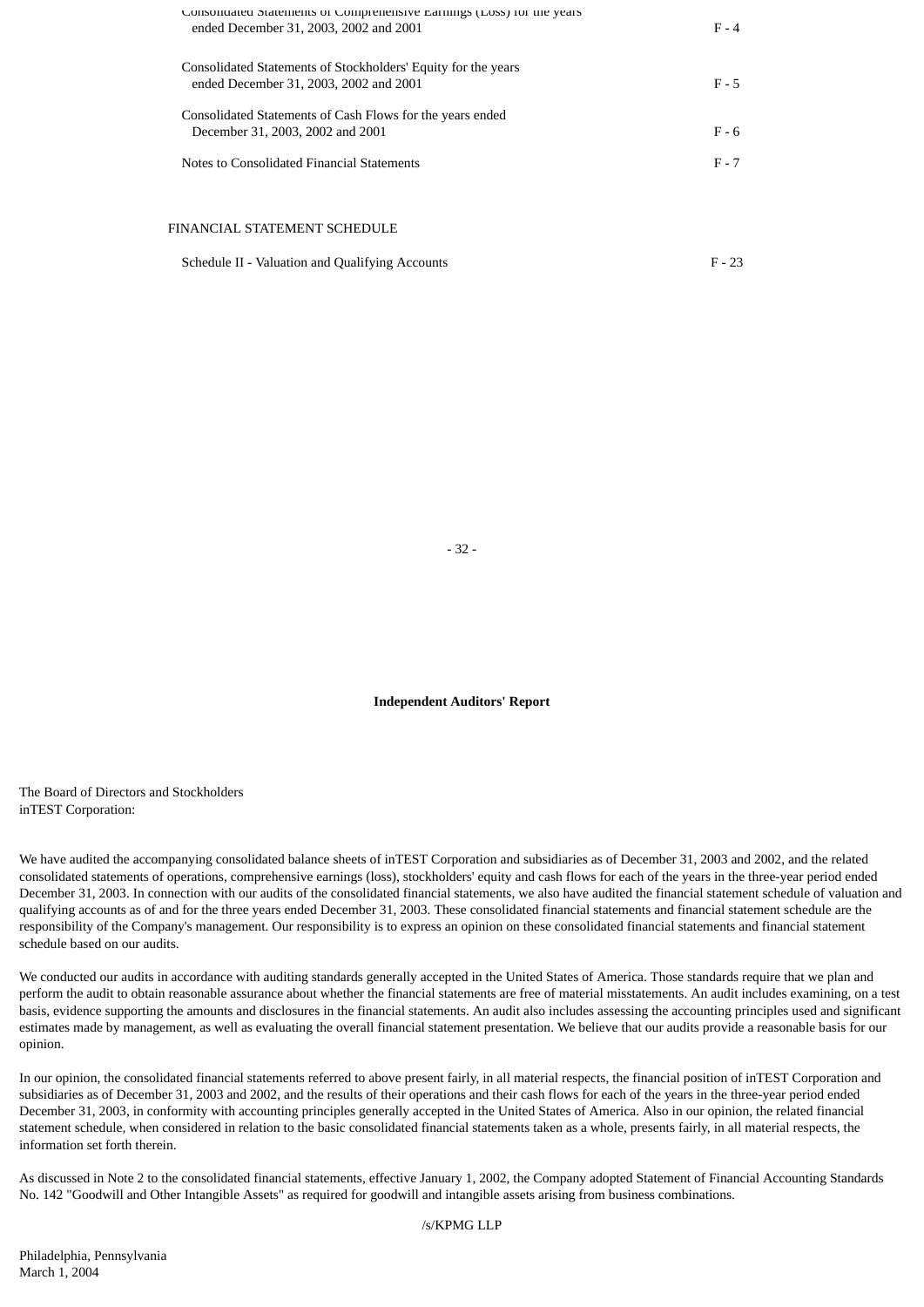# **inTEST CORPORATION CONSOLIDATED BALANCE SHEETS**

(In thousands, except share and per share data)

|                                                                 | December 31,                                                                                                                                                                                                                                                                                                                                                                                                                                                                           |                             |
|-----------------------------------------------------------------|----------------------------------------------------------------------------------------------------------------------------------------------------------------------------------------------------------------------------------------------------------------------------------------------------------------------------------------------------------------------------------------------------------------------------------------------------------------------------------------|-----------------------------|
|                                                                 | 2003                                                                                                                                                                                                                                                                                                                                                                                                                                                                                   | 2002                        |
| ASSETS:                                                         | $\begin{array}{cccccccccccccc} \multicolumn{2}{c}{} & \multicolumn{2}{c}{} & \multicolumn{2}{c}{} & \multicolumn{2}{c}{} & \multicolumn{2}{c}{} & \multicolumn{2}{c}{} & \multicolumn{2}{c}{} & \multicolumn{2}{c}{} & \multicolumn{2}{c}{} & \multicolumn{2}{c}{} & \multicolumn{2}{c}{} & \multicolumn{2}{c}{} & \multicolumn{2}{c}{} & \multicolumn{2}{c}{} & \multicolumn{2}{c}{} & \multicolumn{2}{c}{} & \multicolumn{2}{c}{} & \multicolumn{2}{c}{} & \multicolumn{2}{c}{} & \$ | --------                    |
| Current assets:                                                 |                                                                                                                                                                                                                                                                                                                                                                                                                                                                                        |                             |
| Cash and cash equivalents                                       | \$5,116                                                                                                                                                                                                                                                                                                                                                                                                                                                                                | \$8,145                     |
| Trade accounts and notes receivable, net of allowance for       |                                                                                                                                                                                                                                                                                                                                                                                                                                                                                        |                             |
| doubtful accounts of \$125 and \$130, respectively              | 9,183                                                                                                                                                                                                                                                                                                                                                                                                                                                                                  | 6,584                       |
| Inventories                                                     | 7,332                                                                                                                                                                                                                                                                                                                                                                                                                                                                                  | 7,002                       |
| Deferred tax asset                                              |                                                                                                                                                                                                                                                                                                                                                                                                                                                                                        | 863                         |
| Refundable domestic income taxes                                | 751                                                                                                                                                                                                                                                                                                                                                                                                                                                                                    |                             |
| Other current assets                                            |                                                                                                                                                                                                                                                                                                                                                                                                                                                                                        | 1,699                       |
|                                                                 | 557                                                                                                                                                                                                                                                                                                                                                                                                                                                                                    | 487                         |
| Total current assets                                            | 22,939                                                                                                                                                                                                                                                                                                                                                                                                                                                                                 | 24,780                      |
| Property and equipment:                                         |                                                                                                                                                                                                                                                                                                                                                                                                                                                                                        |                             |
| Machinery and equipment                                         | 10,572                                                                                                                                                                                                                                                                                                                                                                                                                                                                                 | 9,007                       |
| Leasehold improvements                                          | 2,527                                                                                                                                                                                                                                                                                                                                                                                                                                                                                  | $\frac{2,480}{ }$           |
|                                                                 | 13,099                                                                                                                                                                                                                                                                                                                                                                                                                                                                                 | 11,487                      |
| Less: accumulated depreciation                                  | <u>(8,560)</u>                                                                                                                                                                                                                                                                                                                                                                                                                                                                         | (6, 596)                    |
|                                                                 |                                                                                                                                                                                                                                                                                                                                                                                                                                                                                        |                             |
| Net property and equipment                                      | <u>4,539 -</u>                                                                                                                                                                                                                                                                                                                                                                                                                                                                         | <u>4,891</u>                |
| Deferred tax assets                                             |                                                                                                                                                                                                                                                                                                                                                                                                                                                                                        | 577                         |
| Other assets                                                    | 680                                                                                                                                                                                                                                                                                                                                                                                                                                                                                    | 691                         |
| Goodwill                                                        | 1,384                                                                                                                                                                                                                                                                                                                                                                                                                                                                                  | 1,243                       |
| Intangible assets, net                                          | 435                                                                                                                                                                                                                                                                                                                                                                                                                                                                                    | 400                         |
| Total assets                                                    | \$29,977                                                                                                                                                                                                                                                                                                                                                                                                                                                                               | \$32,582                    |
|                                                                 | =======                                                                                                                                                                                                                                                                                                                                                                                                                                                                                | $=$ $=$ $=$ $=$ $=$ $=$ $=$ |
| LIABILITIES AND STOCKHOLDERS' EQUITY                            |                                                                                                                                                                                                                                                                                                                                                                                                                                                                                        |                             |
| Current liabilities:                                            |                                                                                                                                                                                                                                                                                                                                                                                                                                                                                        |                             |
| Accounts payable                                                | \$ 3,507                                                                                                                                                                                                                                                                                                                                                                                                                                                                               | \$2,388                     |
| Accrued expenses                                                | 3,391                                                                                                                                                                                                                                                                                                                                                                                                                                                                                  | 2,425                       |
| Domestic and foreign income taxes payable                       | 278                                                                                                                                                                                                                                                                                                                                                                                                                                                                                    | 116                         |
| Capital lease obligations                                       | 93                                                                                                                                                                                                                                                                                                                                                                                                                                                                                     | 86                          |
| Total current liabilities                                       | 7,269                                                                                                                                                                                                                                                                                                                                                                                                                                                                                  | 5,015                       |
| Capital lease obligations, net of current portion               | <u>117</u>                                                                                                                                                                                                                                                                                                                                                                                                                                                                             | 210                         |
|                                                                 |                                                                                                                                                                                                                                                                                                                                                                                                                                                                                        |                             |
| Total liabilities                                               | <u>7,386</u>                                                                                                                                                                                                                                                                                                                                                                                                                                                                           | $\frac{5,225}{5}$           |
| Commitments and Contingencies (Notes 9, 11 and 14)              |                                                                                                                                                                                                                                                                                                                                                                                                                                                                                        |                             |
| Stockholders' equity:                                           |                                                                                                                                                                                                                                                                                                                                                                                                                                                                                        |                             |
| Preferred stock, \$0.01 par value; 5,000,000 shares authorized; |                                                                                                                                                                                                                                                                                                                                                                                                                                                                                        |                             |
| no shares issued or outstanding                                 |                                                                                                                                                                                                                                                                                                                                                                                                                                                                                        |                             |
| Common stock, \$0.01 par value; 20,000,000 shares authorized;   |                                                                                                                                                                                                                                                                                                                                                                                                                                                                                        |                             |
| 8,737,505 and 8,700,005 shares issued, respectively             | 87                                                                                                                                                                                                                                                                                                                                                                                                                                                                                     | 87                          |
| Additional paid-in capital                                      | 21,955                                                                                                                                                                                                                                                                                                                                                                                                                                                                                 | 21,816                      |
| Retained earnings                                               | 2,393                                                                                                                                                                                                                                                                                                                                                                                                                                                                                  |                             |
| Accumulated other comprehensive income (loss)                   |                                                                                                                                                                                                                                                                                                                                                                                                                                                                                        | 7,844                       |
|                                                                 | 478                                                                                                                                                                                                                                                                                                                                                                                                                                                                                    | (68)                        |
| Treasury stock, at cost; 375,648 shares                         | (2, 322)                                                                                                                                                                                                                                                                                                                                                                                                                                                                               | (2, 322)                    |
| Total stockholders' equity                                      | <u>22,591</u>                                                                                                                                                                                                                                                                                                                                                                                                                                                                          | <u>27,357</u>               |
| Total liabilities and stockholders' equity                      | \$29,977                                                                                                                                                                                                                                                                                                                                                                                                                                                                               | \$32,582                    |
|                                                                 | $=$ $=$ $=$ $=$ $=$ $=$ $=$                                                                                                                                                                                                                                                                                                                                                                                                                                                            | =======                     |

See accompanying Notes to Consolidated Financial Statements. F - 2

**inTEST CORPORATION CONSOLIDATED STATEMENTS OF OPERATIONS** (In thousands, except share and per share data)

F - 1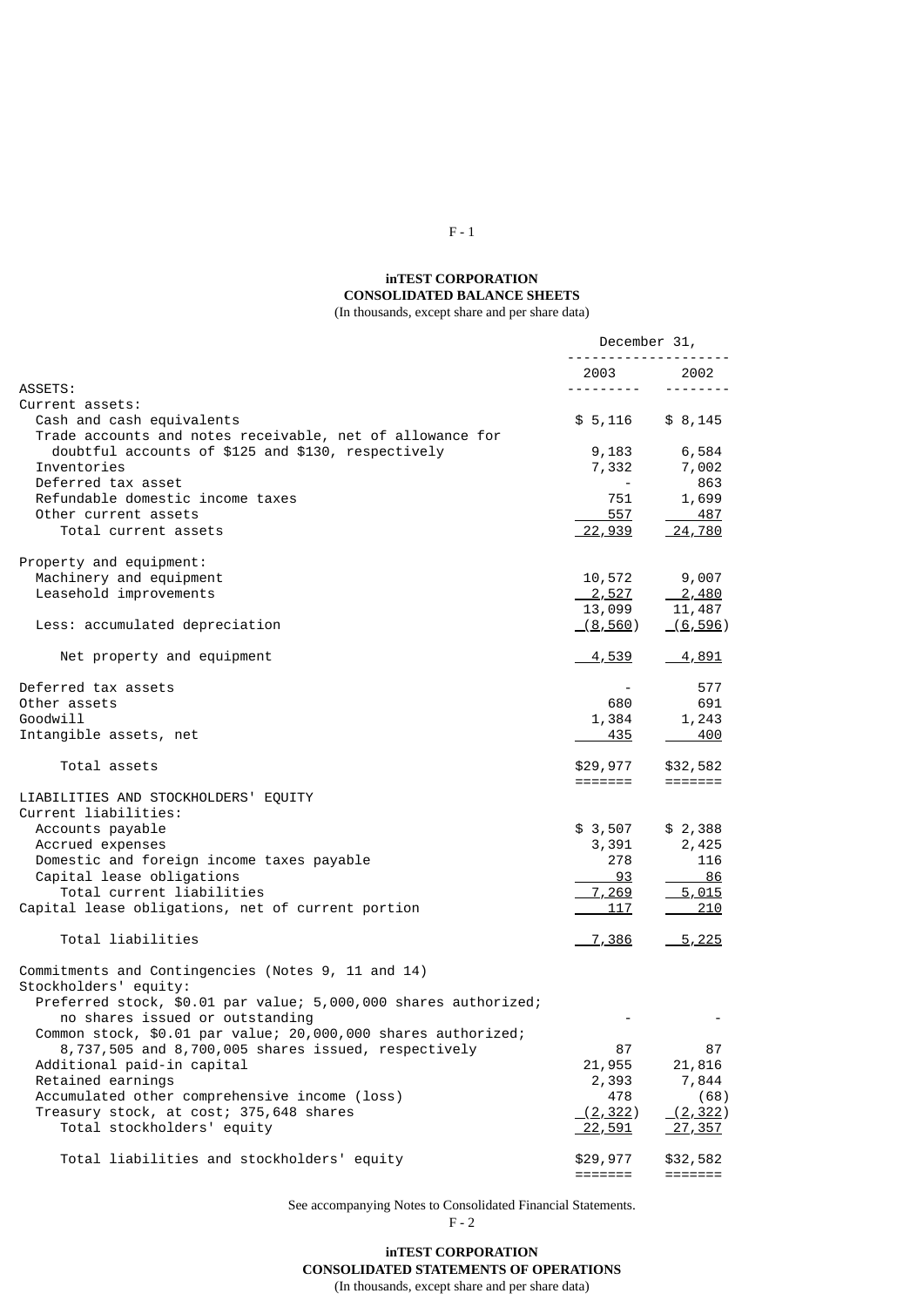|                                                                                                                                                          | Years Ended December 31, |                                                                                                                                                                                                                                                                                                |                                                                        |  |
|----------------------------------------------------------------------------------------------------------------------------------------------------------|--------------------------|------------------------------------------------------------------------------------------------------------------------------------------------------------------------------------------------------------------------------------------------------------------------------------------------|------------------------------------------------------------------------|--|
|                                                                                                                                                          |                          | 2003 2002 2001                                                                                                                                                                                                                                                                                 |                                                                        |  |
| Net revenues<br>Cost of revenues                                                                                                                         |                          | $$48,028$ $$47,127$ $$51,627$<br>$29,179$ $28,888$ $38,916$<br>------- ------- -------                                                                                                                                                                                                         |                                                                        |  |
| Gross margin                                                                                                                                             |                          | $18,849$ $18,239$ $12,711$<br>------- ------- --------                                                                                                                                                                                                                                         |                                                                        |  |
| Operating expenses:<br>Selling expense<br>Engineering and product development<br>expense<br>General and administrative expense<br>Impairment of goodwill |                          | 10,190 8,478 8,754<br>6,402 5,668 6,132<br>6,091 5,899 7,902<br>1999 - 1999 - 1999 - 1999 - 1999 - 1999 - 1999 - 1999 - 1999 - 1999 - 1999 - 1999 - 1999 - 1999 - 1999 - 1999<br>1999 - 1999 - 1999 - 1999 - 1999 - 1999 - 1999 - 1999 - 1999 - 1999 - 1999 - 1999 - 1999 - 1999 - 1999 - 1999 | 4,612                                                                  |  |
| Total operating expenses                                                                                                                                 |                          | $22,683$ $20,045$ $27,400$                                                                                                                                                                                                                                                                     | $- - - - - - - - -$                                                    |  |
| Operating loss                                                                                                                                           |                          | $(3,834)$ $(1,806)$ $(14,689)$                                                                                                                                                                                                                                                                 |                                                                        |  |
| Other income (expense):<br>Interest income<br>Interest expense<br>Other<br>Total other income                                                            | 176                      | 67 110 213<br>$224$ 143 551                                                                                                                                                                                                                                                                    | $(19)$ $(40)$ $(31)$<br>$176$ $73$ $369$<br><u> 1111111 - 11111111</u> |  |
| Loss before income taxes<br>Income tax expense (benefit)                                                                                                 |                          |                                                                                                                                                                                                                                                                                                |                                                                        |  |
| Net loss                                                                                                                                                 |                          |                                                                                                                                                                                                                                                                                                | $$(5,451)$ $$(283)$ $$(11,329)$<br>======== ======== =========         |  |
| Net loss per common share - basic and diluted $$(0.65)$ $$(0.03)$ $$(1.37)$                                                                              |                          |                                                                                                                                                                                                                                                                                                |                                                                        |  |
| Weighted average common shares outstanding -<br>Basic and diluted                                                                                        |                          | 8, 332, 320 8, 317, 350 8, 279, 356                                                                                                                                                                                                                                                            |                                                                        |  |

See accompanying Notes to Consolidated Financial Statements.

F - 3

# **inTEST CORPORATION CONSOLIDATED STATEMENTS OF COMPREHENSIVE EARNINGS (LOSS)** (In thousands)

|                                          | Years Ended December 31, |      |                                              |      |  |
|------------------------------------------|--------------------------|------|----------------------------------------------|------|--|
|                                          | 2003                     | 2002 |                                              | 2001 |  |
| Net loss                                 |                          |      | $\$(5, 451) \quad \$(283) \quad \$(11, 329)$ |      |  |
| Foreign currency translation adjustments | 546                      | 383  | (151)                                        |      |  |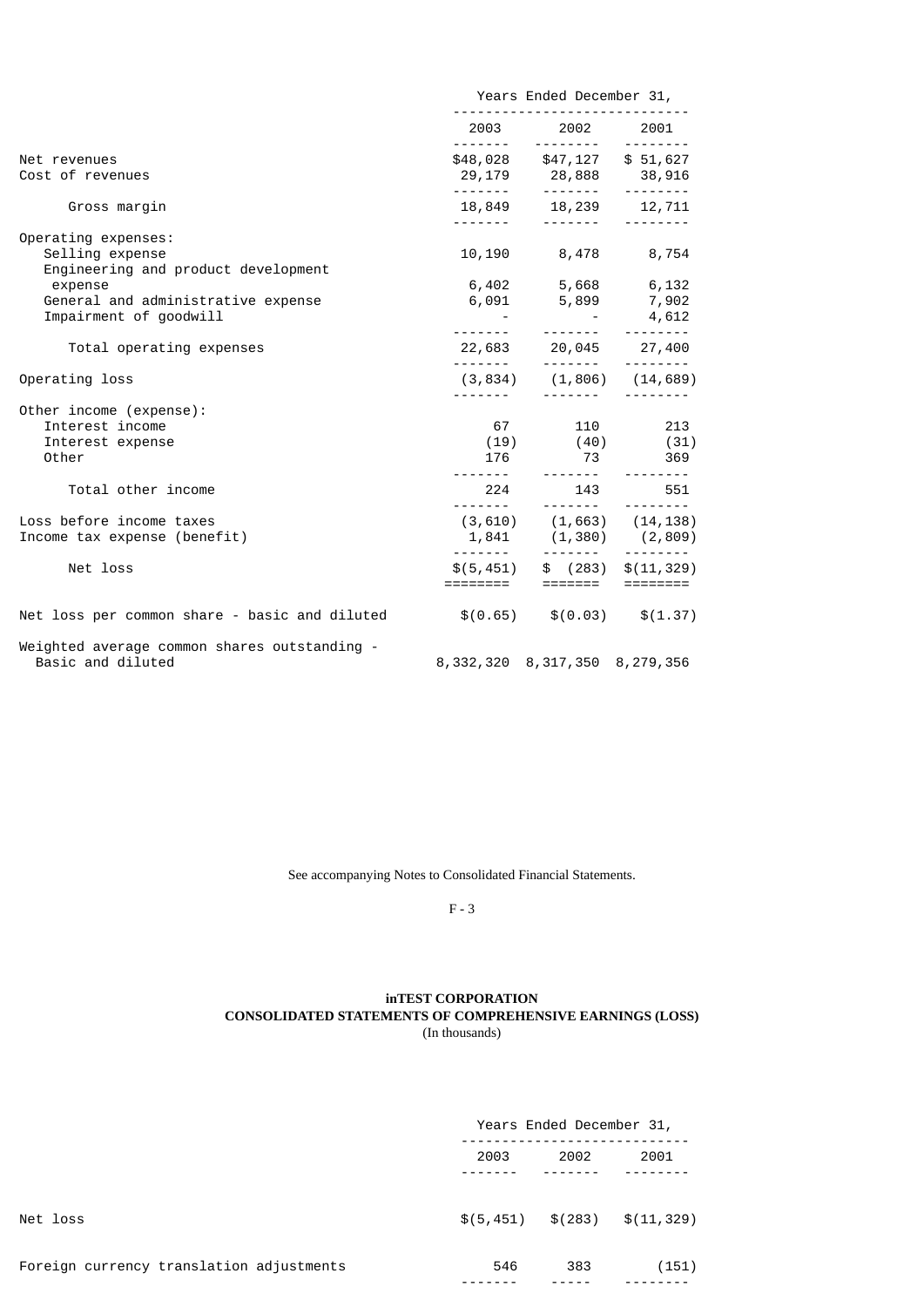See accompanying Notes to Consolidated Financial Statements.

F - 4

#### **inTEST CORPORATION CONSOLIDATED STATEMENTS OF STOCKHOLDERS' EQUITY** (In thousands, except share data)

|                                                                                                                                                                       | Common Stock             |    | Addt'l       |                         | ------ Paid-In Retained  |            |           |          | Accum.<br>Other<br>Comp.<br>Income | Deferred | Equity<br>Part. |  | Total<br>Treasury Stockholders' |
|-----------------------------------------------------------------------------------------------------------------------------------------------------------------------|--------------------------|----|--------------|-------------------------|--------------------------|------------|-----------|----------|------------------------------------|----------|-----------------|--|---------------------------------|
|                                                                                                                                                                       | Shares                   |    |              | Amount Capital Earnings | (Loss)                   | Comp.      | Plan Note | Stock    | Equity                             |          |                 |  |                                 |
| Balance, Jan. 1, 2001                                                                                                                                                 | 8,658,511 \$ 87 \$22,328 |    |              | \$19,456                | \$ (300)                 | \$<br>(98) | \$(3,075) | \$       | \$38,398                           |          |                 |  |                                 |
| Net loss<br>Other comprehensive                                                                                                                                       |                          |    |              | (11, 329)               |                          |            |           |          | (11, 329)                          |          |                 |  |                                 |
| loss<br>Amortization of deferred                                                                                                                                      |                          |    |              |                         | (151)                    |            |           |          | (151)                              |          |                 |  |                                 |
| compensation<br>Elimination of deferred                                                                                                                               |                          |    |              |                         |                          | 58         |           |          | 58                                 |          |                 |  |                                 |
| compensation related to<br>stock options forfeited<br>Principal payments by                                                                                           |                          |    | (24)         |                         |                          | 24         |           |          | $\overline{\phantom{a}}$           |          |                 |  |                                 |
| Equity Participation Plan<br>Termination of Equity<br>Participation Plan and<br>acquisition of                                                                        |                          |    |              |                         |                          |            | 147       |          | 147                                |          |                 |  |                                 |
| treasury stock<br>Stock options exercised<br>Tax benefit from exercise                                                                                                | 34,674                   |    | (604)<br>100 |                         |                          |            | 2,928     | (2, 324) | 100                                |          |                 |  |                                 |
| of stock options                                                                                                                                                      |                          |    | 22           |                         |                          |            |           |          | 22                                 |          |                 |  |                                 |
| Acquisition and retire-<br>ment of treasury stock<br>Cancellation of escrow                                                                                           | (4, 226)                 |    | (41)         |                         |                          |            |           |          | (41)                               |          |                 |  |                                 |
| shares                                                                                                                                                                | (3, 754)                 |    |              |                         |                          |            |           |          |                                    |          |                 |  |                                 |
| Balance, Dec. 31, 2001                                                                                                                                                | 8,685,205                | 87 | 21,781       | 8,127                   | (451)                    | (16)       |           | (2, 324) | 27,204                             |          |                 |  |                                 |
| Net loss<br>Other comprehensive                                                                                                                                       |                          |    |              | (283)                   | $\overline{\phantom{a}}$ |            |           |          | (283)                              |          |                 |  |                                 |
| income<br>Amortization of                                                                                                                                             |                          |    |              |                         | 383                      |            |           |          | 383                                |          |                 |  |                                 |
| deferred compensation<br>Stock options exercised<br>Tax benefit from exercise<br>of stock operations<br>Adjustment for termination<br>of Equity Participation<br>Plan | 14,800                   |    | 38           |                         |                          | 16         |           |          | 16<br>38                           |          |                 |  |                                 |
|                                                                                                                                                                       |                          |    | 21           |                         |                          |            |           |          | 21                                 |          |                 |  |                                 |
|                                                                                                                                                                       |                          |    | (24)         |                         |                          |            |           | 2        | (22)                               |          |                 |  |                                 |
| Balance, Dec. 31, 2002                                                                                                                                                | 8,700,005                |    | 87 21,816    | 7,844                   | (68)                     |            |           | (2, 322) | 27,357                             |          |                 |  |                                 |
| Net loss<br>Other comprehensive                                                                                                                                       |                          |    |              | (5, 451)                |                          |            |           |          | (5, 451)                           |          |                 |  |                                 |
| income                                                                                                                                                                |                          |    |              |                         | 546                      |            |           |          | 546                                |          |                 |  |                                 |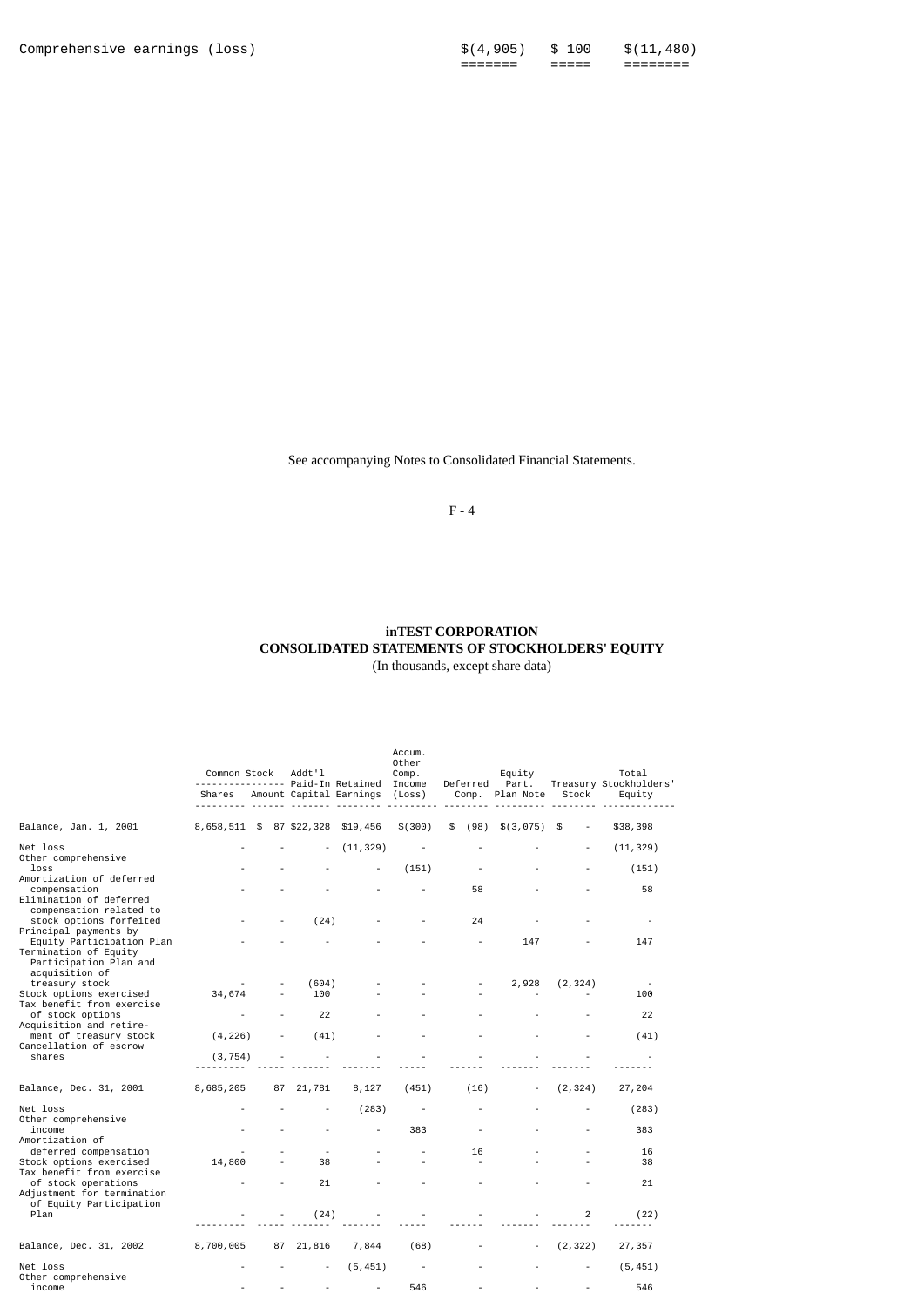| Balance, Dec. 31, 2003  |        | 8,737,505 \$ 87 \$21,955 \$ 2,393 \$ 478 \$ - \$ - \$ (2,322) \$22,591 |                                                        |  | ______               |
|-------------------------|--------|------------------------------------------------------------------------|--------------------------------------------------------|--|----------------------|
| Stock options exercised | 37,500 | 139<br>and the state of the state                                      | 그는 아이들이 아는 그는 사람들이 아니라 그는 사람들이 아니라 그는 사람들이 아니라 그는 것이다. |  | 139<br>- - - - - - - |

See accompanying Notes to Consolidated Financial Statements.

F - 5

### **inTEST CORPORATION CONSOLIDATED STATEMENTS OF CASH FLOWS** (In thousands)

|                                                                                                                                |                      | Years Ended December 31,                                                                                                                                                                                                                                                                                                                                                                                                                                                               |                                   |
|--------------------------------------------------------------------------------------------------------------------------------|----------------------|----------------------------------------------------------------------------------------------------------------------------------------------------------------------------------------------------------------------------------------------------------------------------------------------------------------------------------------------------------------------------------------------------------------------------------------------------------------------------------------|-----------------------------------|
|                                                                                                                                | 2003                 | 2002                                                                                                                                                                                                                                                                                                                                                                                                                                                                                   | 2001                              |
| CASH FLOWS FROM OPERATING ACTIVITIES<br>Net loss                                                                               |                      |                                                                                                                                                                                                                                                                                                                                                                                                                                                                                        | $\$(5,451) \$$ (283) $\$(11,329)$ |
| Adjustments to reconcile net loss to net cash                                                                                  |                      |                                                                                                                                                                                                                                                                                                                                                                                                                                                                                        |                                   |
| provided by (used in) operating activities:                                                                                    |                      |                                                                                                                                                                                                                                                                                                                                                                                                                                                                                        |                                   |
| Depreciation and amortization<br>Impairment of goodwill                                                                        |                      | $2,027$ $1,917$                                                                                                                                                                                                                                                                                                                                                                                                                                                                        | 2,182<br>4,612                    |
| Tax benefit from exercise of stock options                                                                                     |                      | 21                                                                                                                                                                                                                                                                                                                                                                                                                                                                                     | 22                                |
| Deferred taxes                                                                                                                 | 1,440<br>12          | $\frac{1}{104}$                                                                                                                                                                                                                                                                                                                                                                                                                                                                        | (72)                              |
| Foreign exchange loss<br>Deferred compensation relating to stock options                                                       | $\sim$               | 16                                                                                                                                                                                                                                                                                                                                                                                                                                                                                     | 15<br>-58                         |
| Loss on disposal of fixed assets                                                                                               | $\sim$               | 30                                                                                                                                                                                                                                                                                                                                                                                                                                                                                     | - 9                               |
| Proceeds from sale of demonstration equipment, net of gain<br>Changes in assets and liabilities, net of effect of acquisition: | 85                   | 60                                                                                                                                                                                                                                                                                                                                                                                                                                                                                     | 121                               |
| Trade accounts and notes receivable                                                                                            |                      | $(2,365)$ $(1,351)$ 9,429                                                                                                                                                                                                                                                                                                                                                                                                                                                              |                                   |
| Inventories                                                                                                                    | (229)                | 640                                                                                                                                                                                                                                                                                                                                                                                                                                                                                    | 4,973                             |
| Refundable domestic and foreign income taxes<br>Other current assets                                                           | 948<br>(53)          | 568<br>(46)                                                                                                                                                                                                                                                                                                                                                                                                                                                                            | (1, 476)<br>31                    |
| Other assets                                                                                                                   | 43                   | (15)                                                                                                                                                                                                                                                                                                                                                                                                                                                                                   | (277)                             |
| Accounts payable                                                                                                               | 1,086<br>933         | 364<br>289                                                                                                                                                                                                                                                                                                                                                                                                                                                                             | (2,629)                           |
| Accrued expenses<br>Domestic and foreign income taxes payable                                                                  | 142                  | 57                                                                                                                                                                                                                                                                                                                                                                                                                                                                                     | (1, 454)<br>(553)                 |
|                                                                                                                                | . <i>.</i>           | $\begin{array}{cccccccccc} \multicolumn{2}{c}{} & \multicolumn{2}{c}{} & \multicolumn{2}{c}{} & \multicolumn{2}{c}{} & \multicolumn{2}{c}{} & \multicolumn{2}{c}{} & \multicolumn{2}{c}{} & \multicolumn{2}{c}{} & \multicolumn{2}{c}{} & \multicolumn{2}{c}{} & \multicolumn{2}{c}{} & \multicolumn{2}{c}{} & \multicolumn{2}{c}{} & \multicolumn{2}{c}{} & \multicolumn{2}{c}{} & \multicolumn{2}{c}{} & \multicolumn{2}{c}{} & \multicolumn{2}{c}{} & \multicolumn{2}{c}{} & \mult$ | <u>.</u>                          |
| Net cash provided by (used in) operating activities                                                                            |                      | $(1, 382)$ 2,500 3,662                                                                                                                                                                                                                                                                                                                                                                                                                                                                 | 1.1.1.1.1.1.1                     |
| CASH FLOWS FROM INVESTING ACTIVITIES                                                                                           |                      |                                                                                                                                                                                                                                                                                                                                                                                                                                                                                        |                                   |
| Acquisition of business, net of cash acquired                                                                                  | $\sim 100$           | (580)                                                                                                                                                                                                                                                                                                                                                                                                                                                                                  | $(1,657)$ $(1,016)$ $(2,378)$     |
| Purchase of property and equipment                                                                                             |                      |                                                                                                                                                                                                                                                                                                                                                                                                                                                                                        |                                   |
| Net cash used in investing activities                                                                                          |                      | $(1, 657)$ $(1, 596)$ $(2, 378)$                                                                                                                                                                                                                                                                                                                                                                                                                                                       |                                   |
|                                                                                                                                |                      |                                                                                                                                                                                                                                                                                                                                                                                                                                                                                        | <b></b>                           |
| CASH FLOWS FROM FINANCING ACTIVITIES                                                                                           |                      |                                                                                                                                                                                                                                                                                                                                                                                                                                                                                        |                                   |
| Repayment of long-term debt                                                                                                    |                      | $-$ (190)                                                                                                                                                                                                                                                                                                                                                                                                                                                                              |                                   |
| Proceeds from financing of property and equipment<br>Repayments of capital lease obligations                                   | $\sim$               | $\sim$ $\sim$<br>$(86)$ $(81)$                                                                                                                                                                                                                                                                                                                                                                                                                                                         | $\frac{216}{(65)}$                |
| Note receivable repayments from Equity Participation Plan                                                                      | $\sim 100$ m $^{-1}$ | $\sim 100$                                                                                                                                                                                                                                                                                                                                                                                                                                                                             | 147                               |
| Acquisition of treasury stock                                                                                                  | $\sim$ $\sim$        | $\sim 10^{-1}$                                                                                                                                                                                                                                                                                                                                                                                                                                                                         | (41)<br>100                       |
| Proceeds from stock options exercised<br>Other                                                                                 |                      | $\begin{array}{cccc} 139 && 38 \\ - && (22) \end{array}$<br>(22)                                                                                                                                                                                                                                                                                                                                                                                                                       | $\sim$                            |
|                                                                                                                                | <u>.</u>             | $\begin{array}{cccccccccccccc} \multicolumn{2}{c}{} & \multicolumn{2}{c}{} & \multicolumn{2}{c}{} & \multicolumn{2}{c}{} & \multicolumn{2}{c}{} & \multicolumn{2}{c}{} & \multicolumn{2}{c}{} & \multicolumn{2}{c}{} & \multicolumn{2}{c}{} & \multicolumn{2}{c}{} & \multicolumn{2}{c}{} & \multicolumn{2}{c}{} & \multicolumn{2}{c}{} & \multicolumn{2}{c}{} & \multicolumn{2}{c}{} & \multicolumn{2}{c}{} & \multicolumn{2}{c}{} & \multicolumn{2}{c}{} & \multicolumn{2}{c}{} & \$ | <u>.</u>                          |
| Net cash provided by (used in) financing activities                                                                            | 53                   | (255)<br>                                                                                                                                                                                                                                                                                                                                                                                                                                                                              | 357                               |
| Effects of exchange rates on cash                                                                                              | (43)                 | 215                                                                                                                                                                                                                                                                                                                                                                                                                                                                                    | (40)                              |
| Net cash provided by (used in) all activities                                                                                  | (3,029)              | 864                                                                                                                                                                                                                                                                                                                                                                                                                                                                                    | 1.1.1.1.1.1.1                     |
| Cash and cash equivalents at beginning of period                                                                               |                      | $8,145$ 7, 281                                                                                                                                                                                                                                                                                                                                                                                                                                                                         | 1,601<br>5,680                    |
| Cash and cash equivalents at end of period                                                                                     |                      | $$5,116$ $$8,145$ $$7,281$                                                                                                                                                                                                                                                                                                                                                                                                                                                             | $-2222222222$                     |
|                                                                                                                                |                      | ======= ======= =======                                                                                                                                                                                                                                                                                                                                                                                                                                                                |                                   |
| SUPPLEMENTAL SCHEDULE OF NON-CASH INVESTING AND FINANCING ACTIVITIES:                                                          |                      |                                                                                                                                                                                                                                                                                                                                                                                                                                                                                        |                                   |
| Details of acquisition:                                                                                                        |                      |                                                                                                                                                                                                                                                                                                                                                                                                                                                                                        |                                   |
| Fair value of assets acquired, net of cash acquired                                                                            |                      | \$<br>558                                                                                                                                                                                                                                                                                                                                                                                                                                                                              |                                   |
| Liabilities assumed<br>Goodwill resulting from acquisition                                                                     |                      | (288)<br>310                                                                                                                                                                                                                                                                                                                                                                                                                                                                           |                                   |
|                                                                                                                                |                      | <u>.</u>                                                                                                                                                                                                                                                                                                                                                                                                                                                                               |                                   |
| Net cash paid for acquisition                                                                                                  |                      | \$580<br>$=$ $=$ $=$ $=$ $=$ $=$ $=$                                                                                                                                                                                                                                                                                                                                                                                                                                                   |                                   |
| Capital lease additions                                                                                                        | \$<br>$\sim$         | $\sim 100$<br>$$^{\circ}$                                                                                                                                                                                                                                                                                                                                                                                                                                                              | \$<br>226                         |
|                                                                                                                                |                      | =======                                                                                                                                                                                                                                                                                                                                                                                                                                                                                |                                   |
| Treasury stock acquired as repayment of Equity<br>Participation Plan note receivable                                           | \$<br>$\sim$ $-$     | $\frac{1}{2}$ -                                                                                                                                                                                                                                                                                                                                                                                                                                                                        | \$2,324                           |
|                                                                                                                                | <b>EEEEEE</b>        |                                                                                                                                                                                                                                                                                                                                                                                                                                                                                        |                                   |
|                                                                                                                                |                      |                                                                                                                                                                                                                                                                                                                                                                                                                                                                                        |                                   |
| Cash payments (refunds) for:<br>Domestic and foreign income taxes                                                              |                      | $(692)$ \$ $(2, 150)$ \$ $(752)$                                                                                                                                                                                                                                                                                                                                                                                                                                                       |                                   |
| Interest                                                                                                                       | 19                   | -40                                                                                                                                                                                                                                                                                                                                                                                                                                                                                    | 29                                |

See accompanying Notes to Consolidated Financial Statements.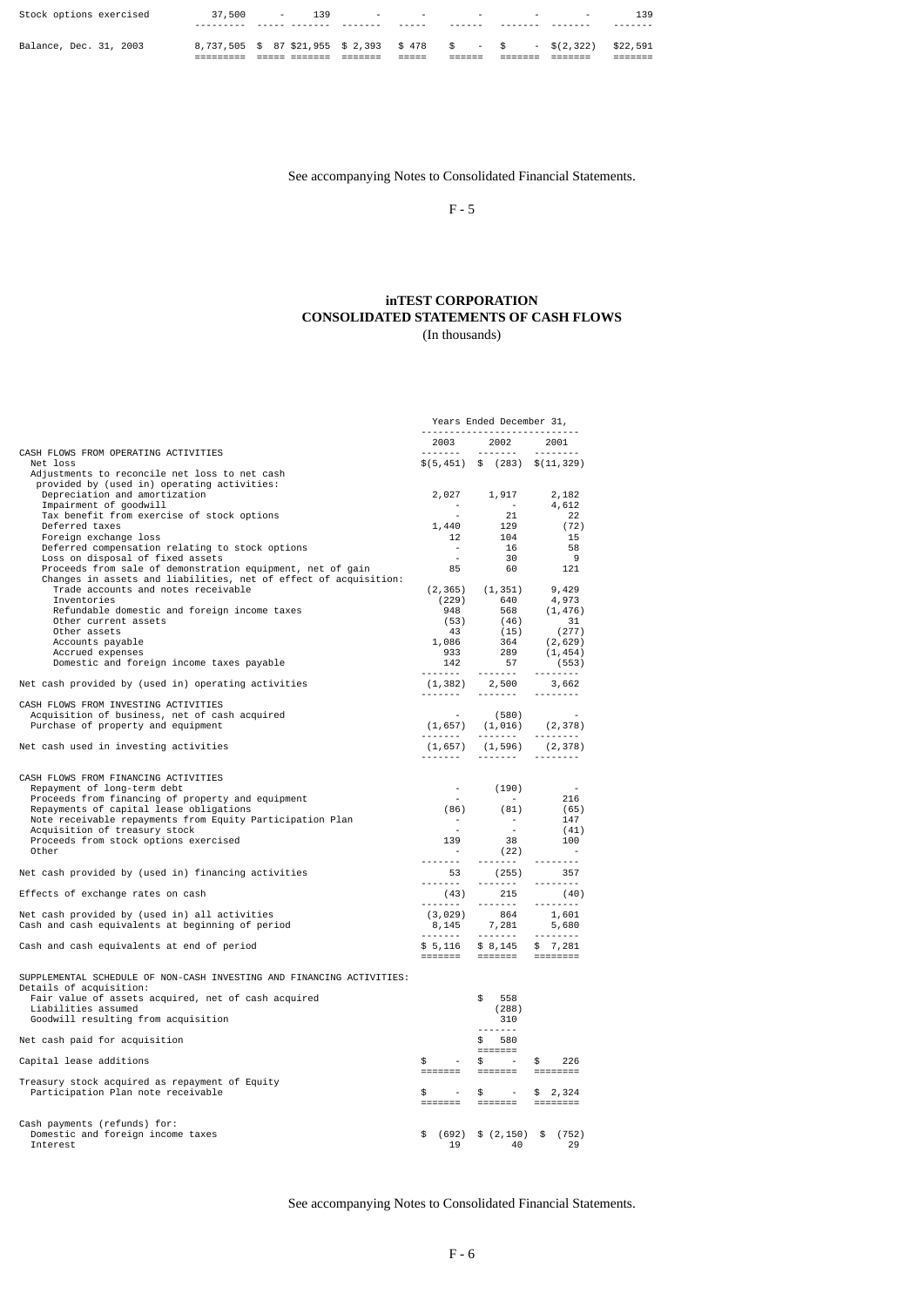# **inTEST CORPORATION NOTES TO CONSOLIDATED FINANCIAL STATEMENTS**

(In thousands, except share and per share data)

#### **(1) NATURE OF OPERATIONS**

We are a leading independent designer, manufacturer and marketer of positioner and docking hardware products, temperature management systems and tester interface products that are used by semiconductor manufacturers in conjunction with automatic test equipment ("ATE") in the testing of integrated circuits ("ICs" or "semiconductors").

The consolidated entity is comprised of inTEST Corporation (parent) and our wholly-owned subsidiaries. We manufacture our products in the U.S., the U.K., Germany and Singapore. Marketing and support activities are conducted worldwide from our facilities in the U.S., the U.K., Germany, Japan and Singapore.

On October 1, 2002, we completed the acquisition of INTESTLOGIC GmbH ("INTESTLOGIC") (formerly known as Intelogic Technologies GmbH), a privately-held German corporation which designs, manufactures and markets positioner and docking hardware products. See Note 3 for further discussion of this transaction.

#### **(2) SUMMARY OF SIGNIFICANT ACCOUNTING POLICIES**

#### *Basis of Presentation*

The accompanying consolidated financial statements include our accounts and those of our wholly-owned subsidiaries. All significant intercompany accounts and transactions have been eliminated upon consolidation. The preparation of financial statements in conformity with accounting principles generally accepted in the United States of America requires us to make estimates and assumptions that affect the reported amounts of assets and liabilities and disclosure of contingent assets and liabilities at the date of the financial statements and the reported amounts of revenues and expenses during the reporting period. Actual results could differ from those estimates. Certain of our accounts, including goodwill, inventory, deferred income tax valuation allowances and product warranty reserves, are particularly impacted by estimates.

#### *Concentration of Other Risks*

The semiconductor industry in which we operate is characterized by rapid technological change, competitive pricing pressures and cyclical market patterns. This industry is subject to significant economic downturns at various times. Our financial results are affected by a wide variety of factors, including general economic conditions worldwide or in the markets in which we operate, economic conditions specific to the semiconductor industry, our ability to safeguard patents and intellectual property in a rapidly evolving market, downward pricing pressures from customers, and our reliance on a relatively few number of customers for a significant portion of our sales. In addition, we are exposed to the risk of obsolescence of our inventory depending on the mix of future business and technological changes within the industry. As a result of these or other factors, we may experience significant period-to-period fluctuations in future operating results.

#### *Reclassification*

Certain prior year amounts have been reclassified to be comparable with the current year's presentation.

#### *Cash and Cash Equivalents*

Short-term investments which have maturities of three months or less when purchased are considered to be cash equivalents and are carried at cost, which approximates market value.

#### *Credit Risks*

We grant credit to customers and generally require no collateral. To minimize our risk, we perform ongoing credit evaluations of our customers' financial condition. Bad debt expense (recovery) was \$0, \$(1), and \$(104) for the years ended December 31, 2003, 2002 and 2001, respectively.

#### *Inventories*

Inventories are stated at the lower of cost or market. Cost is determined under the first-in first-out (FIFO) method.

F - 7

#### **inTEST CORPORATION NOTES TO CONSOLIDATED FINANCIAL STATEMENTS** (In thousands, except share and per share data)

# **(2) SUMMARY OF SIGNIFICANT ACCOUNTING POLICIES (Continued)**

# *Property and Equipment*

Machinery and equipment are stated at cost. Depreciation is based upon the estimated useful life of the assets using the straight-line method. The estimated useful lives range from three to seven years. Leasehold improvements are recorded at cost and amortized over the shorter of the lease term or the estimated useful life of the asset. Total depreciation expense was \$1,987, \$1,917 and \$1,801 for the years ended December 31, 2003, 2002 and 2001, respectively. Expenditures for maintenance and repairs are charged to operations as incurred.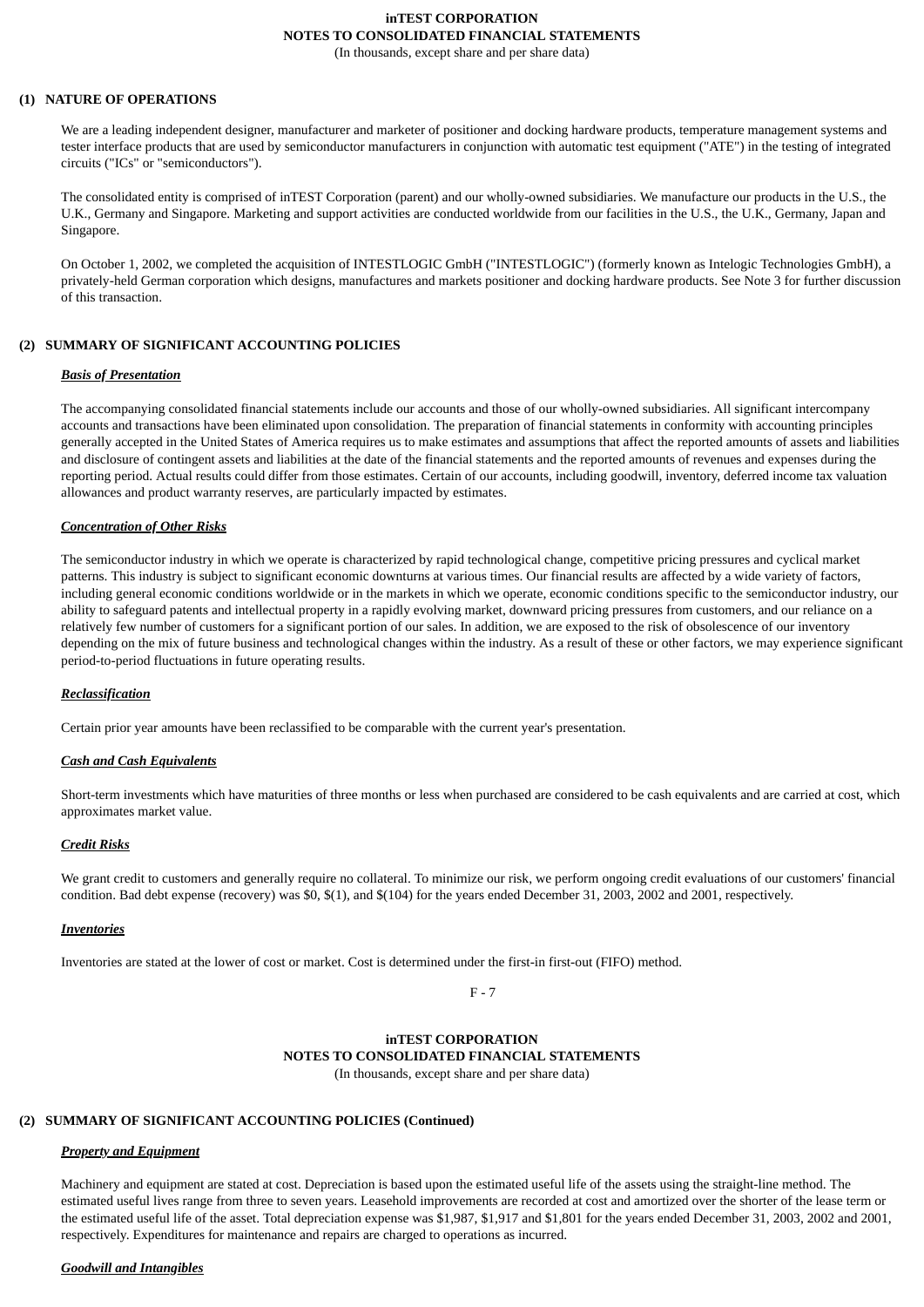On January 1, 2002 we adopted Statement of Financial Accounting Standards ("SFAS") No. 142, *Goodwill and Other Intangible Assets*. With the adoption of SFAS No 142, goodwill and other indefinite life intangible assets are no longer subject to amortization. Instead, they are subject to at least an annual assessment for impairment by applying a fair value based test. Prior to January 1, 2002 we amortized goodwill on a straight-line basis over its estimated useful life of 15 years. In 2002 we completed the transitional goodwill impairment tests and the annual test required by SFAS No. 142. No impairments of goodwill were indicated based on these fair value tests.

Goodwill at both December 31, 2003 and 2002 relates to the positioner/docking hardware segment. Changes in the amount of the carrying value of goodwill for the year ended December 31, 2003 and 2002 are as follows:

|                                        | 2003            | 2002 |
|----------------------------------------|-----------------|------|
| Balance - Beginning of period          | \$1,243 \$ 933  |      |
| Goodwill recorded during the vear      |                 | 310  |
| Impact of foreign currency translation | - 141           |      |
| Balance - End of period                | \$1,384 \$1,243 |      |

There was no goodwill amortization in 2003 or 2002. For the year ended December 31, 2001, goodwill amortization was \$381. The following table sets forth our results for the years ended December 31, 2003, 2002 and 2001, respectively, assuming goodwill had not been amortized.

|                                   | <b>Years Ended December 31.</b>          |      |                                                             |  |
|-----------------------------------|------------------------------------------|------|-------------------------------------------------------------|--|
|                                   | 2003                                     | 2002 | 2001                                                        |  |
| Net loss                          |                                          |      | $$(5,451) \$(283) \$(11,329)$                               |  |
| Add back: Goodwill amortization   |                                          |      | 381                                                         |  |
| Adjusted net loss                 |                                          |      | $\frac{\$(5,451)}{\$(283)}$ $\frac{\$(10,948)}{\$(10,948)}$ |  |
| Basic and diluted loss per share: |                                          |      |                                                             |  |
| Net loss                          | \$(0.65) \$(0.03)                        |      | \$(1.37)                                                    |  |
| Goodwill amortization             |                                          |      | 0.05                                                        |  |
| Adjusted net loss                 | $\frac{$(0.65) \quad \frac{$(0.03)}{2}}$ |      | $\frac{$(1.32)}{2}$                                         |  |

Prior to January 1, 2002, we assessed our goodwill for impairment in accordance with SFAS No. 121, *Accounting for the Impairment of Long-Lived Assets and for Long-Lived Assets to be Disposed Of,* when events or circumstances so indicated. As of September 30, 2001, we performed an assessment of our goodwill for impairment due to the industry downturn ongoing at that time. As a result of this assessment, a \$4,612 impairment charge was recorded for the goodwill associated with our acquisition of TestDesign Corporation. The impairment charge was equal to the net book value of this goodwill as of that date. No impairment was indicated for the goodwill that is associated with the acquisition of the minority interests in three of our foreign subsidiaries, which had a net book value of \$933 at December 31, 2001.

F - 8

#### **inTEST CORPORATION**

#### **NOTES TO CONSOLIDATED FINANCIAL STATEMENTS**

(In thousands, except share and per share data)

#### **(2) SUMMARY OF SIGNIFICANT ACCOUNTING POLICIES (Continued)**

As of December 31, 2003, definite life intangibles totaled \$435, net of amortization of \$40. These definite life intangibles are the result of our acquisition of INTESTLOGIC (completed on October 1, 2002) and are being amortized over ten years (see Note 3 for more information on this acquisition). This definite life intangible asset is a technology based intangible which includes unpatented technology (on which a patent application has been filed). They are allocated to the positioner/docking hardware segment. Amortization expense for the year ended December 31, 2003 was \$40. Estimated amortization expense for each of the next five years is \$40.

#### *Income Taxes*

The asset and liability method is used in accounting for income taxes. Under this method, deferred tax assets and liabilities are recognized for operating loss and tax credit carryforwards and for the future tax consequences attributable to differences between the financial statement carrying amounts of existing assets and liabilities and their respective tax bases. Deferred tax assets and liabilities are measured using enacted tax rates expected to apply to taxable income in the years in which those temporary differences are expected to be recovered or settled. The effect on deferred tax assets and liabilities of a change in tax rates is recognized in the results of operations in the period that includes the enactment date. A valuation allowance is recorded to reduce the carrying amounts of deferred tax assets if it is more likely than not that such assets will not be realized.

#### *Net Earnings (Loss) Per Common Share*

Net earnings (loss) per common share is computed in accordance with SFAS No. 128, *Earnings Per Share*. Basic earnings (loss) per common share is computed by dividing net earnings (loss) by the weighted average number of common shares outstanding during each year. Diluted earnings (loss) per common share is computed by dividing net earnings (loss) by the weighted average number of common shares and common share equivalents outstanding during each year. Common share equivalents represent stock options and are calculated using the treasury stock method. Common share equivalents are excluded from the calculation if their effect is anti-dilutive.

A reconciliation of weighted average common shares outstanding -- basic to weighted average common shares outstanding -- diluted appears below:

*Years Ended December 31, 2003 2002 2001*

Weighted average common shares outstanding -- basic  $8,332,320$   $8,317,350$   $8,279,356$ Potentially dilutive securities: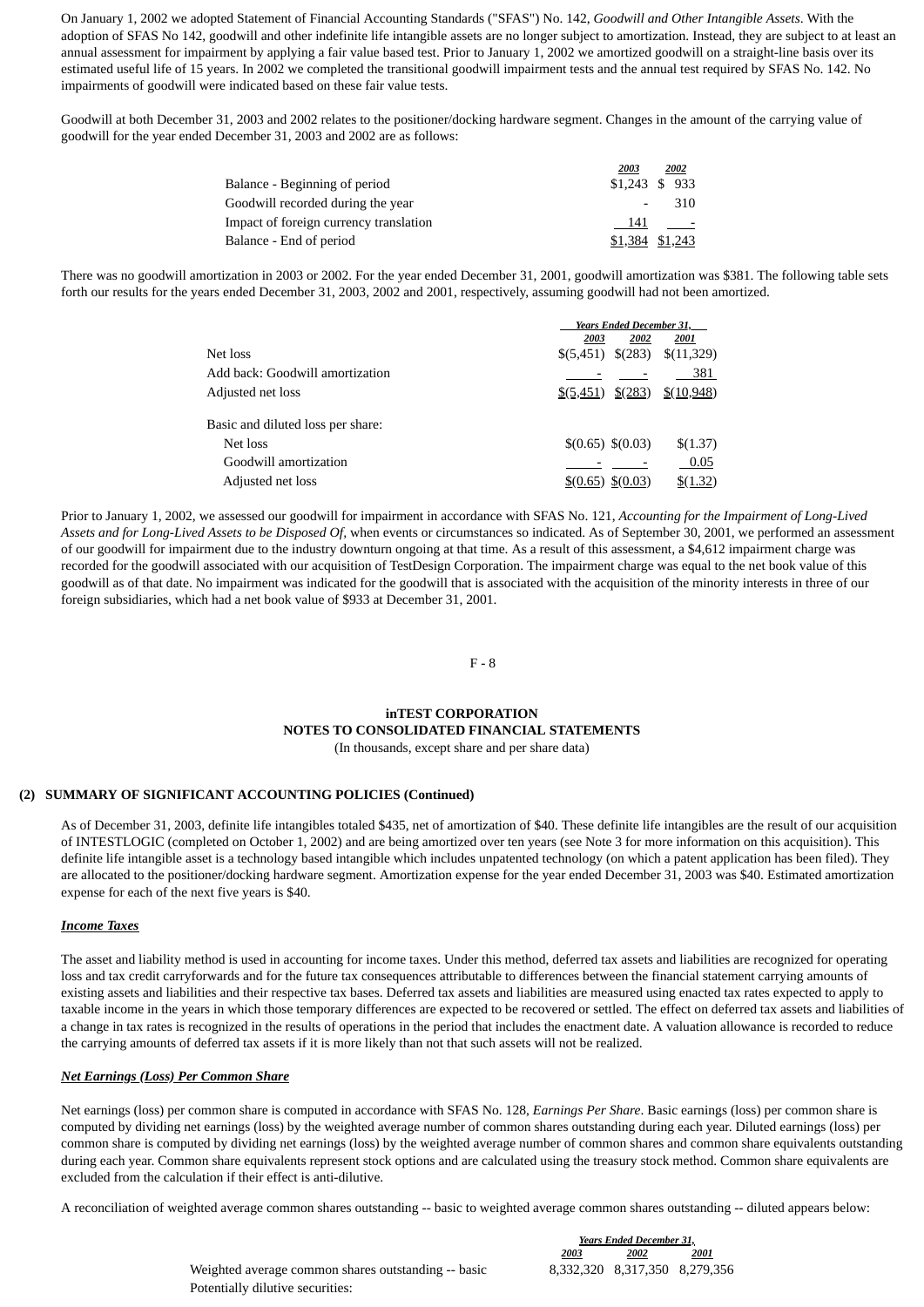Employee stock options  $\overline{\phantom{0}}$  -  $\overline{\phantom{0}}$  -  $\overline{\phantom{0}}$  -  $\overline{\phantom{0}}$  -  $\overline{\phantom{0}}$  -  $\overline{\phantom{0}}$  -  $\overline{\phantom{0}}$  -  $\overline{\phantom{0}}$  -  $\overline{\phantom{0}}$  -  $\overline{\phantom{0}}$  -  $\overline{\phantom{0}}$  -  $\overline{\phantom{0}}$  -  $\overline{\phantom{0}}$  -  $\overline{\phantom{0}}$  -  $\over$ 

Weighted average common shares outstanding -- diluted  $\qquad 8,332,320 \quad 8,317,350 \quad 8,279,356$ 

For the years ended December 31, 2003, 2002 and 2001, an average of 952,682, 917,050 and 928,294 employee stock options with weighted average exercise prices of \$3.86, \$5.81 and \$8.45, respectively, were excluded from the calculation because their effect was anti-dilutive. For the year ended December 31, 2001, weighted average common shares outstanding exclude unallocated shares of common stock held by the Temptronic Corporation Equity Participation Plan ("EPP") (see Note 11).

#### *Revenue Recognition*

We recognize revenue related to product sales when the products are shipped and the customer takes ownership and assumes risk of loss, collection of the relevant receivable is probable, persuasive evidence of an arrangement exists and the sales price is fixed or determinable. Service revenues are recognized as the services are performed.

#### *Engineering and Product Development*

Engineering and product development costs, which consist primarily of the salary and related benefits costs of our technical staff, as well as product development costs, are expensed as incurred.

F - 9

#### **inTEST CORPORATION NOTES TO CONSOLIDATED FINANCIAL STATEMENTS** (In thousands, except share and per share data)

#### **(2) SUMMARY OF SIGNIFICANT ACCOUNTING POLICIES (Continued)**

#### *Product Warranties*

We generally provide product warranties and record estimated warranty expense at the time of sale based upon historical claims experience. Warranty expense for the years ended December 31, 2003, 2002 and 2001 was \$1,897, \$1,070 and \$1,044, respectively. Warranty expense is included in selling expense in the consolidated financial statements.

The following table sets forth the changes in the liability for product warranties for the years ended December 31, 2003 and 2002:

|                                        | 2003    | 2002       |
|----------------------------------------|---------|------------|
| Balance - Beginning of period          | \$ 558  | \$451      |
| Payments made under warranty           | (1.353) | (963)      |
| Accruals for product warranties issued | 1,897   | 1,070      |
| Balance - End of period                | \$1.102 | - 558<br>S |
|                                        |         |            |

#### *Stock-Based Compensation*

At December 31, 2003, we have certain stock-based employee compensation plans, which are described more fully in Note 8. We account for these plans under the recognition and measurement principles of Accounting Principles Board Opinion No. 25, *Accounting for Stock Issued to Employees* ("APB 25"), and related Interpretations. No stock-based employee compensation cost is reflected in the statement of operations when options granted under these plans have an exercise price equal to the market value of the underlying common stock on the date of grant.

Prior to our merger with Temptronic Corporation ("Temptronic"), Temptronic had granted certain non-qualified stock options to employees which had an exercise price below the estimated fair value of Temptronic's common stock at the date of grant. For these options, compensation cost, equaling the difference between the fair market value of the underlying stock and the cost to exercise the options, was recorded as deferred compensation at the date of grant. This cost is amortized to expense as the options vest. Total compensation cost recognized for the years ended December 31, 2003, 2002 and 2001 was \$0, \$16 and \$58, respectively.

The following table illustrates the effect on net loss and net loss per share if we had applied the fair value recognition provisions of SFAS No. 123, *Accounting for Stock-Based Compensation,* to stock-based employee compensation.

|                                                                                                                     | 2003     | 2002     | 2001                                                                 |
|---------------------------------------------------------------------------------------------------------------------|----------|----------|----------------------------------------------------------------------|
| Net loss, as reported                                                                                               |          |          | $(5,451)$ \$ $(283)$ \$ $(11,329)$                                   |
| Add: Stock-based employee compensation expense included<br>in reported net loss, net of related tax effects         |          | 10       | 38                                                                   |
| Deduct: Total stock based employee compensation expense<br>determined under fair value based method for all awards, |          |          |                                                                      |
| net of related tax effects                                                                                          |          |          | $(871)$ $(2,138)$ $(2,339)$                                          |
| Pro forma net loss                                                                                                  |          |          | $\underline{\$(6,322)} \underline{\$(2,411)} \underline{\$(13,630)}$ |
| Net loss per share:                                                                                                 |          |          |                                                                      |
| Basic and diluted - as reported                                                                                     | \$(0.65) | \$(0.03) | \$(1.37)                                                             |
| Basic and diluted - pro forma                                                                                       | \$(0.76) | \$(0.29) | \$(1.65)                                                             |

The fair value for stock options granted in 2003, 2002 and 2001 was estimated at the date of grant using the Black-Scholes option pricing model with the following weighted average assumptions: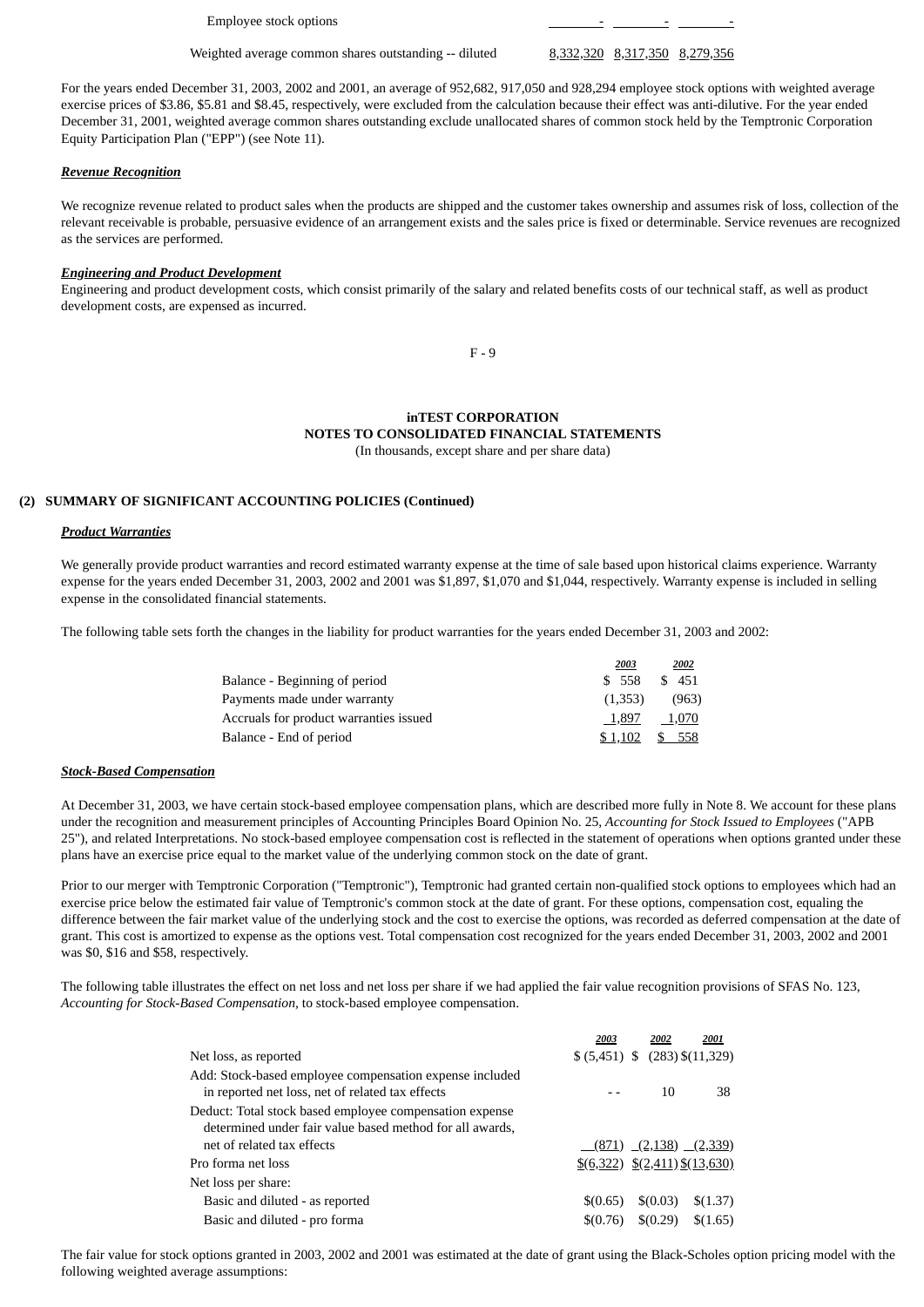#### $F - 10$

#### **inTEST CORPORATION**

**NOTES TO CONSOLIDATED FINANCIAL STATEMENTS**

(In thousands, except share and per share data)

# **(2) SUMMARY OF SIGNIFICANT ACCOUNTING POLICIES (Continued)**

|                                                      | 2003     | 2002                    | 2001 |
|------------------------------------------------------|----------|-------------------------|------|
| Risk-free interest rate                              |          | 2.88% 2.63% 4.40%       |      |
| Dividend vield                                       | $0.00\%$ | 0.00% 0.00%             |      |
| Expected common stock market price volatility factor | .89      | .89                     | 1.01 |
| Weighted average expected life of stock options      |          | 5 years 5 years 5 years |      |

The per share weighted average fair value of stock options issued in 2003, 2002 and 2001 was \$2.13, \$1.92 and \$2.91, respectively.

The Black-Scholes option valuation model was developed for use in estimating the fair value of traded options which have no vesting restrictions and are fully transferable. In addition, option valuation models require the input of highly subjective assumptions including the expected stock price volatility. As our stock options have characteristics significantly different from those of traded options, and as changes in the subjective input assumptions can materially affect the fair value estimate, in management's opinion, the existing models do not necessarily provide a reliable single measure of the fair value of our stock options.

#### *Foreign Currency*

The accounts of our foreign subsidiaries are translated in accordance with SFAS No. 52, *Foreign Currency Translation*, which requires that assets and liabilities of international operations be translated using the exchange rate in effect at the balance sheet date. The results of operations are translated using an average exchange rate for the period. The effects of rate fluctuations in translating assets and liabilities of international operations into U.S. dollars are included in accumulated other comprehensive income (loss) in stockholders' equity. Transaction gains or losses are included in net earnings (loss).

#### *Financial Instruments*

Our financial instruments, principally accounts and notes receivable and accounts payable, are carried at cost which approximates fair value, due to the short maturities of the accounts. The estimated fair values of our capital lease obligations approximated their carrying value based upon the rates offered to us for similar type arrangements.

#### *New Accounting Pronouncements*

In December 2003, the Securities and Exchange Commission (the "SEC") issued Staff Accounting Bulletin ("SAB") No. 104, *Revenue Recognition*, effective December 17, 2003. SAB No. 104 updates portions of the interpretive guidance included in Topic 13 of the codification of SABs to make this interpretive guidance consistent with current authoritative accounting guidance and SEC rules and regulations related to revenue recognition. We believe our revenue recognition policies are in compliance with SAB No. 104.

On January 1, 2003, we adopted SFAS No. 146, *Accounting for Costs Associated with Exit or Disposal Activities*. SFAS No. 146 addresses the accounting and reporting of expenses related to restructurings initiated after 2002, and applies to costs associated with an exit activity (including a restructuring) or with a disposal of long-lived assets. Those activities can include eliminating or reducing product lines, terminating employees and contracts, and relocating plant facilities or personnel. SFAS No. 146 changes some of the criteria for recognizing a liability for these activities. The adoption of SFAS No. 146 did not have an effect on our results of operations, financial condition or long-term liquidity.

In December 2002, the FASB issued SFAS No. 148, *Accounting for Stock-Based Compensation-Transition and Disclosure*. This statement amends SFAS No. 123 to provide alternative methods of transition for a voluntary change to the fair value based method of accounting for stock-based employee compensation and amends the disclosure requirements of SFAS No. 123 to require prominent disclosures in both annual and interim financial statements about the method of accounting for stock-based employee compensation and the effect of the method used on reported results. The transition and annual disclosure provisions of SFAS No. 148 are effective for fiscal years ending after December 15, 2002. Effective January 1, 2003, we adopted the disclosure requirements of SFAS No. 148. We have determined that we will not make the voluntarily change to the fair value based method of accounting for stockbased employee compensation at this time.

 $F - 11$ 

#### **inTEST CORPORATION NOTES TO CONSOLIDATED FINANCIAL STATEMENTS** (In thousands, except share and per share data)

# **(2) SUMMARY OF SIGNIFICANT ACCOUNTING POLICIES (Continued)**

In November 2002, the FASB issued Interpretation No. 45, *Guarantor's Accounting and Disclosure Requirements for Guarantees, Including Indirect Guarantees of Indebtedness of Others* ("FIN 45"). FIN 45 requires that the guarantor recognize, at the inception of certain guarantees, a liability for the fair value of the obligation undertaken in issuing such guarantees. FIN 45 also requires additional disclosure about the guarantor's obligations under certain guarantees that it has issued. The initial recognition and measurement provisions of this interpretation are applicable on a prospective basis to guarantees issued or modified after December 31, 2002, and the disclosure requirements are effective after December 15, 2002. The adoption of this interpretation did not have a material impact on our results of operations, financial condition or long-term liability.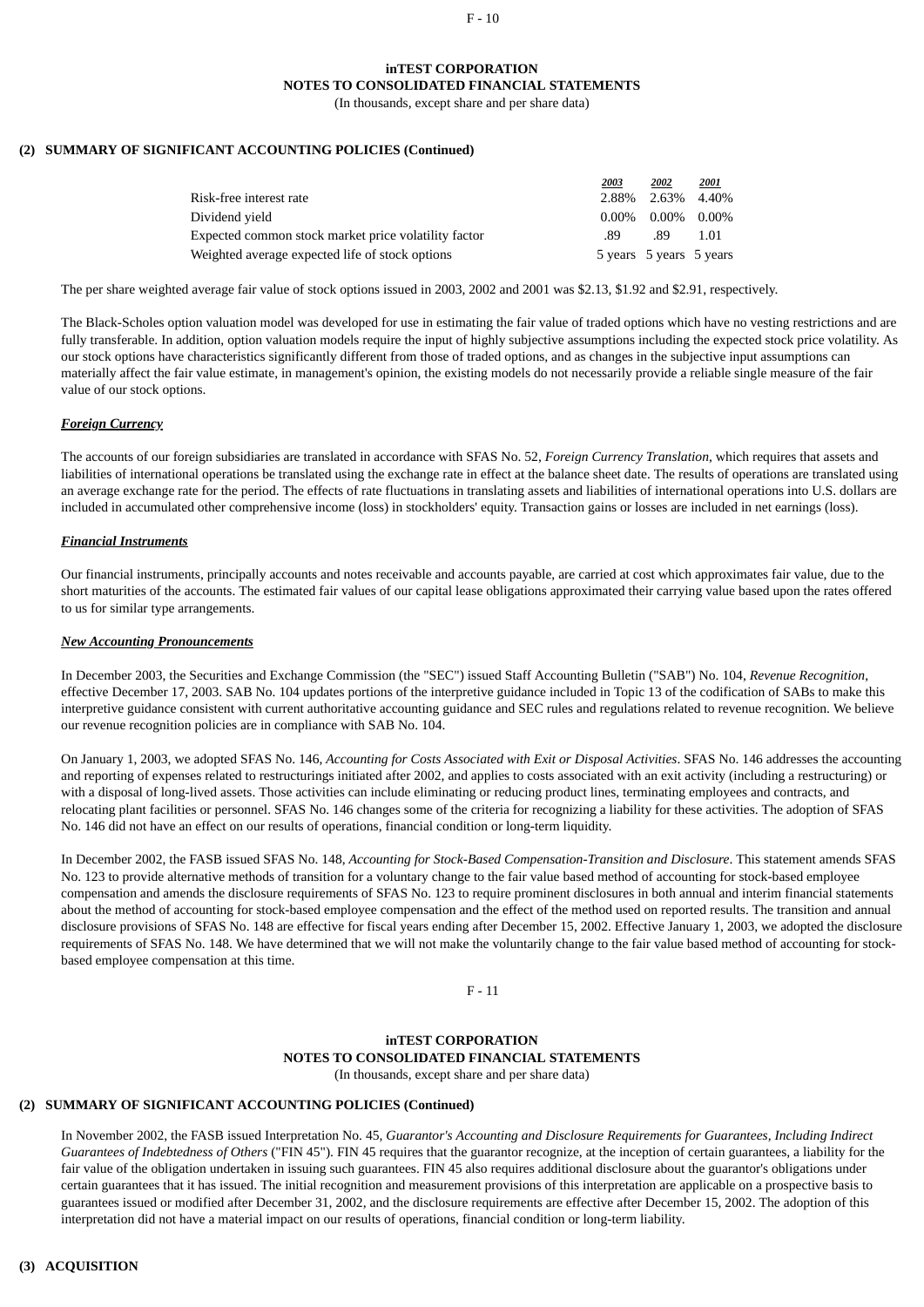On October 1, 2002, we acquired INTESTLOGIC, a privately-held German corporation. INTESTLOGIC is engaged in the design, manufacture and sale of positioner and docking hardware products used by semiconductor manufacturers. The transaction was structured as a purchase of all of the capital stock of INTESTLOGIC. The purchase price consisted of a cash payment of \$395, plus transaction costs of \$185. In addition, up to 200,000 shares of our stock will be issued to the seller if certain revenue targets are achieved during 2004. These shares have been placed in escrow. Immediately after the acquisition, we made additional cash payments of \$190 to retire outstanding shareholder loans and bank debt. The following is an allocation of the purchase price:

| Cash payment                                              | \$395 |
|-----------------------------------------------------------|-------|
| Transaction costs                                         | 185   |
|                                                           | 580   |
| Estimated fair value of identifiable assets acquired, net |       |
| of liabilities assumed                                    | 270   |
| Goodwill                                                  |       |

The estimated fair value of identifiable assets acquired, net of liabilities assumed, includes \$400 which represents a definite life intangible which is being amortized over ten years. The definite life intangible is unpatented technology (on which a patent application has been filed) and has been allocated to the positioner/docking hardware segment.

### **(4) SEGMENT INFORMATION**

We have three reportable segments: positioner/docking hardware products, temperature management systems and tester interface products. The positioner/docking hardware segment includes the operations of our Cherry Hill, New Jersey manufacturing facility as well as the operations of four of our foreign subsidiaries: inTEST Limited (U.K.), inTEST Kabushiki Kaisha (Japan), inTEST PTE, Limited (Singapore) and INTESTLOGIC GmbH (Germany). Sales of this segment consist primarily of positioner and docking hardware products which we design, manufacture and market, as well as certain other related products which we design and market, but which are manufactured by third parties. The temperature management segment includes the operations of Temptronic in Sharon, Massachusetts as well as inTEST GmbH (Germany). Sales of this segment consist primarily of temperature management systems which we design, manufacture and market under our Temptronic product line. In addition, this segment provides after sale service and s upport, which is paid for by its customers. The tester interface segment includes the operations of inTEST Sunnyvale Corp. in Sunnyvale, California. Sales of this segment consist primarily of tester interface products which we design, manufacture and market under our TestDesign product line.

We operate our business worldwide, and all three segments sell their products both domestically and internationally. All three segments sell to semiconductor manufacturers and ATE manufacturers.

Intercompany pricing between segments is either a multiple of cost for component parts or a percentage discount from list price for finished goods.

#### F - 12

#### **inTEST CORPORATION NOTES TO CONSOLIDATED FINANCIAL STATEMENTS** (In thousands, except share and per share data)

#### **(4) SEGMENT INFORMATION (Continued)**

|                                                      | Years Ended December 31, |                      |                       |
|------------------------------------------------------|--------------------------|----------------------|-----------------------|
| Net revenues from unaffiliated customers:            | 2003                     | 2002                 | 2001                  |
| Positioner/Docking Hardware                          | \$24,364                 | \$20,737             | \$20,086              |
| Temperature Management                               | 16,780                   | 17,706               | 25,799                |
| <b>Tester Interface</b>                              | 11,132                   | 10,333               | 6,840                 |
| Intersegment sales                                   | (4,248)                  | (1,649)              | (1,098)               |
|                                                      | \$48,028                 | \$47,127             | \$51,627              |
| <b>Intersegment sales:</b>                           |                          |                      |                       |
| Positioner/Docking Hardware                          | \$<br>10                 | \$<br>25             | \$100                 |
| Temperature Management                               | 1,317                    | 433                  | 75                    |
| <b>Tester Interface</b>                              | 2,921                    | 1,191                | 923                   |
|                                                      | <u>\$4,248</u>           | <u>\$1,649</u>       | \$1,098               |
| Depreciation/amortization:                           |                          |                      |                       |
| Positioner/Docking Hardware                          | \$1,085                  | \$945                | \$1,283               |
| Temperature Management                               | 523                      | 547                  | 518                   |
| <b>Tester Interface</b>                              | 419                      | 425                  | 381                   |
|                                                      | \$2,027                  | \$1,917              | \$2,182               |
| <b>Operating income (loss):</b>                      |                          |                      |                       |
| Positioner/Docking Hardware                          | \$(3,901)                | \$(2,236)            | \$ (5,882)            |
| Temperature Management                               | (1,637)                  | (1,293)              | (1,467)               |
| <b>Tester Interface</b>                              | 1,704                    | 1,723                | (7,340)               |
|                                                      | $\frac{$(3,834)}{2}$     | $\frac{$(1,806)}{2}$ | $\frac{$(14,689)}{}$  |
| Earnings (loss) before income taxes:                 |                          |                      |                       |
| Positioner/Docking Hardware                          | $$$ (3,796)              | (2,181)              | \$ (5,464)            |
| Temperature Management                               | (1,521)                  | (1,191)              | (1, 334)              |
| <b>Tester Interface</b>                              | 1,707                    | 1,709                | (7,340)               |
|                                                      | <u>\$(3,610)</u>         | $\frac{$(1,663)}{2}$ | $\frac{$(14,138)}{2}$ |
| Income tax expense (benefit):                        |                          |                      |                       |
| Positioner/Docking Hardware                          | \$1,242                  | \$(1,262)            | \$(1,635)             |
| The company of the Matter of the company of the U.S. | חדר                      | (CDA)                | (22)                  |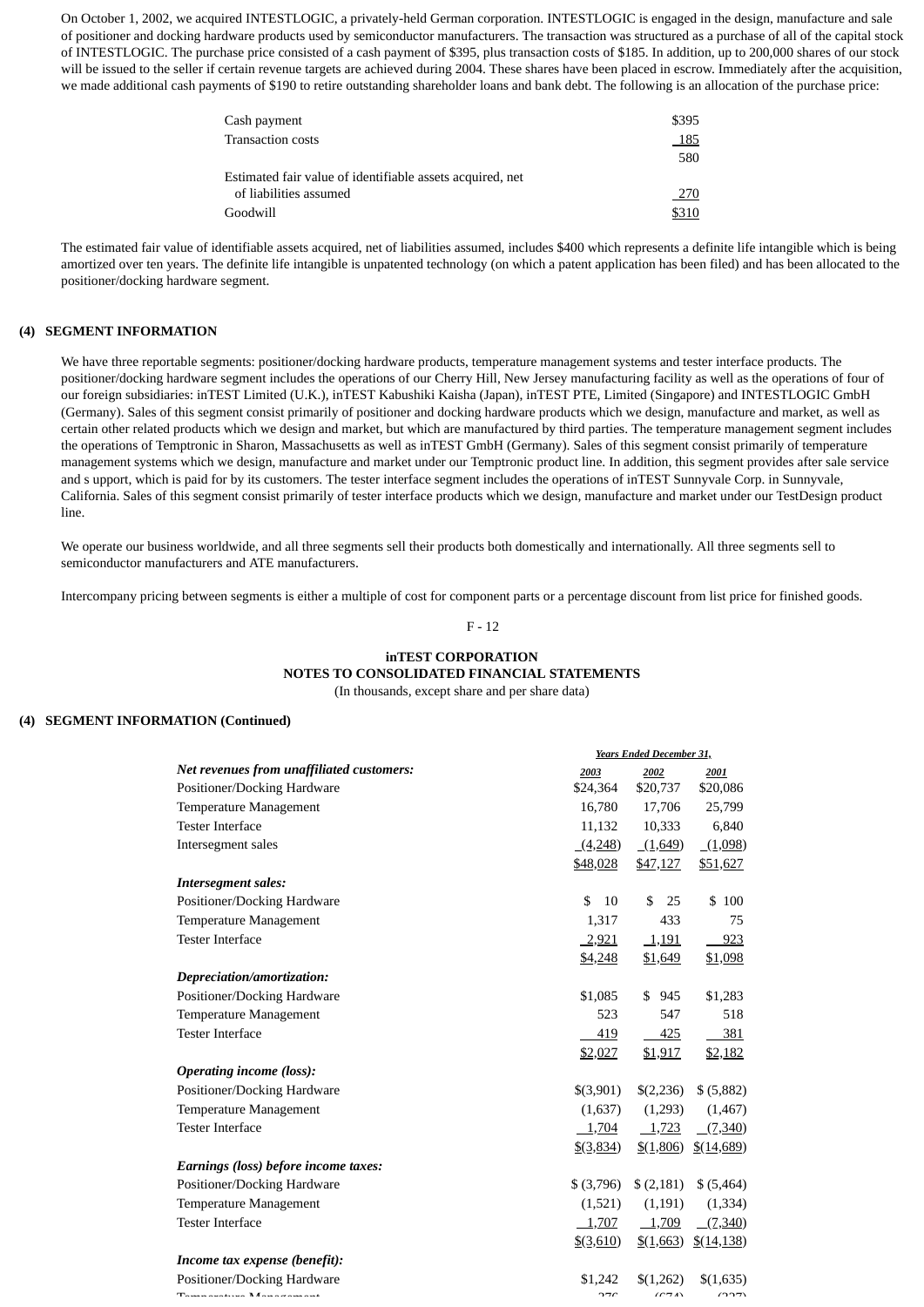| remperature management      | J/O                  | (0/4)         | (32/)                 |
|-----------------------------|----------------------|---------------|-----------------------|
| <b>Tester Interface</b>     | 223                  | 556           | (847)                 |
|                             | \$1,841              | $$$ $(1,380)$ | $$$ (2,809)           |
| Net earnings (loss):        |                      |               |                       |
| Positioner/Docking Hardware | \$(5,038)            | \$ (919)      | \$ (3,829)            |
| Temperature Management      | (1,897)              | (517)         | (1,007)               |
| Tester Interface            | 1,484                | <u>1,153</u>  | (6, 493)              |
|                             | $\frac{$(5,451)}{2}$ | $$^{(283)}$   | $\frac{$(11,329)}{2}$ |
| Capital expenditures:       |                      |               |                       |
| Positioner/Docking Hardware | \$<br>560            | \$<br>352     | \$<br>910             |
| Temperature Management      | 728                  | 380           | 1,285                 |
| <b>Tester Interface</b>     | 369                  | 284           | 183                   |
|                             | \$1,657              | \$1,016       | \$2,378               |
|                             | December 31,         |               |                       |
| Identifiable assets:        | 2003                 | 2002          |                       |
| Positioner/Docking Hardware | \$16,568             | \$17,916      |                       |
| Temperature Management      | 9,056                | 10,179        |                       |
| Tester Interface            | 4,353                | 4,487         |                       |
|                             | \$29,977             | \$32,582      |                       |

F - 13

#### **inTEST CORPORATION NOTES TO CONSOLIDATED FINANCIAL STATEMENTS** (In thousands, except share and per share data)

# **(4) SEGMENT INFORMATION (Continued)**

We began to allocate corporate overhead to our subsidiaries during the first quarter of 2002. Previously, all costs associated with our executive management team were charged to the Cherry Hill, New Jersey operation which is included in the positioner/docking hardware segment. The 2001 segment information has been reclassified to be comparable to the current year presentation. The \$4,612 charge for impairment of goodwill in 2001 was incurred by the tester interface segment.

The following table provides information about our geographic areas of operation. Net revenues from unaffiliated customers are based on the location of the selling entity.

|                                           |         | Years Ended December 31,   |          |  |
|-------------------------------------------|---------|----------------------------|----------|--|
|                                           | 2003    | 2002                       | 2001     |  |
| Net revenues from unaffiliated customers: |         |                            |          |  |
| U.S.                                      |         | \$36,762 \$41,306 \$44,668 |          |  |
| Europe                                    | 4.584   | 2.710                      | 4,057    |  |
| Asia-Pacific                              | 6,682   | 3,111                      | $-2,902$ |  |
|                                           |         | \$48,028 \$47,127          | \$51,627 |  |
|                                           |         | December 31,               |          |  |
| Long-lived assets:                        | 2003    | 2002                       |          |  |
| U.S.                                      | \$3,914 | \$4,092                    |          |  |
| Europe                                    | 523     | 631                        |          |  |
| Asia-Pacific                              | 102     | 168                        |          |  |
|                                           | \$4,539 | \$4,891                    |          |  |

#### **(5) MAJOR CUSTOMERS**

Agilent Technologies accounted for 18%, 16% and 15% of our consolidated net revenues in 2003, 2002 and 2001, respectively. Texas Instruments accounted for 11% and 10% of our consolidated net revenues in 2003 and 2002, respectively. During the years ended December 31, 2003, 2002 and 2001, no other customer accounted for 10% or more of our consolidated net revenues.

#### **(6) INVENTORIES**

Inventories held at December 31 were comprised of the following:

|                 | 2003    | <u> 2002 </u> |
|-----------------|---------|---------------|
| Raw materials   | \$3.531 | \$3,577       |
| Work in process | 2.819   | 2.005         |
| Finished goods  | 982     | 1,420         |
|                 | \$7,332 | \$7,002       |

## **(7) DEBT**

#### *Line of Credit*

As of December 31, 2003, we had a secured credit facility which provided for maximum borrowings of \$200. We have not utilized this facility to borrow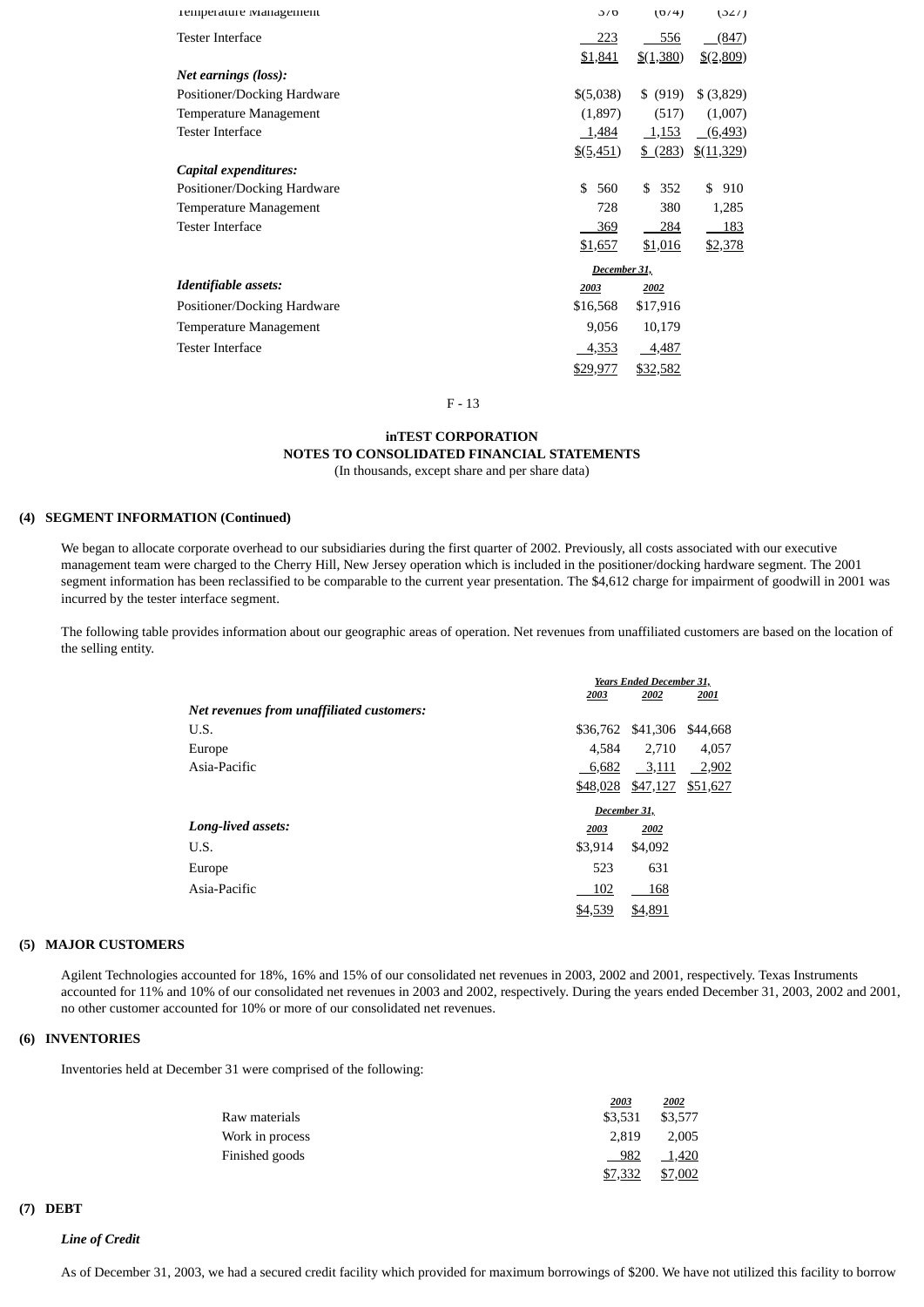any funds. Our only usage consists of the issuance of a letter of credit in the face amount of \$200. We pay a quarterly commitment fee of 0.425% per annum on the unused portion of the facility; however, based upon current projected usage, we do not expect to pay a fee in 2004. The terms of the loan agreement require that we maintain a minimum level of \$200 of domestic cash. This credit facility expires on September 30, 2004.

#### F -14

# **inTEST CORPORATION NOTES TO CONSOLIDATED FINANCIAL STATEMENTS**

(In thousands, except share and per share data)

#### **(7) DEBT (Continued)**

#### *Letter of Credit*

We have an outstanding letter of credit in the amount of \$200 as of December 31, 2003 and 2002. This letter of credit was originally issued in December 2000 as a security deposit under a lease, which our Temptronic subsidiary entered into for its new facility in Sharon, Massachusetts. This letter of credit expires January 1, 2005; however, the terms of the lease require that the letter of credit be renewed at least thirty days prior to its expiration date for successive terms of not less than one year throughout the entire lease term, which ends February 28, 2011.

#### *Capital Lease Obligations*

On January 31, 2001, we entered into two capital lease agreements to finance equipment purchases. The minimum lease payments under the capital leases in effect at December 31, 2003 are as follows:

| \$105 |
|-------|
|       |
| 105   |
| 17    |
|       |
|       |
| 227   |
| 17    |
| 210   |
| 93    |
| \$117 |
|       |

#### **(8) STOCK OPTION PLAN**

The Amended and Restated 1997 Stock Plan (the "Plan") provides for the granting of either incentive stock options or non-qualified stock options to purchase shares of our common stock and for other stock-based awards to key employees and directors responsible for our direction and management and to non-employee consultants. The Plan consists of two parts: the Non-Qualified Plan (administered by our Board of Directors) and the Key Employee Plan (administered by the Compensation Committee of our Board of Directors). We have reserved 1,250,000 shares of common stock for issuance upon exercise of options or stock awards under the Plan.

No option may be granted with an exercise period in excess of ten years from the date of grant. Generally, incentive stock options will be granted with an exercise price equal to the fair market value on the date of grant. The exercise price of non-qualified stock options will be determined by either the Board of Directors or the Compensation Committee of the Board of Directors. The options which have been issued under the Plan generally vest 20% one year from date of grant and 20% in each of the succeeding four years.

In connection with our merger with Temptronic, outstanding incentive and non-qualified stock options to acquire Temptronic common stock were converted into 175,686 stock options to acquire our stock at a conversion ratio of 0.925, with appropriate adjustment to the exercise price. These stock options, which are not subject to the Plan, generally vest over four to five years.

On August 16, 2002, we commenced a voluntary stock option exchange program for certain of our eligible employees and directors. Under the program, eligible employees and directors were given the right to forfeit certain outstanding stock options previously granted to them at an exercise price greater than or equal to \$9.5625 per share, in exchange for the right to receive a new option to buy shares of our common stock to be granted on February 24, 2003. In total, 340,000 stock options were canceled on August 23, 2002 as a result of this program and 340,000 stock options were granted on February 24, 2003. The exchange program did not result in additional compensation charges or variable option plan accounting, as it was designed to comply with Interpretation No. 44, *Accounting for Certain Transactions Involving Stock-Based Compensation*. The new options had an exercise price equal to the fair market value of our common stock on the new grant date, so no compensation expense was recorded as a result of t he exchange program.

F -15

# **inTEST CORPORATION NOTES TO CONSOLIDATED FINANCIAL STATEMENTS**

(In thousands, except share and per share data)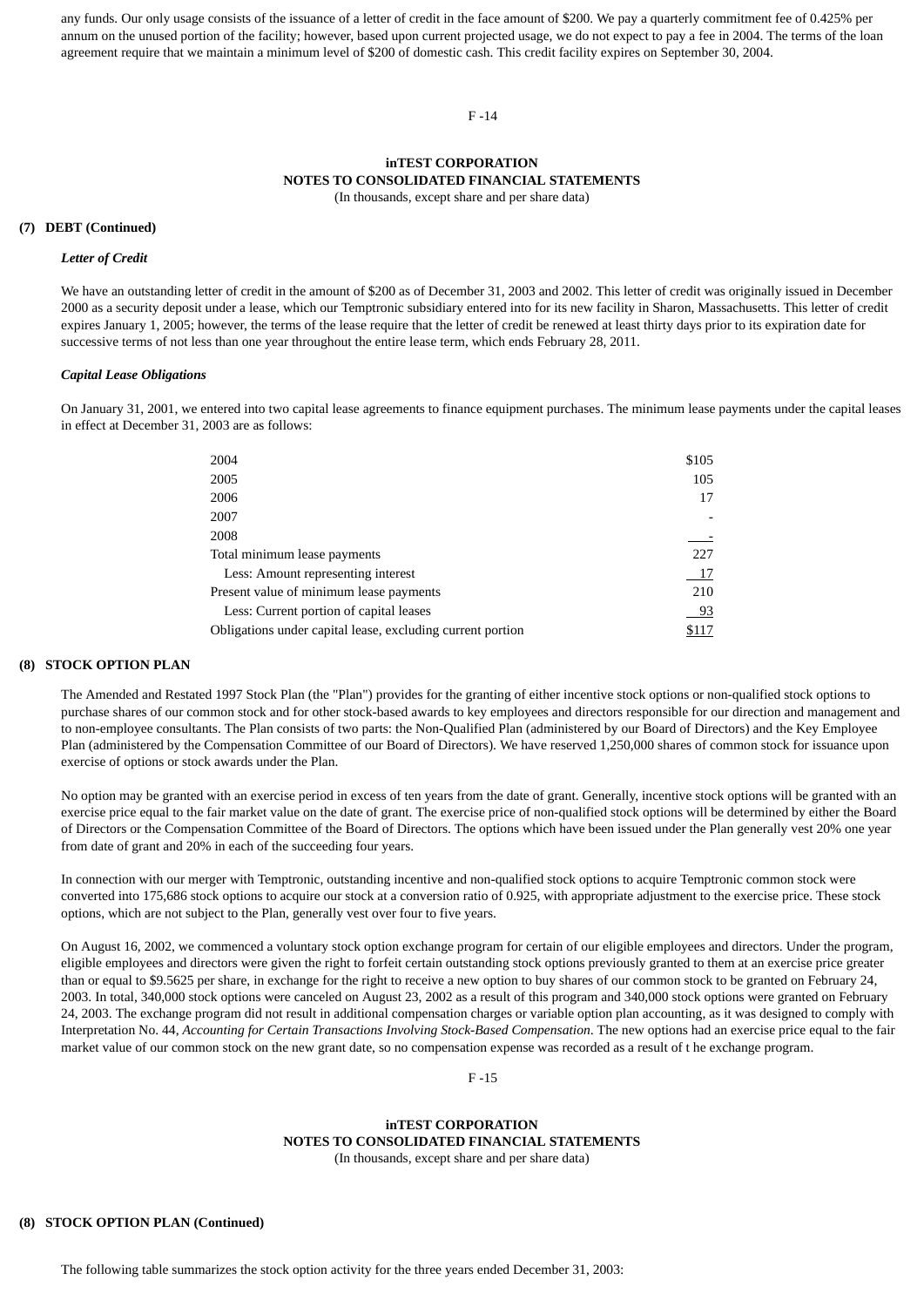|                                                              |                                   | Weighted<br>Average |
|--------------------------------------------------------------|-----------------------------------|---------------------|
|                                                              | <b>Number</b><br><u>of Shares</u> | Exercise<br>Price   |
| Options outstanding, January 1, 2001 (196,386 exercisable)   | 1,025,002                         | \$9.84              |
| Granted                                                      | 361,000                           | 5.81                |
| Exercised                                                    | (34, 674)                         | 2.91                |
| Canceled                                                     | (329, 403)                        | 14.09               |
| Options outstanding, December 31, 2001 (386,930 exercisable) | 1,021,925                         | 6.62                |
| Granted                                                      | 108,000                           | 4.04                |
| Exercised                                                    | (14,800)                          | 2.59                |
| Canceled                                                     | (423,050)                         | 10.05               |
| Options outstanding, December 31, 2002 (365,715 exercisable) | 692,075                           | 4.20                |
| Granted                                                      | 340,000                           | 3.04                |
| Exercised                                                    | (37,500)                          | 3.70                |
| Canceled                                                     | (26,700)                          | 4.07                |
| Options outstanding, December 31, 2003 (597,725 exercisable) | 967,875                           | 3.82                |

The following table summarizes information about stock options outstanding at December 31, 2003:

| Range of<br><b>Exercise Prices</b> | <b>Number</b><br>Outstanding at<br>December 31, 2003 | Weighted<br>Average<br><b>Remaining Life</b> | Weighted<br>Average<br>Exercise<br>Price of<br>Outstanding<br><b>Options</b> | <b>Number</b><br>Exercisable at<br>December 31, 2003 | Weighted<br>Average<br>Exercise<br>Price of<br>Exercisable<br><b>Options</b> |
|------------------------------------|------------------------------------------------------|----------------------------------------------|------------------------------------------------------------------------------|------------------------------------------------------|------------------------------------------------------------------------------|
| $$2.99 - $3.35$                    | 595,000                                              | 8.61 years                                   | \$3.10                                                                       | 319,250                                              | \$3.13                                                                       |
| $$3.61 - $4.44$                    | 207,275                                              | 6.28 years                                   | \$4.04                                                                       | 134,875                                              | \$4.19                                                                       |
| $$6.00 - $6.75$                    | 165,600                                              | 4.40 years                                   | \$6.10                                                                       | 143,600                                              | \$6.05                                                                       |
|                                    | 967,875                                              |                                              | \$3.82                                                                       | 597,725                                              | \$4.07                                                                       |

#### **(9) COMMITMENTS AND CONTINGENCIES**

#### *Commitments*

We lease our offices, warehouse facilities, automobiles and certain equipment under noncancellable operating leases which expire at various dates through 2011. Total rental expense for the years ended December 31, 2003, 2002 and 2001 was \$2,076, \$2,003 and \$2,241, respectively.

F - 16

#### **inTEST CORPORATION NOTES TO CONSOLIDATED FINANCIAL STATEMENTS** (In thousands, except share and per share data)

# **(9) COMMITMENTS AND CONTINGENCIES**

The aggregate minimum rental commitments under the noncancellable operating leases in effect at December 31, 2003 are as follows:

| 2004       | \$1,949 |
|------------|---------|
| 2005       | \$1,369 |
| 2006       | \$1,266 |
| 2007       | \$1,266 |
| 2008       | \$1,266 |
| Thereafter | \$2.446 |

#### *Contingencies*

As part of a prior contractual arrangement with a former executive of a subsidiary, we have agreed to provide life insurance in the amount of \$300 to this former executive until he reaches the age of sixty-five. The provision of this life insurance benefit is self-insured by us. As of December 31, 2003, this individual was sixty-one years old. No amounts have been recorded by us for this contingency as of December 31, 2003.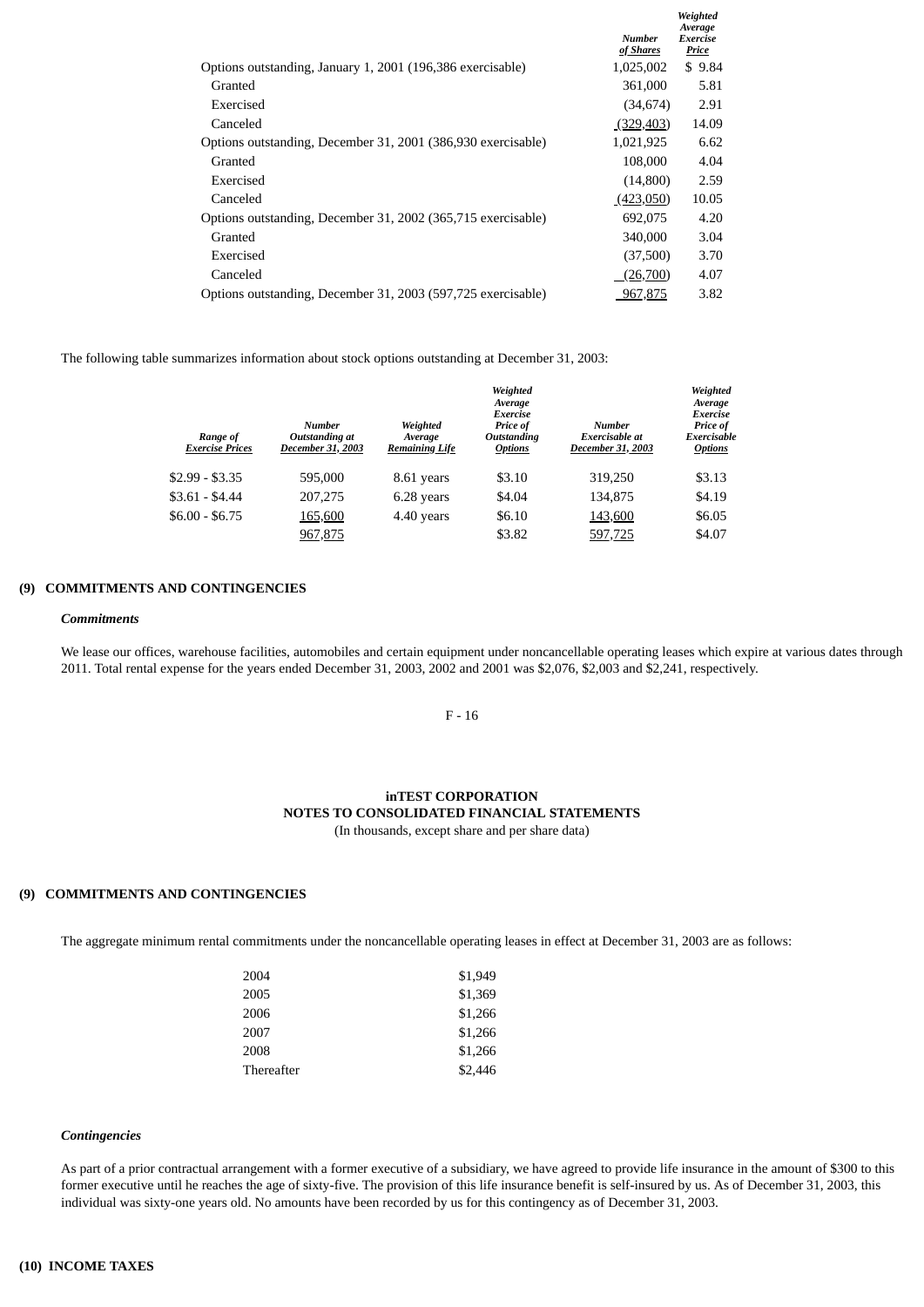We are subject to Federal and certain state income taxes. In addition, we are taxed in certain foreign countries. The cumulative amount of undistributed earnings of foreign subsidiaries for which U.S. income taxes have not been provided, since the amounts are permanently reinvested, was approximately \$1,732, \$3,003 and \$3,685 at December 31, 2003, 2002 and 2001, respectively.

Total income tax expense (benefit) was allocated as follows:

|                                                    | Years Ended December 31, |                                |               |
|----------------------------------------------------|--------------------------|--------------------------------|---------------|
|                                                    | 2003                     | 2002                           | 2001          |
| Income (loss) from operations                      |                          | $$1,841$ $$(1,380)$ $$(2,809)$ |               |
| Stockholders' equity, for tax benefit derived from |                          |                                |               |
| exercise and sale of stock option shares           |                          |                                | $(21)$ $(22)$ |
|                                                    |                          | $$1,841$ $$(1,401)$ $$(2,831)$ |               |
|                                                    |                          |                                |               |

Loss before income taxes was as follows:

|          | <b>Years Ended December 31,</b> |      |                                                   |
|----------|---------------------------------|------|---------------------------------------------------|
|          | 2003                            | 2002 | <u> 2001</u>                                      |
| Domestic |                                 |      | $\{(3,106) \quad \{(1,076) \quad \{(13,618)\}\}$  |
| Foreign  |                                 |      | $(504)$ $(587)$ $(520)$                           |
|          |                                 |      | $\frac{$(3,610) \quad \frac{$(1,663)}{$(14,138)}$ |
|          |                                 |      |                                                   |

F - 17

#### **inTEST CORPORATION NOTES TO CONSOLIDATED FINANCIAL STATEMENTS** (In thousands, except share and per share data)

#### **(10) INCOME TAXES (Continued)**

Income tax expense (benefit) was as follows:

|                              | <b>Years Ended December 31,</b> |         |           |             |
|------------------------------|---------------------------------|---------|-----------|-------------|
|                              |                                 | 2003    | 2002      | 2001        |
| Current                      |                                 |         |           |             |
| Domestic -- Federal          | S.                              | 185     | \$(1,583) | \$(2,585)   |
| Domestic -- state            |                                 |         | (310)     | (69)        |
| Foreign                      |                                 | 216     | (27)      | (83)        |
|                              |                                 | 401     | (1,920)   | (2,737)     |
| Deferred:                    |                                 |         |           |             |
| Domestic -- Federal          |                                 | 1,371   | 587       | (143)       |
| Domestic -- state            |                                 | 69      | (47)      | 71          |
|                              |                                 | 1,440   | 540       | <u>(72)</u> |
| Income tax expense (benefit) |                                 | \$1,841 | \$(1,380) | \$(2,809)   |
|                              |                                 |         |           |             |

Deferred income taxes reflect the net tax effect of net operating loss and credit carryforwards and temporary differences between the carrying amount of assets and liabilities for financial reporting purposes and the amounts used for income tax purposes. The following is a summary of the significant components of our deferred tax assets and liabilities as of December 31, 2003 and 2002:

|                                                 |         | December 31, |  |
|-------------------------------------------------|---------|--------------|--|
|                                                 | 2003    | 2002         |  |
| Deferred tax assets:                            |         |              |  |
| Net operating loss (Federal, state and foreign) | \$2,082 | \$<br>470    |  |
| <b>Inventories</b>                              | 416     | 568          |  |
| Accrued vacation pay                            | 237     | 165          |  |
| Foreign tax credit carryforward                 | 228     | 228          |  |
| Accrued warranty                                | 180     | 202          |  |
| Allowance for doubtful accounts                 | 45      | 47           |  |
| Accrued bonuses                                 | 12      | 14           |  |
| Property and equipment                          | 3       | 9            |  |
| Other                                           | 10      | 8            |  |
|                                                 | 3,213   | 1,711        |  |
| Valuation allowance                             | (3,191) | (218)        |  |
| Deferred tax assets                             | 22      | 1,493        |  |
| Deferred tax liabilities:                       |         |              |  |
| Accrued royalty income                          | 22)     | (53)         |  |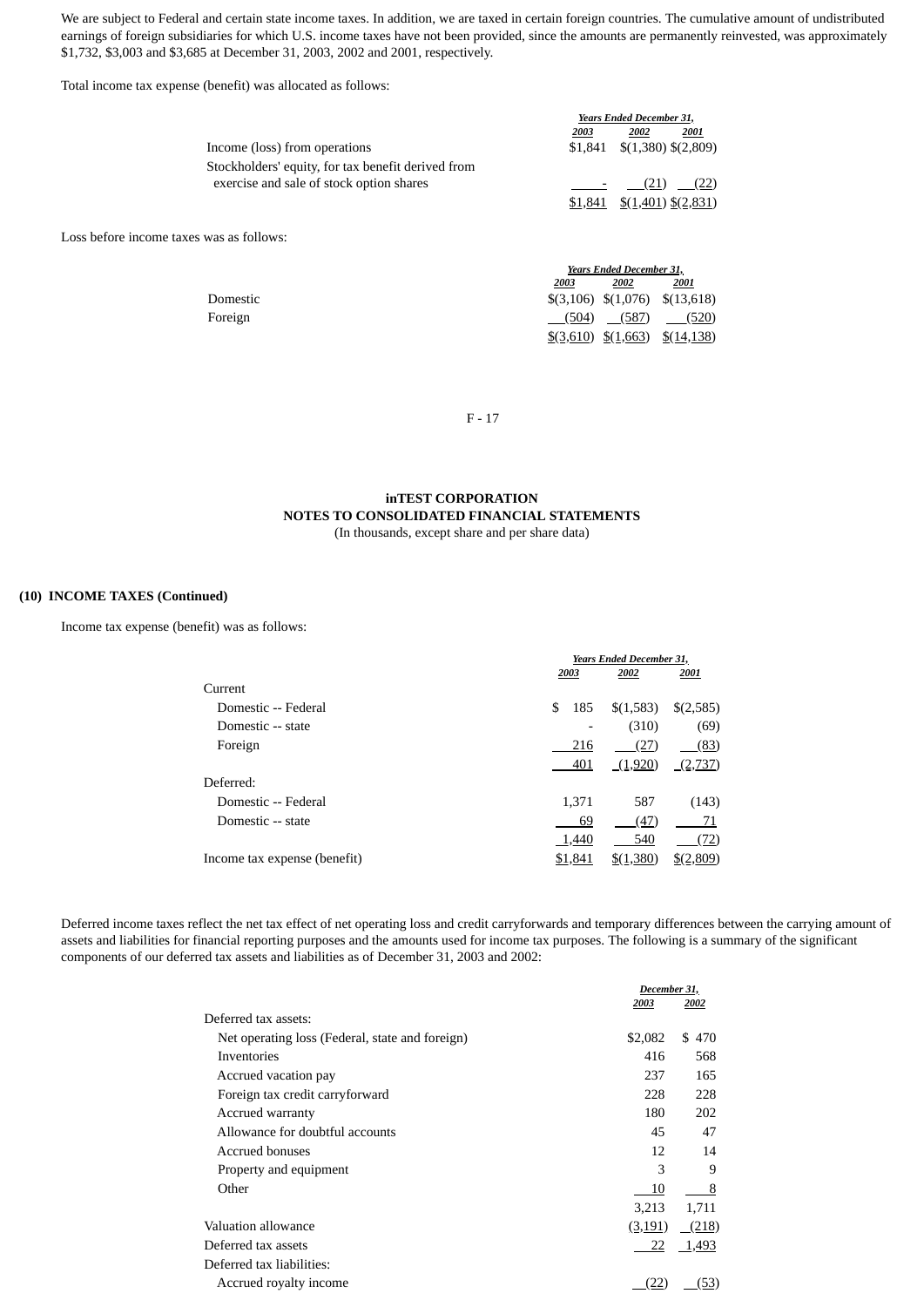Deferred tax liabilities (22) (53)

Net deferred tax asset **\$**  $\frac{1}{2}$   $\frac{1}{440}$ 

F - 18

### **inTEST CORPORATION NOTES TO CONSOLIDATED FINANCIAL STATEMENTS**

(In thousands, except share and per share data)

#### **(10) INCOME TAXES (Continued)**

The valuation allowance for deferred tax assets as of the beginning of 2003 and 2002 was \$218 and \$178, respectively. The net change in the valuation allowance for the years ended December 31, 2003 and 2002 was an increase of \$2,973 and \$40, respectively. In assessing the ability to realize the deferred tax assets, we consider whether it is more likely than not that some portion or all of the deferred tax assets will not be realized. The ultimate realization of deferred tax assets is dependent upon the generation of future taxable income during periods in which those temporary differences become deductible. We consider the scheduled reversal of deferred tax liabilities, projected future taxable income and tax planning strategies in making this assessment. In order to fully realize the total deferred tax assets, we will need to generate future taxable income prior to the expiration of net operating loss and credit carryforwards which expire in various years through 2023. Based upon the level of histori cal taxable income and projections for future taxable income over the periods in which the temporary differences are deductible, we believe it is more likely than not that we will not realize the benefit of the deferred tax asset and, as a result, have recorded a full valuation allowance at December 31, 2003.

An analysis of the effective tax rate for the years ended December 31, 2003, 2002 and 2001 and a reconciliation from the expected statutory rate of 34% is as follows:

| <b>Years Ended December 31,</b> |       |                      |
|---------------------------------|-------|----------------------|
| 2003                            | 2002  | 2001                 |
| \$(1,227)                       |       | $$$ (565) \$(4,807)  |
|                                 | (236) |                      |
|                                 |       |                      |
| 185                             | (661) |                      |
| 571                             | 172   | 92                   |
| 2.327                           | 90    |                      |
| (13)                            | (189) |                      |
| 19                              | 19    | 1.913                |
| (21)                            | (10)  | (8)                  |
| \$1,841                         |       | \$(2,809)            |
|                                 |       | $\frac{$(1,380)}{2}$ |

#### **(11) EMPLOYEE BENEFIT PLANS**

We have a defined contribution 401(k) plan for our employees who work in the U.S. All permanent employees of inTEST Corporation and inTEST Sunnyvale Corp. who are at least 18 years of age are eligible to participate in the plan. During the third quarter of 2002 and the first quarter of 2001, we matched employee contributions dollar for dollar up to 10% of the employee's annual compensation, with a maximum limit of \$5. Effective April 1, 2001, the 401(k) plan matching contributions were temporarily suspended due to our cost containment efforts. Contributions began again on July 1, 2002 but were suspended effective October 1, 2002, also due to cost containment efforts. Future matching contributions are discretionary. Employer contributions vest over a six-year period. We contributed \$0, \$83 and \$77 to the plan for the years ended December 31, 2003, 2002 and 2001, respectively.

Temptronic adopted a defined contribution 401(k) plan for its domestic employees in 1988, which was merged into the plan for inTEST Corporation and inTEST Sunnyvale Corp. employees effective September 1, 2002. All permanent employees who were at least 21 years of age were eligible to participate in the standalone plan. In addition, Temptronic could make discretionary matching contributions determined annually by Temptronic of up to 6% of the employees' annual compensation. Effective October 1, 2001, the 401(k) plan matching contributions to this plan were temporarily suspended due to our cost containment efforts. Employer contributions vested over a seven-year period. Temptronic contributed \$0, \$0 and \$176 to the plan for the years ended December 31, 2003, 2002 and 2001, respectively. The merged plan retains the matching provisions of the prior Temptronic plan for all Temptronic employees. The eligibility and vesting provisions of the merged plan have been conformed to those of the plan for inTEST Corporatio n and inTEST Sunnyvale Corp. employees.

F - 19

**inTEST CORPORATION NOTES TO CONSOLIDATED FINANCIAL STATEMENTS** (In thousands, except share and per share data)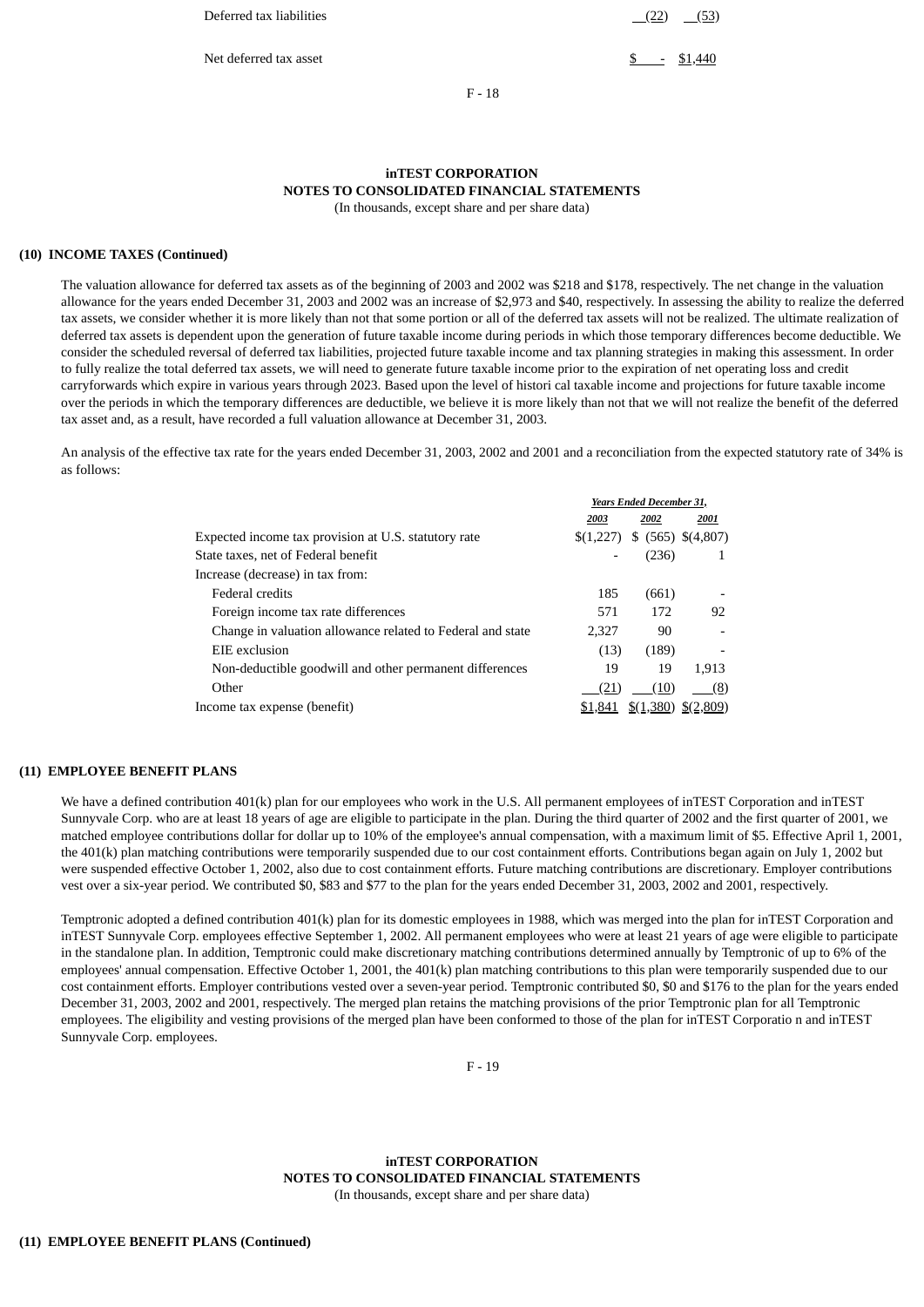In addition to the employer matching for which Temptronic employees are eligible, upon the termination of the Temptronic EPP (discussed below), we also acknowledged that it was our intention to contribute \$3,000 in the aggregate to the 401(k) plan as a form of profit sharing (not to exceed \$300 per year) for the benefit of Temptronic employees. The amount of these contributions approximates the amount that we had been committed to contribute to the EPP as of its termination date. This profit sharing contribution will be allocated to employees annually in the same manner in which the shares held by the EPP had been allocated, and the vesting provisions for these contributions will be the same as those of the merged 401(k) plan. All such profit sharing contributions are at the discretion of management. No such profit sharing contributions were made during 2003, 2002 or 2001 due to our cost containment efforts.

Temptronic established the EPP covering substantially all employees in 1982. On November 6, 1996, in exchange for a note receivable, Temptronic loaned the EPP \$3,668 to purchase 565,483 shares of stock from certain former stockholders of Temptronic. We agreed to make an annual contribution to the EPP in the amount of the principal plus interest due on the note receivable. This note receivable bore interest at 10% and was scheduled to mature on September 30, 2011. A portion of the total shares acquired with the proceeds of the note was allocated to participant accounts on September 30 of each plan year as the note receivable was repaid. The original amount of the note from the EPP was recorded as a reduction of stockholders' equity. The reduction in stockholders' equity was offset when the annual contributions were made.

On July 2, 2001, the EPP was terminated. Upon termination, the 375,982 remaining unallocated shares were returned to Temptronic in satisfaction of the remaining unpaid principal amount of the note at that time. These shares have been recorded as treasury stock in the accompanying consolidated financial statements. Based on a stock price of \$6.18 on July 2, 2001, the value of the unallocated shares returned to Temptronic was approximately \$604 less than the remaining principal of the note receivable as of that date. This difference was recorded as a reduction of additional paid-in capital. During the first quarter of 2002, we received favorable determination from the Internal Revenue Service with respect to the termination of the EPP. During the second quarter of 2002, we began distribution of the allocated shares to plan participants. During this process, we determined that an additional 334 shares were needed to be returned to the EPP in order to finalize the distribution to all of the participants. These s hares, which had a value of approximately \$2, were issued from the treasury shares and returned to the EPP for distribution to participants during the second quarter of 2002. In addition, at July 2, 2001, the EPP had approximately \$22 of cash which we expected to receive as partial settlement of the remaining principal of the note. Under the terms of the EPP, however, this amount was considered allocated to participants and has therefore been included in the distribution to plan participants. The distribution of the allocated shares and cash was completed during the third quarter of 2002.

#### **(12) ACCRUED EXPENSES**

Accrued expenses consist of the following:

|                           |         | December 31, |  |  |
|---------------------------|---------|--------------|--|--|
|                           | 2003    | 2002         |  |  |
| Accrued compensation      | \$1,115 | \$988        |  |  |
| Accrued warranty costs    | 1,102   | 558          |  |  |
| Accrued commissions       | 487     | 390          |  |  |
| Accrued rent              | 201     | 166          |  |  |
| Accrued professional fees | 136     | 150          |  |  |
| Other                     | 350     | 173          |  |  |
|                           | \$3,391 | \$2,425      |  |  |

F - 20

#### **inTEST CORPORATION NOTES TO CONSOLIDATED FINANCIAL STATEMENTS** (In thousands, except share and per share data)

#### **(13) RELATED PARTY TRANSACTIONS**

We paid consulting fees which totaled \$107, \$58 and \$94 during the years ended December 31, 2003, 2002 and 2001, respectively, to one individual who is a member of our Board of Directors. We paid consulting fees to one individual who is one of our executive officers (prior to his employment as an executive officer) totaling \$44 in 2001.

Some of our foreign subsidiaries paid directors' fees to individuals who are our executive officers which totaled \$52, \$51 and \$85 during the years ended December 31, 2003, 2002 and 2001, respectively.

Temptronic has transactions in the normal course of business with Hakuto Co. Ltd and its subsidiaries. As of December 31, 2003, a wholly-owned subsidiary of Hakuto Co. Ltd., Hakuto America Holdings, Inc., owned 646,311 shares of our outstanding stock. During the years ended December 31, 2003, 2002 and 2001, Temptronic sold product at market prices totaling approximately \$2,170, \$1,920 and \$2,674, respectively, to Hakuto Co. Ltd and its subsidiaries. At December 31, 2003 and 2002, accounts receivable from Hakuto Co. Ltd. and its subsidiaries amounted to approximately \$31 and \$14, respectively.

#### **(14) LEGAL PROCEEDINGS**

From time to time we may be a party to legal proceedings occurring in the ordinary course of business. We are not currently involved in any legal proceedings the resolution of which could have a material effect on our business, financial position, results of operations or long-term liquidity.

On March 14, 2003, we settled and dismissed a suit we had initiated in December 2000 against Credence Systems Corporation claiming infringement of our U.S. patent number 4,589,815. Pursuant to the settlement, Credence made a cash payment to us in March 2003, and we established non-exclusive,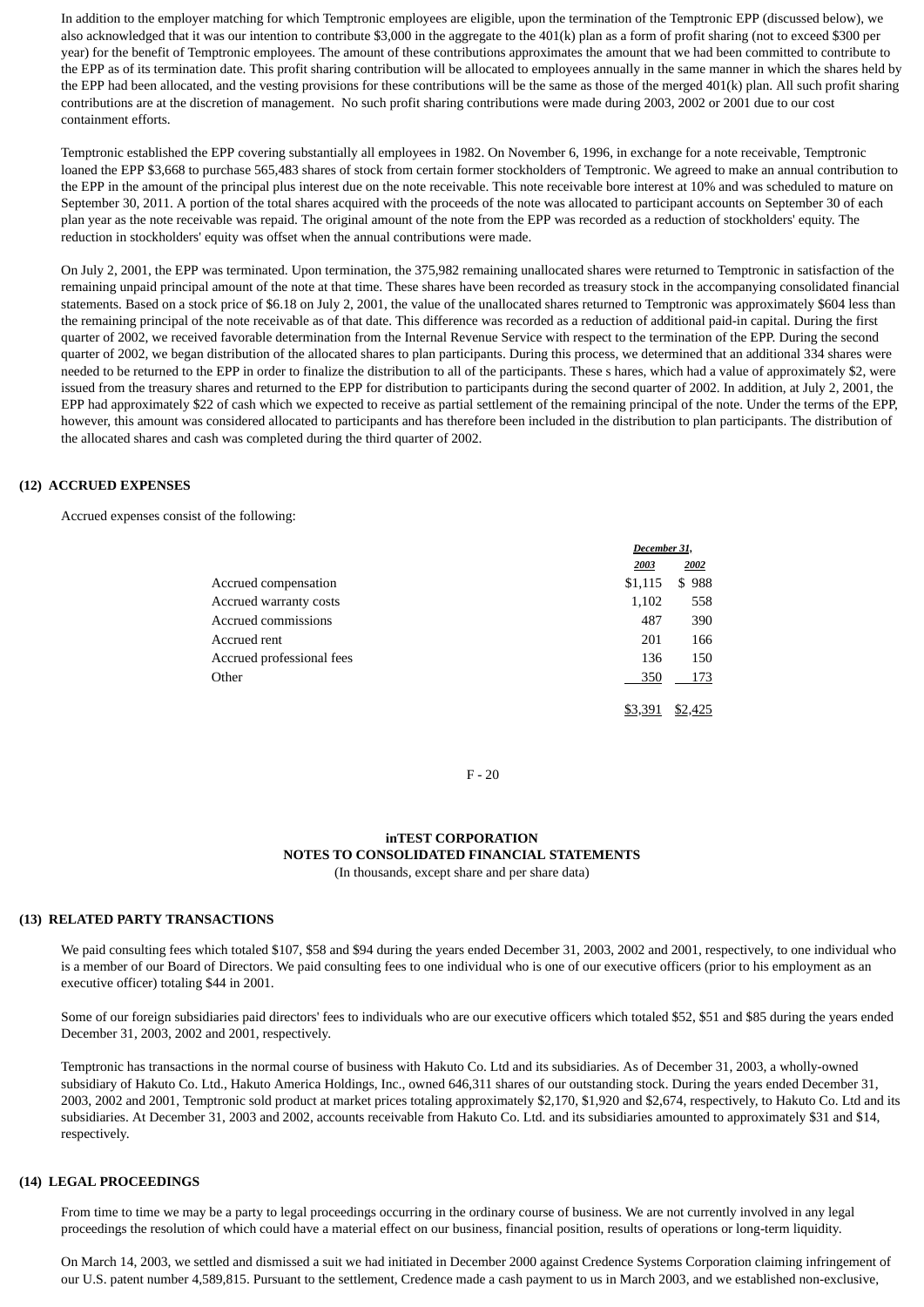fully paid cross-licensing agreements with respect to certain patents. In addition, Credence has agreed to utilize our manipulators with its ASL 3000 family of test systems.

#### **(15) QUARTERLY CONSOLIDATED FINANCIAL DATA (Unaudited)**

The following tables present certain unaudited consolidated quarterly financial information for each of the eight quarters ended December 31, 2003. In our opinion, this quarterly information has been prepared on the same basis as the consolidated financial statements and includes all adjustments (consisting only of normal recurring adjustments) necessary to present fairly the information for the periods presented. The results of operations for any quarter are not necessarily indicative of results for the full year or for any future period.

Our business is not seasonal; therefore year-over-year quarterly comparisons of our results of operations may not be as meaningful as the sequential quarterly comparisons set forth below which tend to reflect the cyclical activity of the semiconductor industry as a whole. Quarterly fluctuations in expenses are related directly to sales activity and volume and may also reflect the timing of operating expenses incurred throughout the year.

|                                                                |           | <b>Ouarters Ended</b> |            |                   |           |
|----------------------------------------------------------------|-----------|-----------------------|------------|-------------------|-----------|
|                                                                | 3/31/03   | 6/30/03               | 9/30/03(1) | 12/31/03(2)       | Total     |
| Net revenues                                                   | \$9,189   | \$11,269              | \$12,725   | \$14,845 \$48,028 |           |
| Gross margin                                                   | 2,989     | 4.469                 | 5.471      | 5.920             | 18,849    |
| Loss before income taxes                                       | (1,754)   | (745)                 | (665)      | (446)             | (3,610)   |
| Income tax expense (benefit)                                   | (611)     | (102)                 | 2,115      | 439               | 1,841     |
| Net loss                                                       | (1, 143)  | (643)                 | (2,780)    | (885)             | (5,451)   |
| Net loss per common share - basic and diluted                  | \$(0.14)  | \$(0.08)              | \$(0.33)   | \$(0.11)          | \$(0.65)  |
| Weighted average common shares outstanding - basic and diluted | 8.324.357 | 8.324.645             | 8,326,477  | 8.353.546         | 8,332,320 |

#### F - 21

# **inTEST CORPORATION**

**NOTES TO CONSOLIDATED FINANCIAL STATEMENTS**

(In thousands, except share and per share data)

#### **(15) QUARTERLY CONSOLIDATED FINANCIAL DATA (Unaudited) (Continued)**

|                                                                                                   |                       | <b>Quarters Ended</b> |            |                     |           |
|---------------------------------------------------------------------------------------------------|-----------------------|-----------------------|------------|---------------------|-----------|
|                                                                                                   | <i><b>3/31/02</b></i> | 6/30/02(3)            | 9/30/02(4) | 12/31/02(5)         | Total     |
| Net revenues                                                                                      | \$6,968               | \$12,963              | \$14,976   | \$12,220 \$47,127   |           |
| Gross margin                                                                                      | 1.934                 | 5,387                 | 6.403      | 4.515               | 18,239    |
| Earnings (loss) before income taxes                                                               | (1,776)               | 526                   | 830        | (1,243)             | (1,663)   |
| Income tax expense (benefit)                                                                      | (685)                 | (406)                 | 254        | (543)               | (1,380)   |
| Net earnings (loss)                                                                               | (1,091)               | 932                   | 576        | (700)               | (283)     |
| Net earnings (loss) per common share - basic                                                      | \$(0.13)              | \$0.11                | \$0.07     | \$(0.08)            | \$(0.03)  |
| Weighted average common shares outstanding - basic                                                | 8,309,223             | 8,311,709             | 8,323,874  | 8,324,357           | 8,317,350 |
| Net earnings (loss) per common share - diluted<br>Weighted average common shares and common share | \$(0.13)              | \$0.11                | \$0.07     | \$(0.08)            | \$(0.03)  |
| equivalents outstanding - diluted                                                                 | 8,309,223             | 8,575,749             | 8,399,855  | 8,324,357 8,317,350 |           |

Footnotes

(1) The quarter ended September 30, 2003 included \$808,000 of product warranty expense, of which \$500,000 related to a product retrofit and enhancement for one product; and a \$2.0 million valuation allowance recorded against our net deferred tax assets.

(2) The quarter ended December 31, 2003 included \$612,000 of inventory obsolescence charges resulting from excess amounts of certain component raw materials; \$568,000 of product warranty expense, of which \$421,000 related to product retrofits and enhancements for two products; a \$228,000 valuation allowance recorded against foreign deferred tax assets; and \$185,000 of income tax expense due to a reduction in the anticipated amount of a tax refund.

(3) The quarter ended June 30, 2002 included a \$600,000 one-time income tax benefit for research and development credits relating to prior years.

(4) The quarter ended September 30, 2002 included a \$150,000 one-time income tax benefit for research and development credits related to prior years.

(5) The quarter ended December 31, 2002 included \$530,000 of inventory obsolescence charges resulting from excess amounts of certain component raw materials.

F - 22

## **inTEST CORPORATION SCHEDULE II -- VALUATION AND QUALIFYING ACCOUNTS**

(in thousands)

|                                 | <b>Balance at</b><br><b>Beginning</b><br>of Period | <b>Expense</b><br>(Recovery) | <b>Deductions</b> | <b>Balance</b> at<br>End of<br>Period |
|---------------------------------|----------------------------------------------------|------------------------------|-------------------|---------------------------------------|
| Year Ended December 31, 2001    |                                                    |                              |                   |                                       |
| Allowance for doubtful accounts | \$241                                              | \$(104)                      | (12)<br>\$        | \$125                                 |
| Warranty reserve                | 367                                                | 1.044                        | (960)             | 451                                   |
| Year Ended December 31, 2002    |                                                    |                              |                   |                                       |
| Allowango for doubtful accounts | 12E                                                | (1)                          | $\epsilon$        | 120                                   |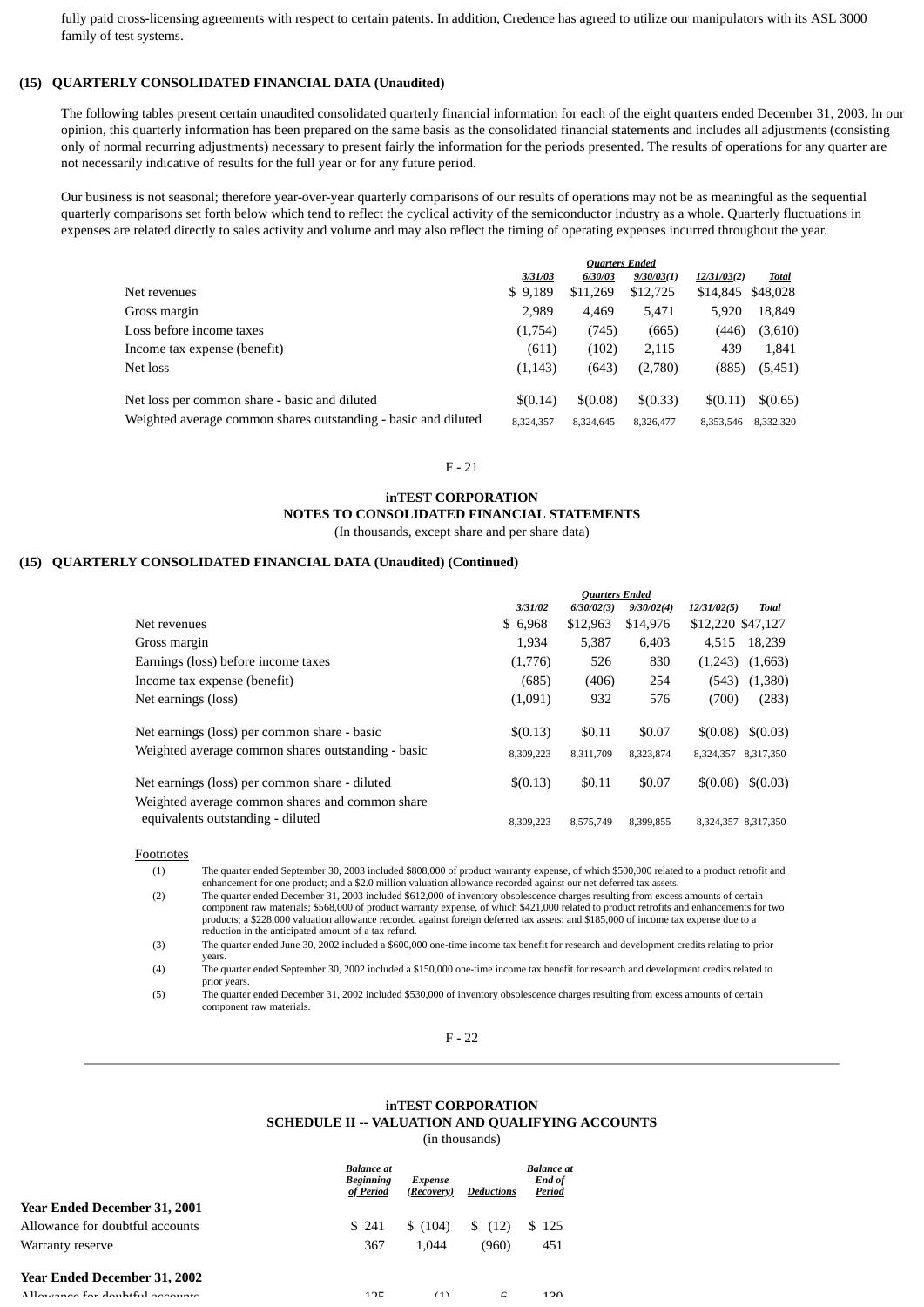| AHOWAILE TOI GOUDLIUI ACCOUIIIS | 140 | ( L J                    | υ       | <b>LJU</b> |
|---------------------------------|-----|--------------------------|---------|------------|
| Warranty reserve                | 451 | 1.070                    | (963)   | 558        |
| Year Ended December 31, 2003    |     |                          |         |            |
| Allowance for doubtful accounts | 130 | $\overline{\phantom{a}}$ | (5)     | 125        |
| Warranty reserve                | 558 | 1.897                    | (1,353) | 1.102      |
|                                 |     |                          |         |            |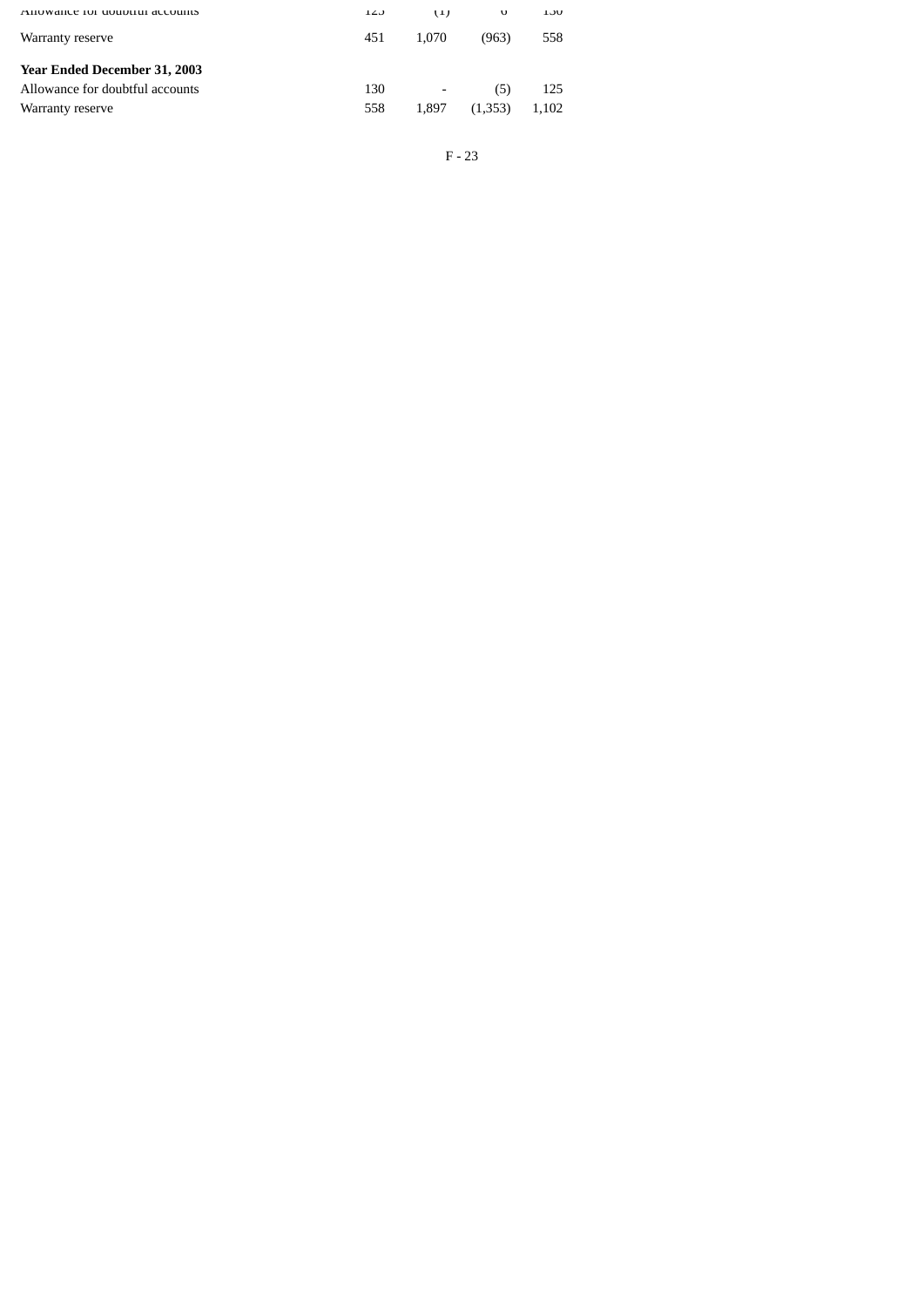# **inTEST Corporation**

# **Code of Ethics**

inTEST Corporation has always been proud that it has maintained the highest moral and ethical standards, and we believe that our employees, officers and directors are aware of, and share, our commitment to these standards. This Code of Ethics expresses in general terms the standards of conduct that have always been, and continue to be, expected of all employees, officers and directors in their day-to-day activities. This Code is not a comprehensive document intended to address every legal or ethical issue that you might face, but it should be used as a guide and a resource to ensure that we maintain a consistent vision and commitment to a culture of uncompromising honesty and integrity throughout our organization.

# 1. Applicability.

- 1.1 This Code of Ethics applies to all of our employees, officers and directors without exception. (Each employee, officer and director of inTEST Corporation and any of its subsidiaries is referred to in this Code as a "covered person.") This Code governs the actions and working relationships of each covered employee with current and potential customers, co-workers, competitors, government agencies, media, stock exchange and stockholders. Each covered person should become familiar with this Code, adhere to the standards and restrictions set forth in this Code, and conduct himself or herself in accordance with this Code in order to avoid even the appearance of impropriety.
- 1.2 Some of the words and phrases in this Code may be subject to different interpretations, or it may appear that one ethical principle conflicts with another, in certain situations. If you are unsure of the appropriate action, discuss the matter with an appropriate member of management, such as your manager, a member of senior management or the local Manager of the Human Resources Department.
- 1.3 This Code does not cover all of the Company's policies, but supplements other policies set forth in our employee handbook. Each covered person is expected to comply with all of the Company's policies. The fact that particular conduct is not mentioned in this Code of Ethics does not prevent it from being viewed as violating this Code of Ethics.
- 2. Compliance with Laws, Rules and Regulations.
	- 2.1 Covered persons are expected to obey, and ensure that the Company obeys, all applicable laws, rules and regulations of the United States and other countries, and the states, counties, cities and other jurisdictions in which we conduct business (such laws, rules and regulations are referred to in this Code, individually as a "Law" and collectively as the "Laws"). This is true even if your manager or anyone in management has directed otherwise.
	- 2.2 While you are not expected to know the full details of all of the Laws that you and the Company must adhere to, some examples of the types of Laws that the Company is subject to include Laws requiring the Company and its employees to:
		- 2.2.1 maintain a workplace that is free from discrimination or harassment based on race, color, gender, age, religion, marital status, national origin, sexual orientation, disability, veteran status or other characteristic that is unrelated to the Company's interests or otherwise protected by law;
		- 2.2.2 comply with applicable environmental, health and safety standards;
		- 2.2.3 support fair competition and laws prohibiting restraints of trade and other unfair trade practices;
		- 2.2.4 prohibit improper or other questionable payments (including bribes or kickbacks), gifts, favors or other gratuities to suppliers, customers, government officials or other third parties; and
		- 2.2.5 comply with all applicable federal and state securities Laws, including Laws prohibiting insider trading. (Covered persons are referred to the Company's Insider Trading Policy for further information regarding this issue.)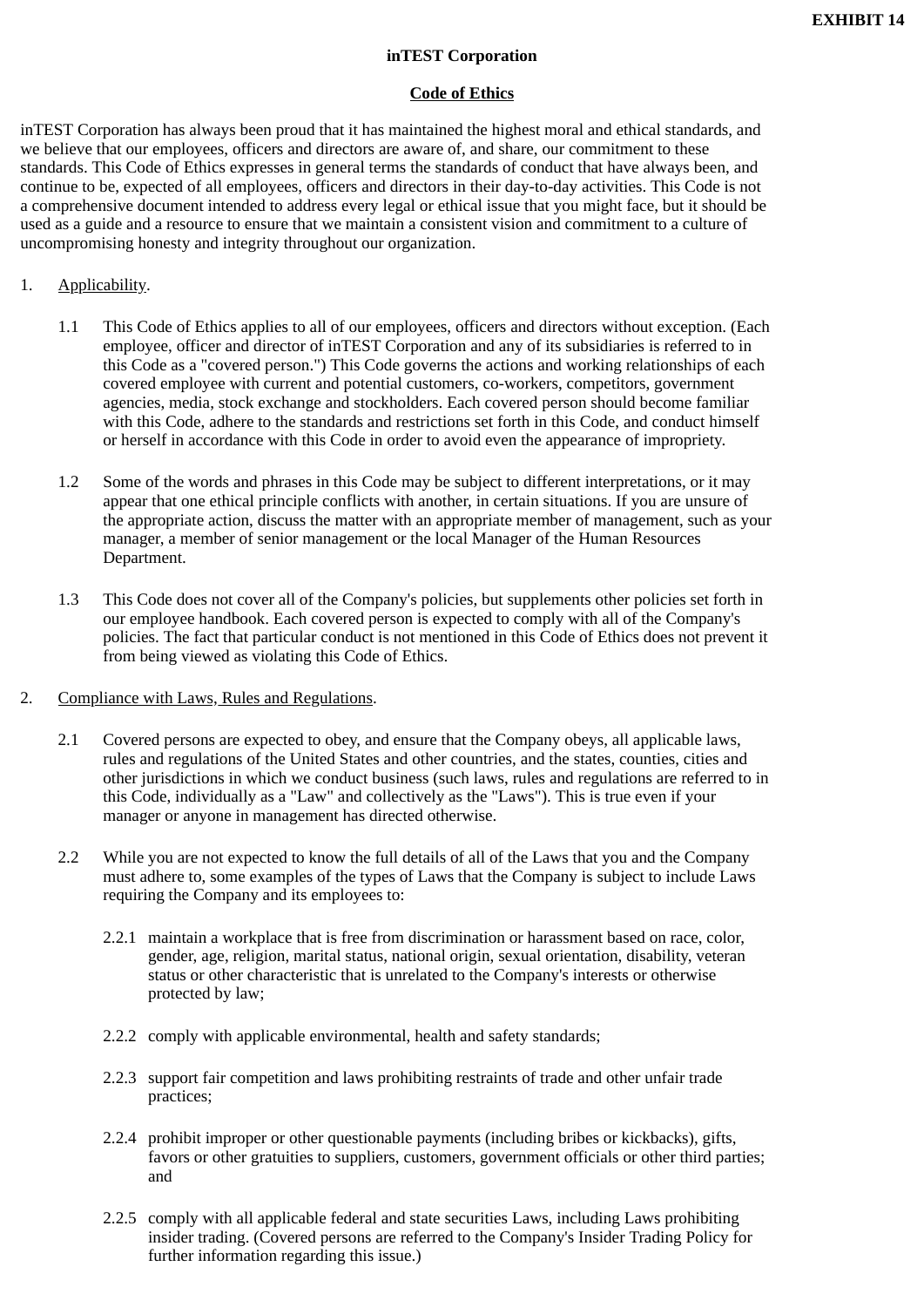- 2.3 If a Law conflicts with a policy in this Code, you should comply with the Law. If a local custom conflicts with this Code, you must comply with this Code.
- 2.4 If you are unsure about the legal course of action, you should request guidance from your manager or other member of management.
- 3. Conflicts of Interest.
	- 3.1 Each covered person should avoid any situation that might lead to a real or apparent conflict of interest between your self-interest and your duties and responsibilities as an employee, officer or director of the Company. A conflict of interest exists whenever your self-interest is inconsistent, or appears to be inconsistent in any way, with the interests of the Company as a whole.
	- 3.2 Although the following list is not exhaustive, some examples of situation in which a conflict of interest may arise are as follows:
		- 3.2.1 When a covered person takes actions or has interests that make it difficult to perform work for the Company objectively and effectively.
		- 3.2.2 When a covered person receives improper personal benefits as a result of the person's position with the Company.
		- 3.2.3 When the Company makes a loan to a covered person or guarantees an obligation of a covered person.
		- 3.2.4 When a covered person uses corporate property or nonpublic information gained in his or her employment with the Company for his or her own advantage.
		- 3.2.5 When a covered person competes with the Company.

Any such conflict of interest may also arise as a result of actions taken by, or interests of, a family member of a covered person.

- 4. Confidentiality.
	- 4.1 Nonpublic information regarding the Company, its businesses, employees, officers, directors, customers or suppliers is confidential. As an employee, officer or director of the Company you are trusted with such confidential information. You are only to use such confidential information for the business purposes of the Company for which they were intended. Confidential information should not be shared with anyone outside the Company, including family or friends, or other employees who do not need the information to carry out their duties, except when disclosure is authorized by senior management or is legally mandated.
	- 4.2 Communications about the Company, its businesses, employees, officers, directors, customers or suppliers with the media, stockholders, or other members of the public must be approved in advance by the either the Chief Executive Officer or the Chief Financial Officer.
- 5. Fair Dealing.
	- 5.1 We seek to outperform our competition fairly and honestly and seek competitive advantages through superior performance of the members of our team. Each covered person is expected to deal fairly with the Company's customers, suppliers, competitors and employees. Stealing proprietary information that was obtained without the owner's consent, or inducing such disclosures by past or present employees of other companies is prohibited. No one should take unfair advantage of another through manipulation, concealment, abuse of privileged information, misrepresentation of material facts or any other unfair-dealing practice.
- 6. Protection and Proper Use of Company Property.
	- 6.1 All covered persons should seek to protect and preserve the Company's assets and ensure their efficient use. Theft, carelessness and waste have a direct impact on the Company's profitability. All assets of the Company should be used only for legitimate business purposes.
- 7. Public Company Reporting; Whistleblower Procedures.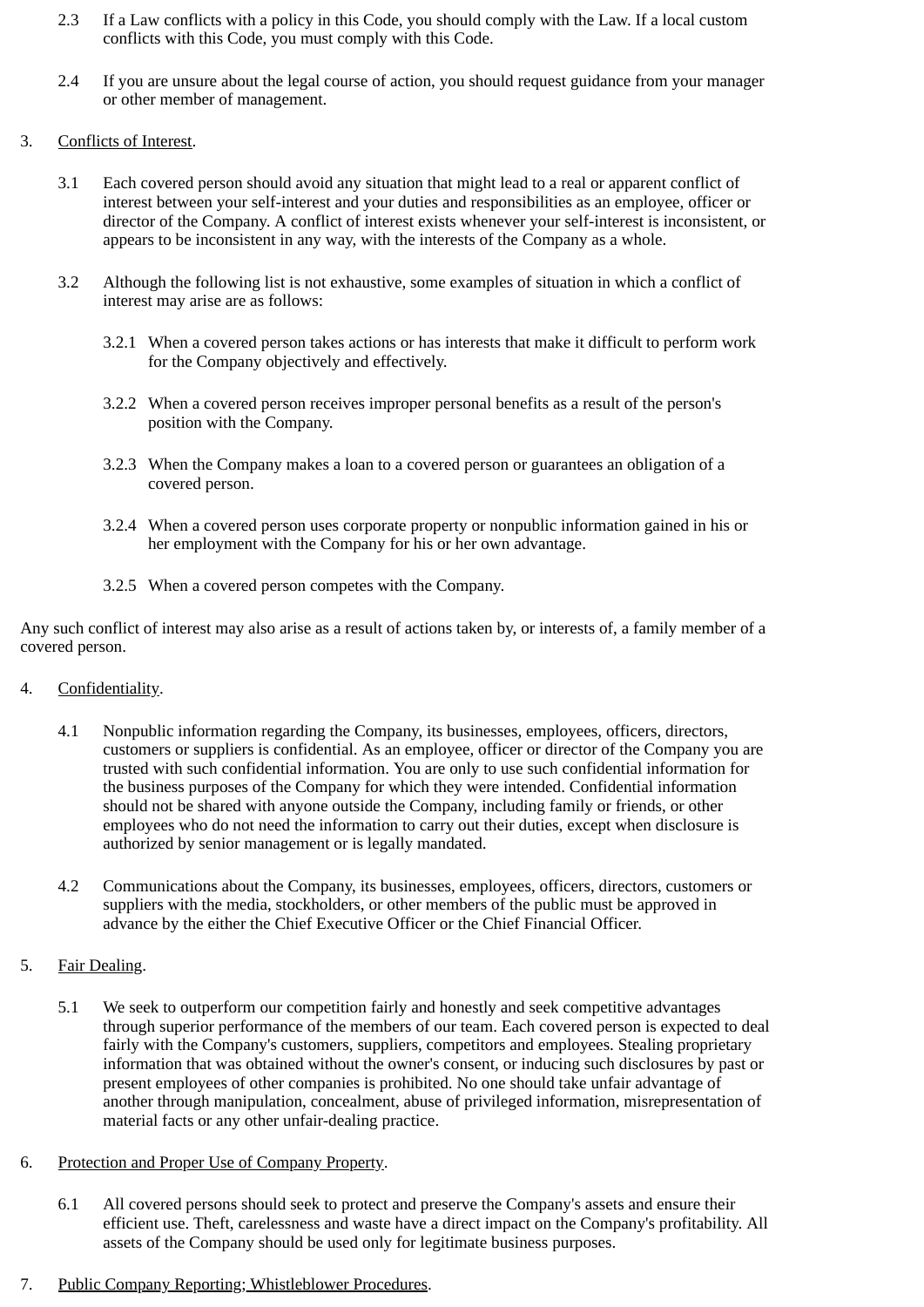- 7.1 As a public company, our filings with the Securities and Exchange Commission (the "SEC") must be full, fair, accurate, timely and include understandable disclosure of information that is required to be made public pursuant to Federal security laws and rules of the applicable exchange commissions. Whether or not you are directly involved in the process of preparing such filings, every covered person is responsible:
	- 7.1.1 if called upon by management to provide information relevant to such a filing, to assure that the information you provide is complete, fair, and understandable. Such requests for information must be responded to promptly as our filings with the SEC are time-sensitive.
	- 7.1.2 to ensure that the Company's books and records appropriately reflect our transactions and are posted in accordance with the Company's system of internal controls. Unrecorded or "off the books" funds or entries should not be maintained unless permitted by applicable Law;
	- 7.1.3 to make management aware if you believe that any of our public reports is inaccurate or fails to fairly reflect what is happening at the Company.
- 7.2 Because of the importance of this issue, the Audit Committee of the Board of Directors has been charged with responsibility for ensuring that every employee has a means of reporting, anonymously and confidentially, any concerns about the manner in which the Company's financial statements or public reports are prepared, the sufficiency of its internal financial controls, the honesty or competence of its financial management or independent auditors or any other matter regarding any accounting or auditing matters. Procedures for such reporting are set forth in the Company's Whistleblower Policy that is part of the Employee Handbook. We will not tolerate retaliation against any person who reports potential issues to the Audit Committee in good faith.
- 8. Covering Up Mistakes; Falsifying Records; Retention of Business Records.
	- 8.1 Falsification of any Company, customer or third party record is prohibited. Mistakes should not be covered up, but should be immediately and fully disclosed and corrected.
	- 8.2 Company records must be maintained for the periods specified in the Company Records Retention Policy. Records may be destroyed only at the expiration of the pertinent period. In no case may documents involved in a pending or threatened litigation, government inquiry or under subpoena or other information request, be discarded or destroyed, regardless of the periods specified in the Records Retention Policy. In addition, you should never destroy, alter, or conceal any record or otherwise impede any official proceeding or investigation, either personally, in conjunction with, or by attempting to influence another person.
	- 8.3 In the event of litigation, government inquiry or investigation, we will designate a member of management that you should consult with to determine whether records should be produced.

# 9. Reporting of Illegal or Unethical Behavior.

- 9.1 Covered persons have a duty to adhere to this Code and all other Company policies and to report any suspected violations of this Code or any other illegal or unethical behavior to, or when in doubt to consult with, your manager or the local Manager of the Human Resources Department. If you do not believe that talking to your manager is appropriate, or if doing so does not result in a response with which you are comfortable, then you should discuss the matter with another member of management, or in the case of accounting or auditing issues, a member of the Audit Committee of the Board of Directors.
- 9.2 If asked, the Company will keep your name confidential unless this would violate the Law or our responsibilities to others or make adequate investigation of the matter impracticable.
- 10. Protection Against Retribution.
	- 10.1 The Company will not tolerate retaliation against anyone who reports a violation or possible violation of this Code in good faith. Any person who takes any action whatsoever in retaliation against any employee who has in good faith raised any question or concern about compliance with this Code will be subject to serious sanctions, which may include termination.
- 11. Administration and Waiver of Code of Ethics.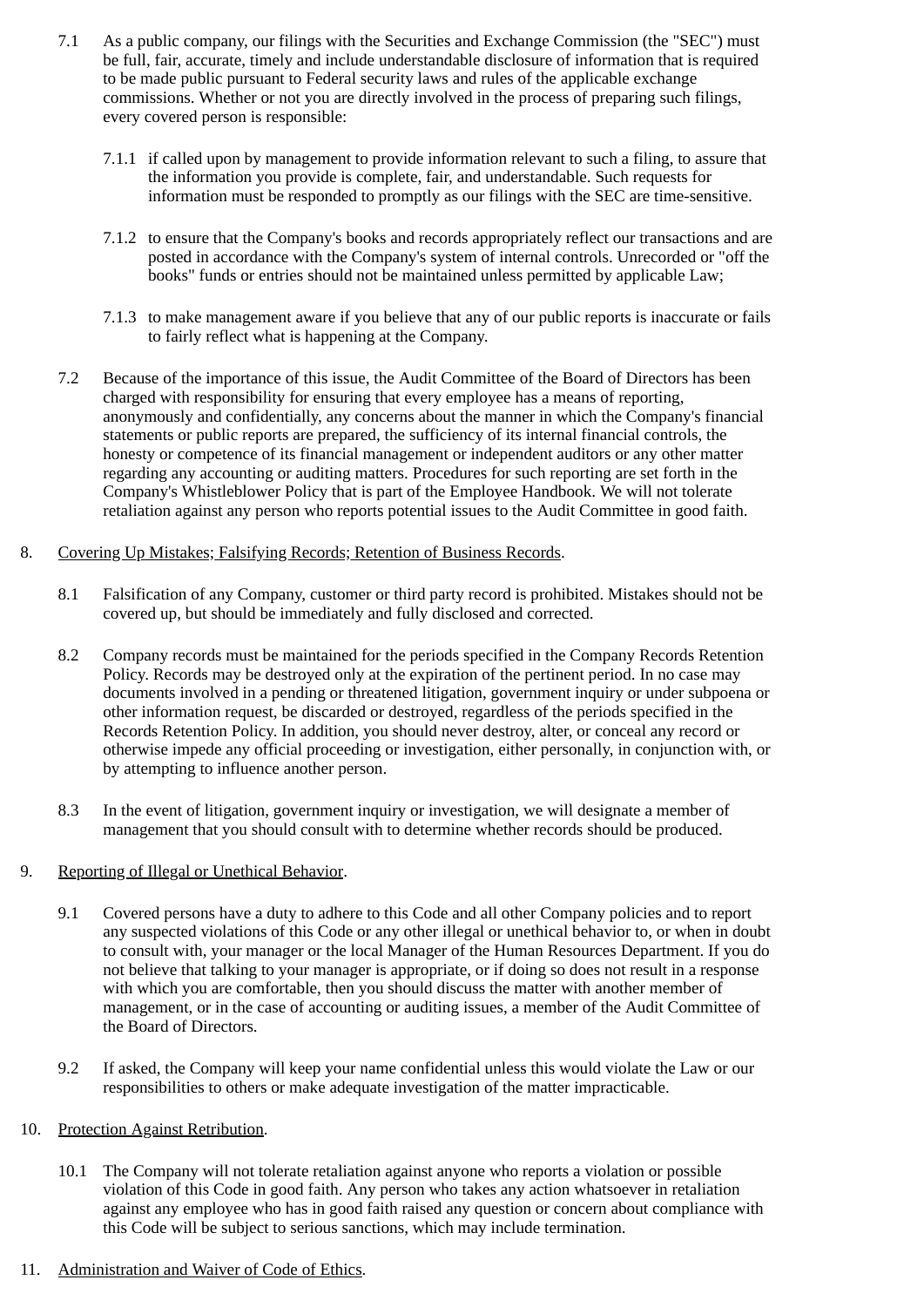- 11.1 This Code of Ethics shall be administered and enforced by the Human Resources Department. Any questions and further information regarding this Code of Ethics should be directed to the local Manager of the Human Resources Department.
- 11.2 Appropriate disciplinary penalties for violations of this Code may include counseling, reprimand, warning, suspension (with or without pay), demotion, salary reduction and termination of employment.
- 11.3 The Human Resources Department will be responsible for affirming compliance with this Code of Ethics by all covered persons. Each covered person will be required to sign a certificate that he or she has read and understands the provisions of this Code.

# 12. Waivers.

12.1 Covered persons are expected to follow this Code at all times. Generally, there should be no waivers to this Code of Ethics, however, in rare circumstances conflicts may arise that necessitate waivers. Waivers will be determined on a case-by-case basis by the Human Resources Department with the advice of senior management and/or the Audit Committee as appropriate; provided, however, that waivers for directors and executive officers may be determined only by the Board of Directors who shall have the sole and absolute discretionary authority to approve any deviation or waiver from this Code of Ethics with respect to any director or executive officer. Any waiver, and the grounds for such waiver, approved by the Board of Directors with respect to any director or executive officer shall be promptly disclosed to stockholders, not later than in the Company's next periodic report.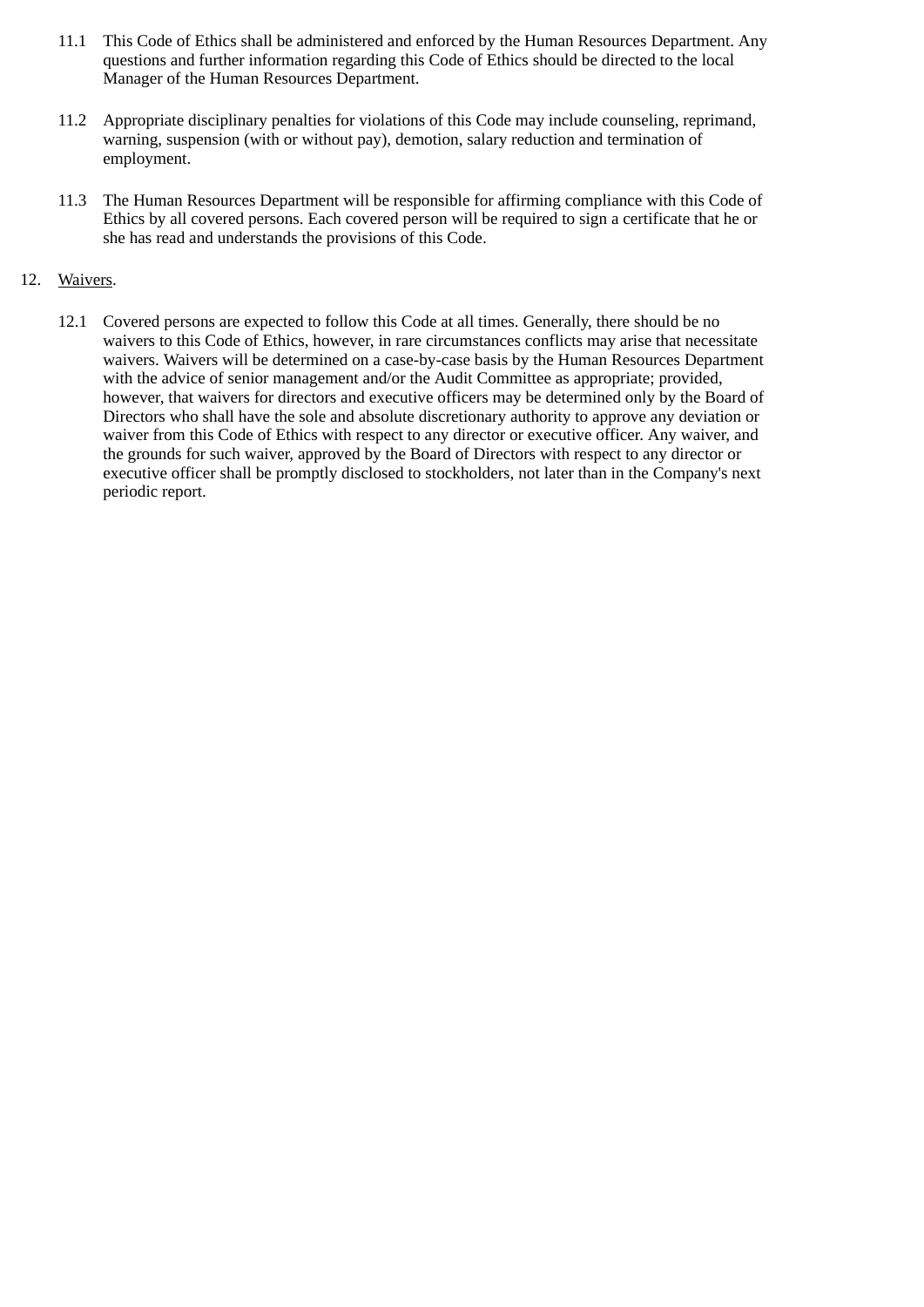# **Subsidiaries of the Registrant**

| <b>Name of Subsidiaries and Names</b><br><b>Under Which Subsidiaries Do Business</b> | Jurisdiction<br>of Incorporation |  |  |  |
|--------------------------------------------------------------------------------------|----------------------------------|--|--|--|
| inTEST Limited                                                                       | England                          |  |  |  |
| inTEST Kabushiki Kaisha                                                              | Japan                            |  |  |  |
| inTEST PTE, Ltd.                                                                     | Singapore                        |  |  |  |
| inTEST GmbH                                                                          | Germany                          |  |  |  |
| <b>INTESTLOGIC GmbH</b>                                                              | Germany                          |  |  |  |
| inTEST IP Corp.                                                                      | Delaware                         |  |  |  |

inTEST Sunnyvale Corp. Delaware Temptronic Corporation **Delaware**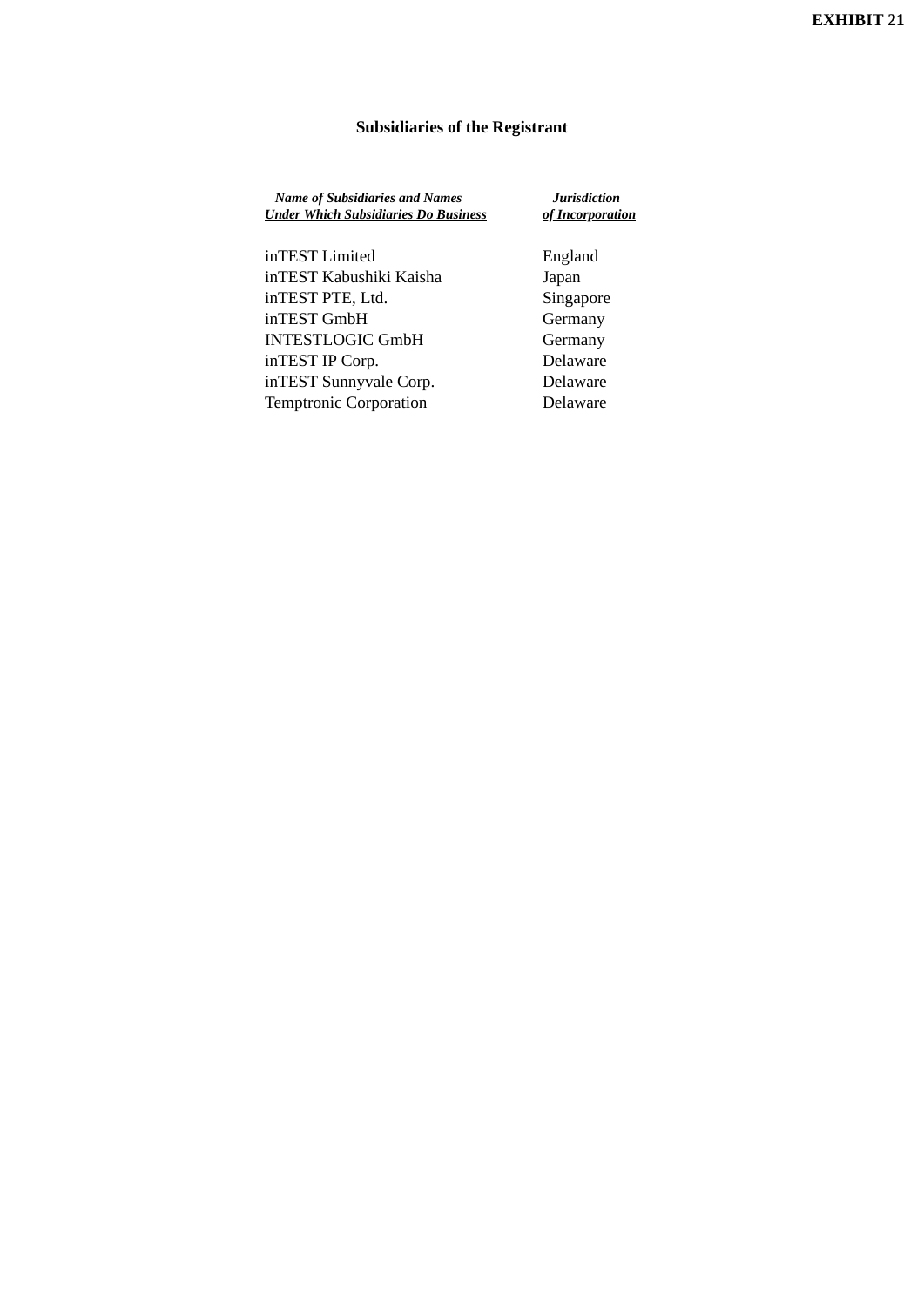The Board of Directors inTEST Corporation:

We consent to the incorporation by reference in the registration statements (No. 333-33722, No. 333-43096, No. 333-44059, No. 333-70046 and No. 333-90908) on Form S-8 of inTEST Corporation of our report dated March 1, 2004, with respect to the consolidated balance sheets of inTEST Corporation and subsidiaries as of December 31, 2003 and 2002, and the related consolidated statements of operations, comprehensive earnings (loss), stockholders' equity and cash flows for each of the years in the three-year period ended December 31, 2003, and the related financial statement schedule, which report appears in the December 31, 2003 annual report on Form 10-K of inTEST Corporation.

Our report refers to the adoption of Statement of Financial Accounting Standards No. 142, "Goodwill and Other Intangible Assets" as of January 1, 2002.

KPMG LLP

Philadelphia, Pennsylvania March 30, 2004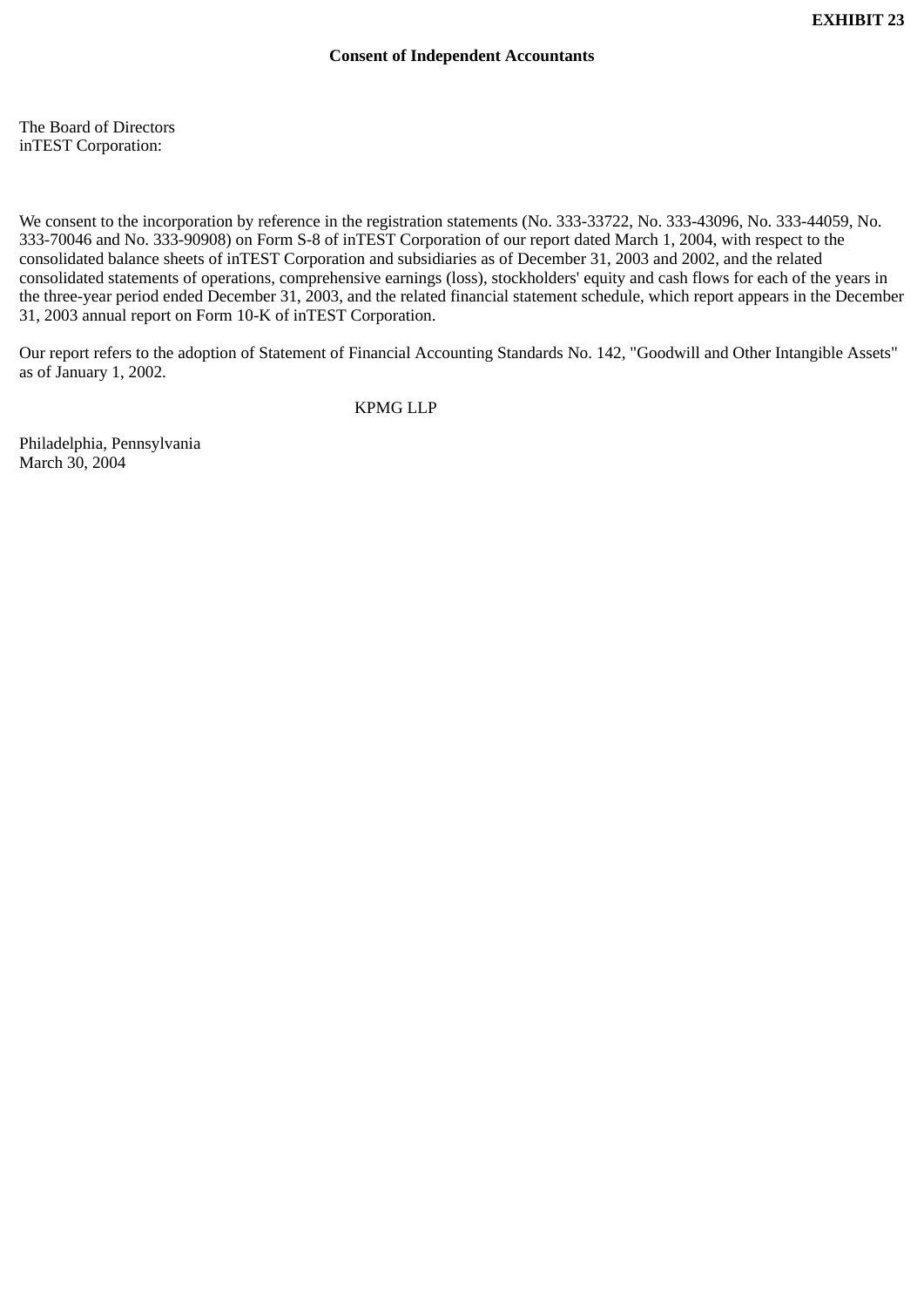#### **CERTIFICATION**

I, Robert E. Matthiessen, certify that:

1. I have reviewed this annual report on Form 10-K of inTEST Corporation;

 2. Based on my knowledge, this report does not contain any untrue statement of a material fact or omit to state a material fact necessary to make the statements made, in light of the circumstances under which such statements were made, not misleading with respect to the period covered by this report;

 3. Based on my knowledge, the financial statements, and other financial information included in this report, fairly present in all material respects the financial condition, results of operations and cash flows of the registrant as of, and for, the periods presented in this report;

 4. The registrant's other certifying officer and I are responsible for establishing and maintaining disclosure controls and procedures (as defined in Exchange Act Rules 13a-15(e) and 15d-15(e)) for the registrant and have:

 (a) Designed such disclosure controls and procedures, or caused such disclosure controls and procedures to be designed under our supervision, to ensure that material information relating to the registrant, including its consolidated subsidiaries, is made known to us by others within those entities, particularly during the period in which this report is being prepared;

(b) [Paragraph omitted pursuant to SEC Release Nos. 33-8238 and 34-47986];

 (c) Evaluated the effectiveness of the registrant's disclosure controls and procedures and presented in this report our conclusions about the effectiveness of the disclosure controls and procedures, as of the end of the period covered by this report based on such evaluation; and

 (d) Disclosed in this report any change in the registrant's internal control over financial reporting that occurred during the registrant's most recent fiscal quarter (the registrant's fourth fiscal quarter in the case of an annual report) that has materially affected, or is reasonably likely to materially affect, the registrant's internal control over financial reporting; and

 5. The registrant's other certifying officer and I have disclosed, based on our most recent evaluation of internal control over financial reporting, to the registrant's auditors and the audit committee of the registrant's board of directors:

 (a) All significant deficiencies and material weaknesses in the design or operation of internal control over financial reporting which are reasonably likely to adversely affect the registrant's ability to record, process, summarize and report financial information; and

 (b) Any fraud, whether or not material, that involves management or other employees who have a significant role in the registrant's internal control over financial reporting.

Date: March 30, 2004

/s/ Robert E. Matthiessen Robert E. Matthiessen President and Chief Executive Officer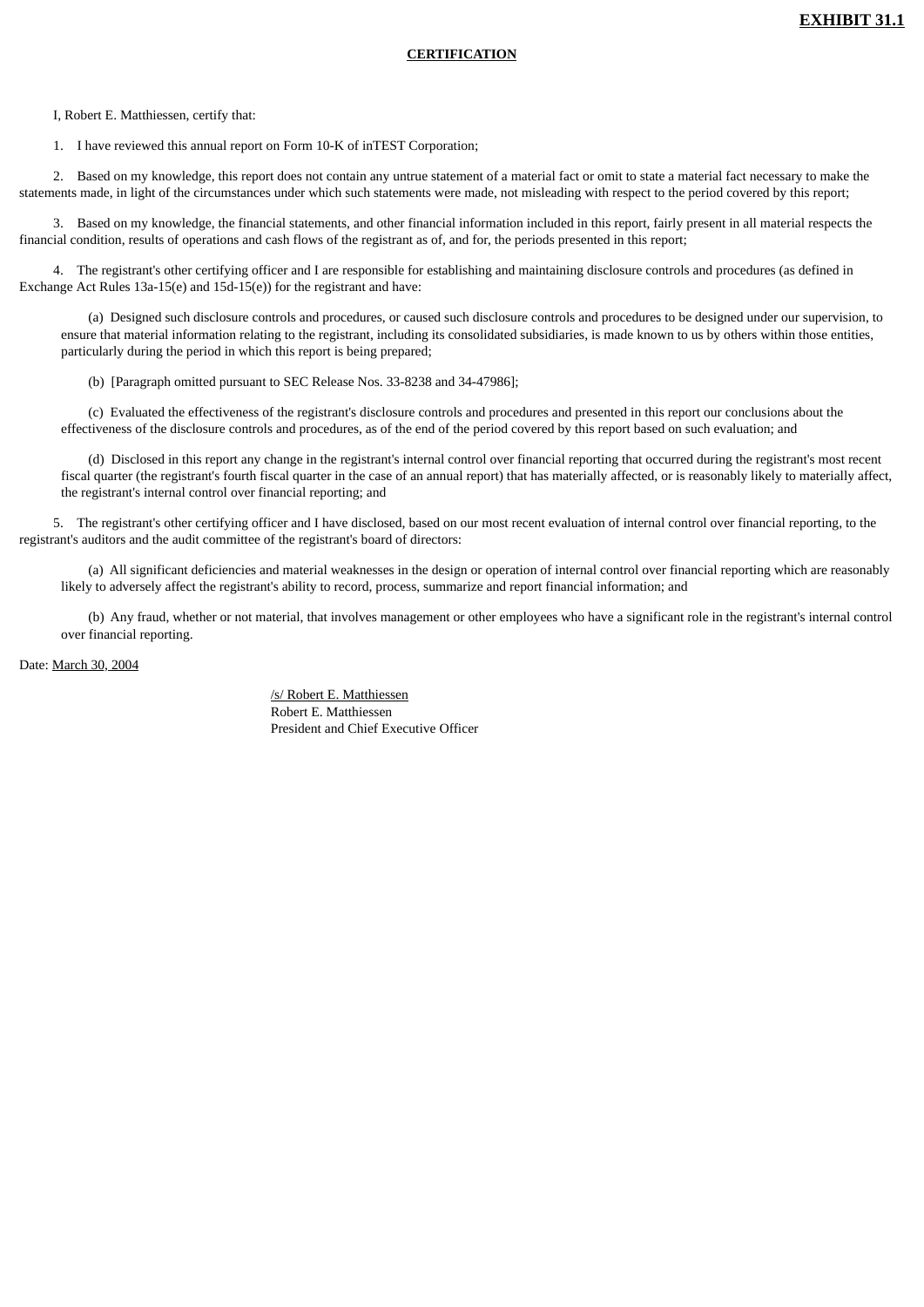I, Hugh T. Regan, Jr., certify that:

1. I have reviewed this annual report on Form 10-K of inTEST Corporation;

 2. Based on my knowledge, this report does not contain any untrue statement of a material fact or omit to state a material fact necessary to make the statements made, in light of the circumstances under which such statements were made, not misleading with respect to the period covered by this report;

 3. Based on my knowledge, the financial statements, and other financial information included in this report, fairly present in all material respects the financial condition, results of operations and cash flows of the registrant as of, and for, the periods presented in this report;

 4. The registrant's other certifying officer and I are responsible for establishing and maintaining disclosure controls and procedures (as defined in Exchange Act Rules 13a-15(e) and 15d-15(e)) for the registrant and have:

 (a) Designed such disclosure controls and procedures, or caused such disclosure controls and procedures to be designed under our supervision, to ensure that material information relating to the registrant, including its consolidated subsidiaries, is made known to us by others within those entities, particularly during the period in which this report is being prepared;

(b) [Paragraph omitted pursuant to SEC Release Nos. 33-8238 and 34-47986];

 (c) Evaluated the effectiveness of the registrant's disclosure controls and procedures and presented in this report our conclusions about the effectiveness of the disclosure controls and procedures, as of the end of the period covered by this report based on such evaluation; and

 (d) Disclosed in this report any change in the registrant's internal control over financial reporting that occurred during the registrant's most recent fiscal quarter (the registrant's fourth fiscal quarter in the case of an annual report) that has materially affected, or is reasonably likely to materially affect, the registrant's internal control over financial reporting; and

 5. The registrant's other certifying officer and I have disclosed, based on our most recent evaluation of internal control over financial reporting, to the registrant's auditors and the audit committee of the registrant's board of directors:

 (a) All significant deficiencies and material weaknesses in the design or operation of internal control over financial reporting which are reasonably likely to adversely affect the registrant's ability to record, process, summarize and report financial information; and

 (b) Any fraud, whether or not material, that involves management or other employees who have a significant role in the registrant's internal control over financial reporting.

Date: March 30, 2004

/s/ Hugh T. Regan, Jr. Hugh T. Regan, Jr. Treasurer and Chief Financial Officer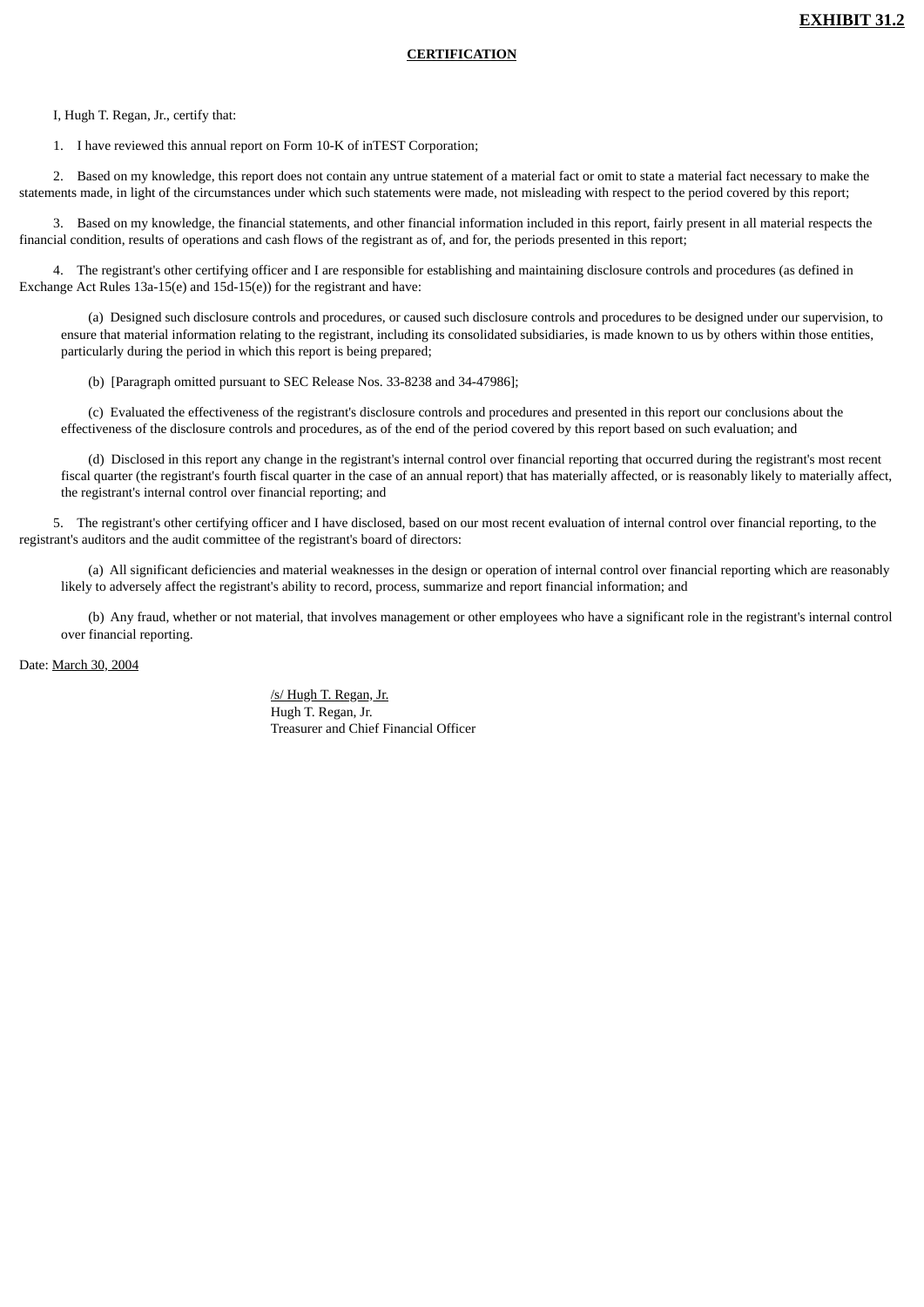# **inTEST CORPORATION**

# CERTIFICATION PURSUANT TO 18 U.S.C. SECTION 1350, AS ADOPTED PURSUANT TO SECTION 906 OF THE SARBANES-OXLEY ACT OF 2002

In connection with the Annual Report of inTEST Corporation (the "Company") on Form 10-K for the year ended December 31, 2003 as filed with the Securities and Exchange Commission on the date hereof (the "Report"), I, Robert E. Matthiessen, President and Chief Executive Officer of the Company, certify, pursuant to 18 U.S.C. Section 1350, as adopted pursuant to Section 906 of the Sarbanes-Oxley Act of 2002, that:

(1) The Report fully complies with the requirements of section 13(a) or 15(d) of the Securities Exchange Act of 1934; and

(2) The information contained in the Report fairly presents, in all material respects, the financial condition and result of operations of the Company.

Date: March 30, 2004

/s/ Robert E. Matthiessen Robert E. Matthiessen President and Chief Executive Officer